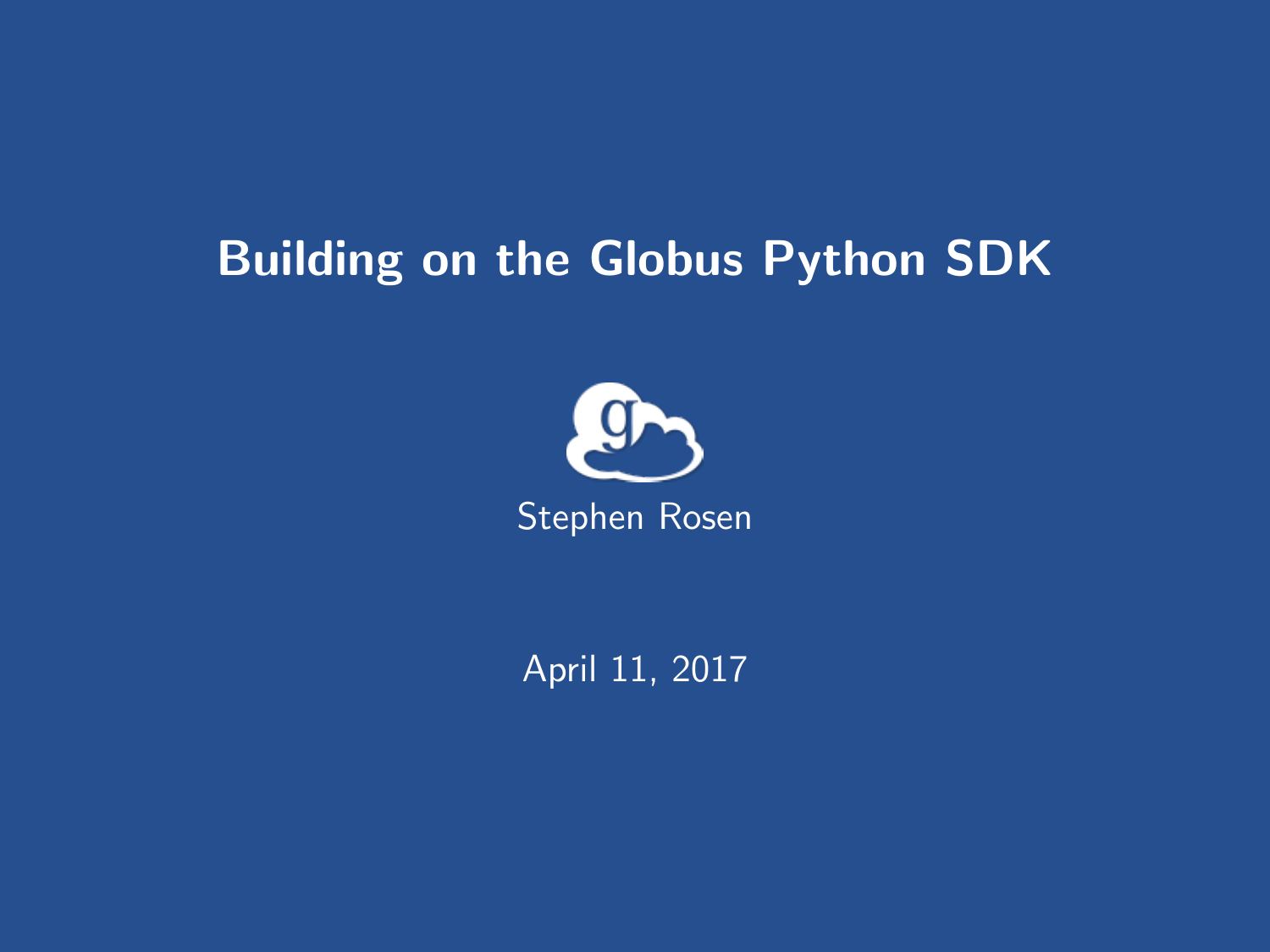

The Globus SDK is a client-side library which provides language bindings for entities and methods available via web APIs.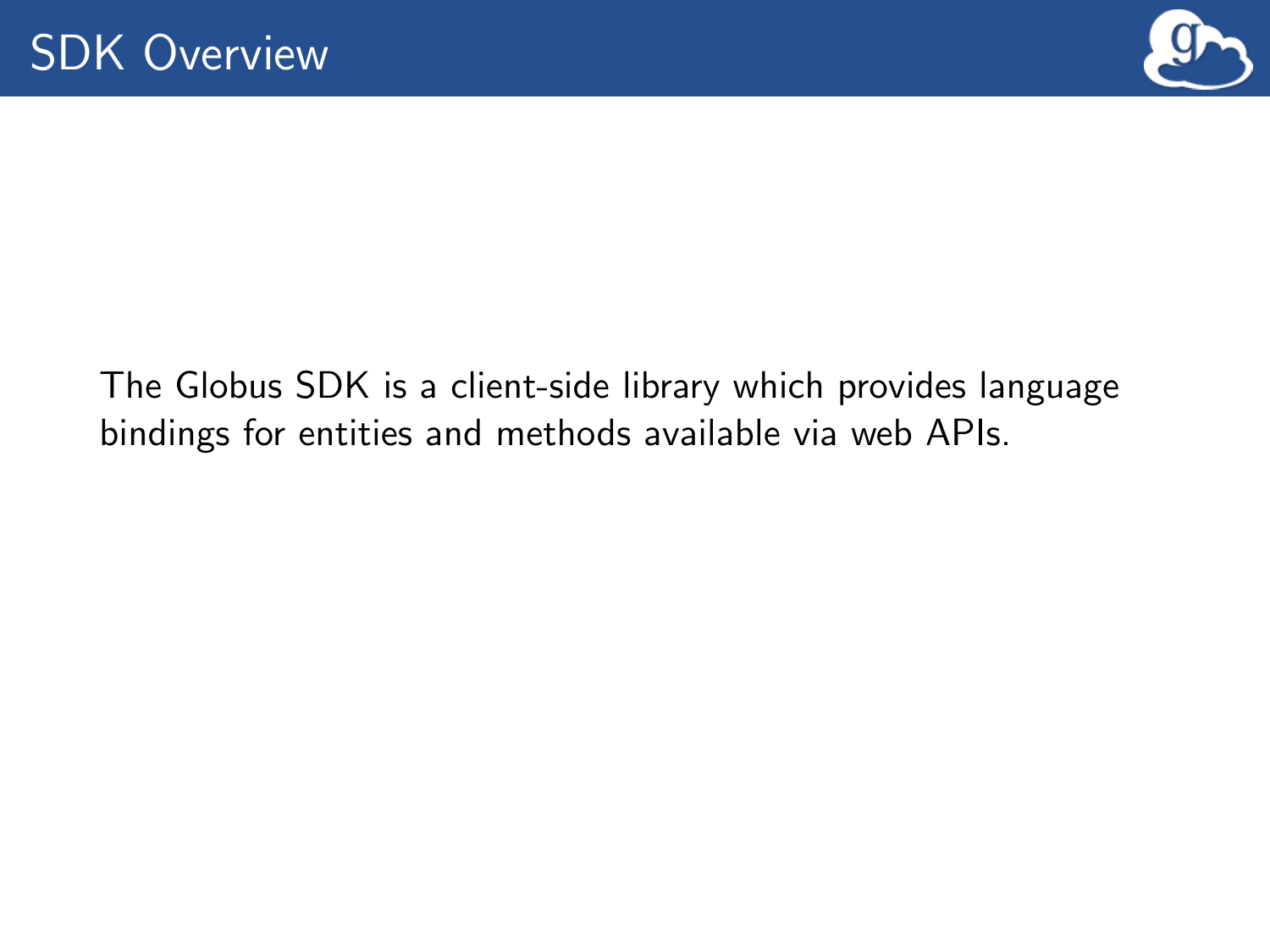

The Globus SDK is a client-side library which provides language bindings for entities and methods available via web APIs. In principle, an SDK could be built for any language. Today, we only support Python. (Hence references to the "Python SDK") Everything in this presentation would apply to SDKs for other languages. They only have to maintain the same basic design.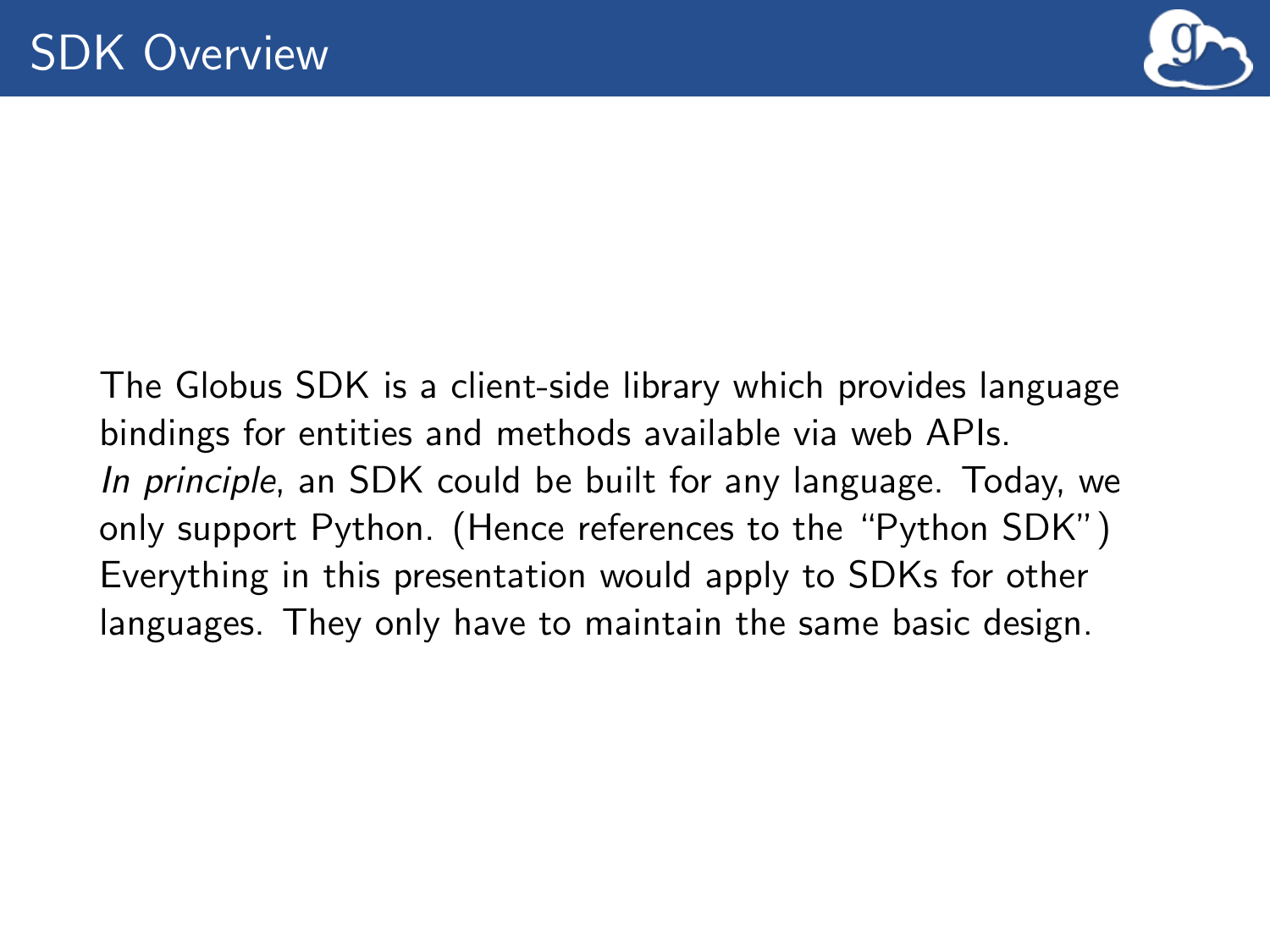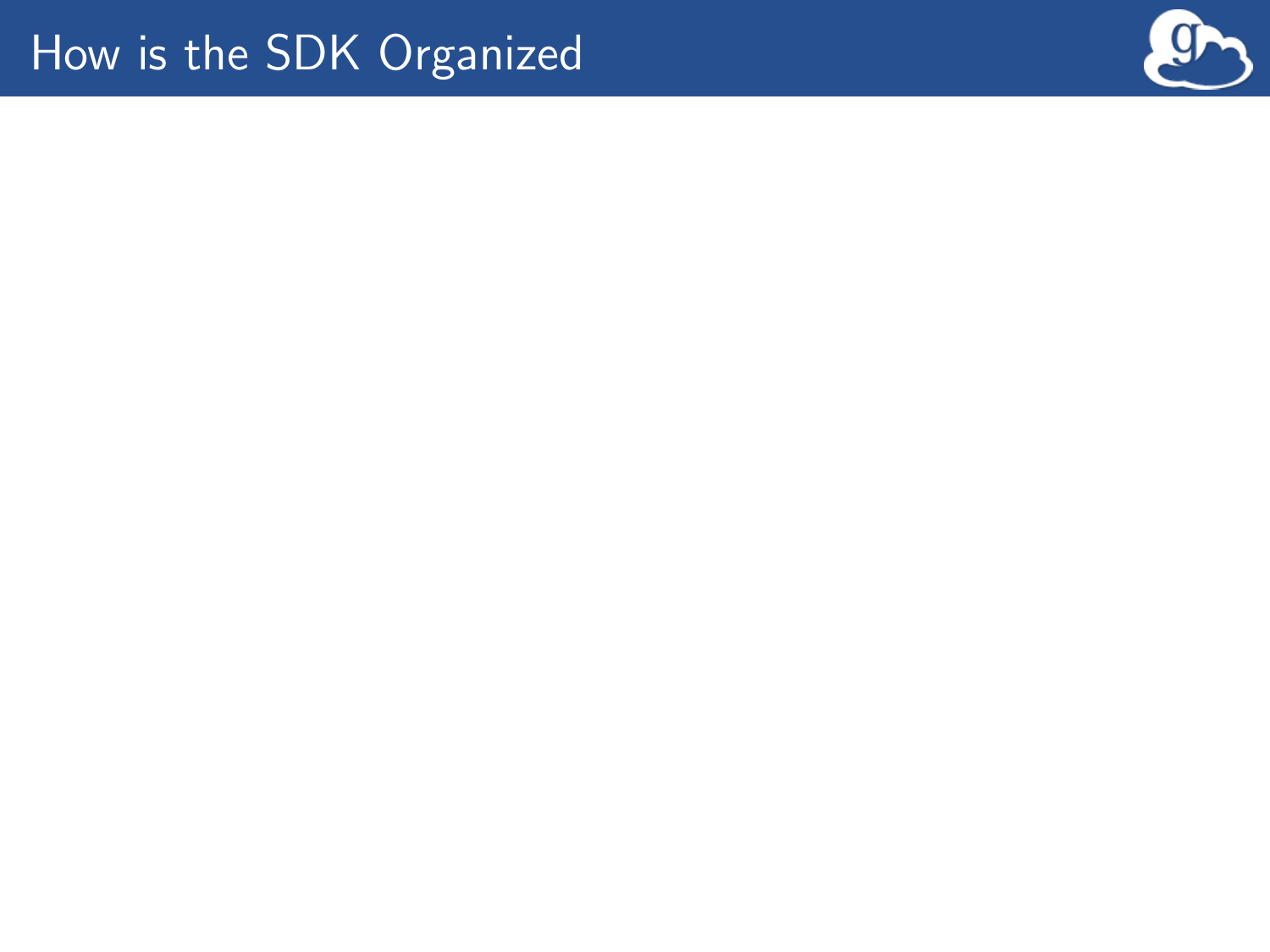

Making API resources native parts of a language requires some way of modeling those resources in that language.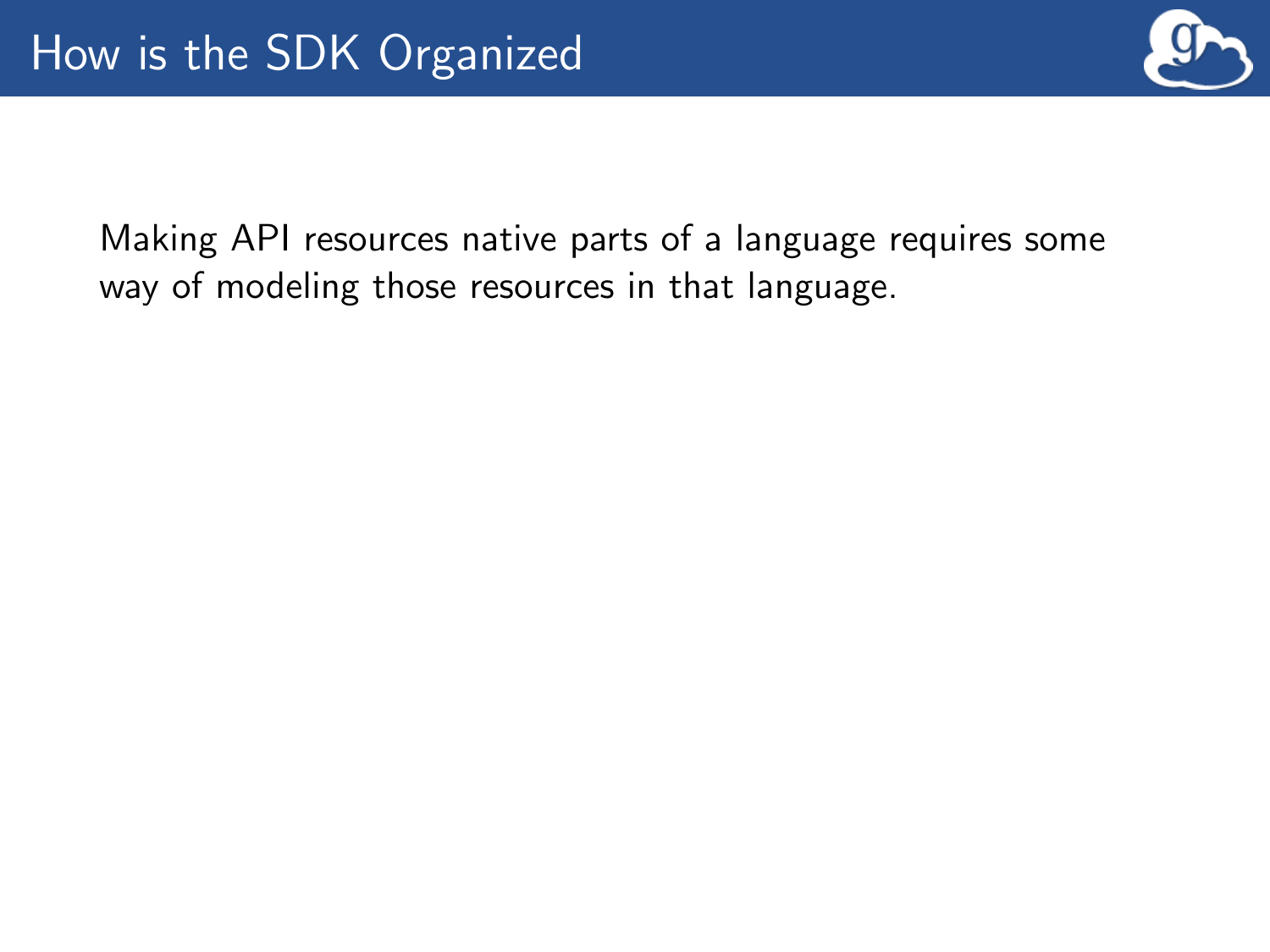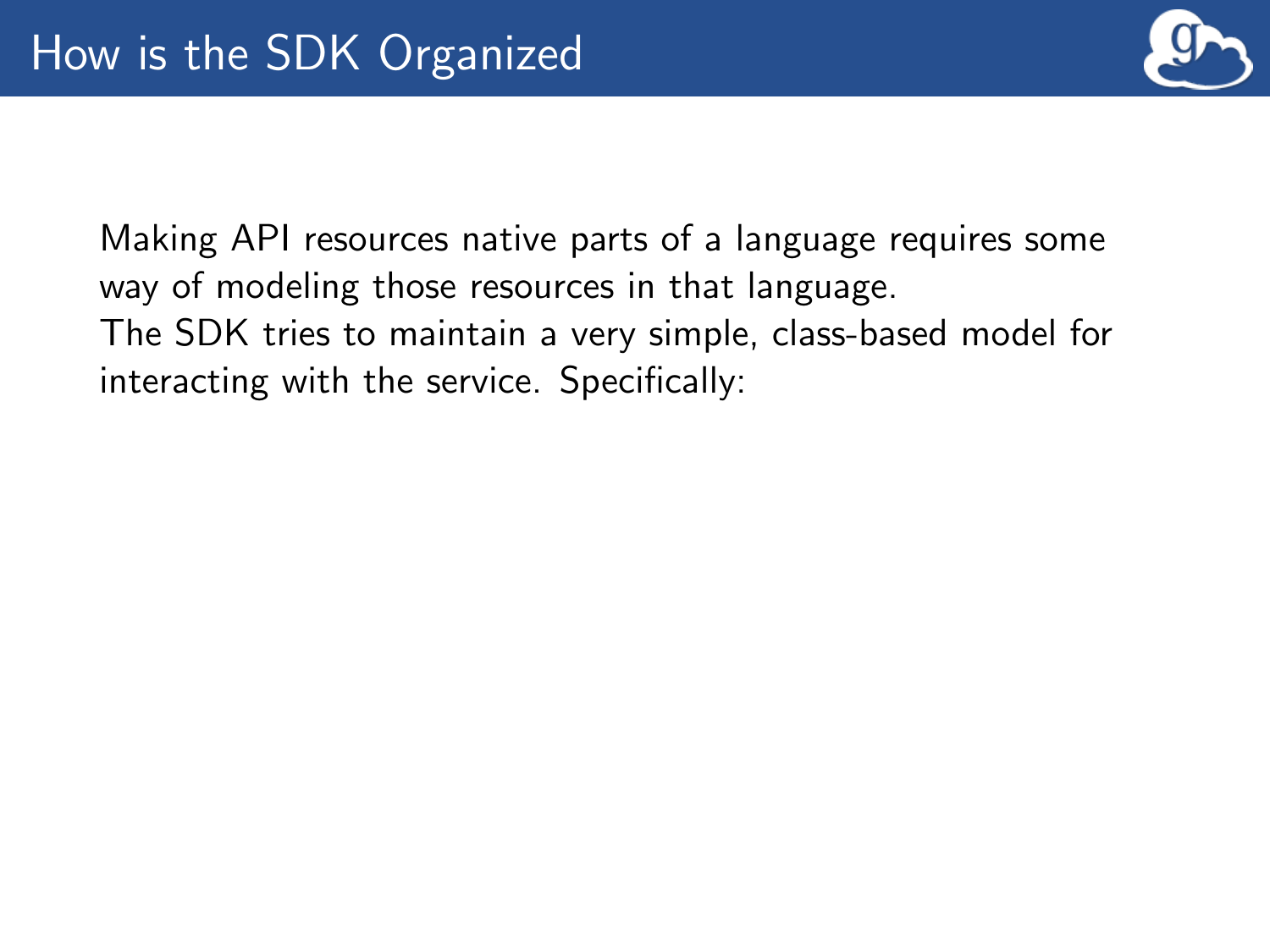

▶ An adapter class for each API. e.g. TransferClient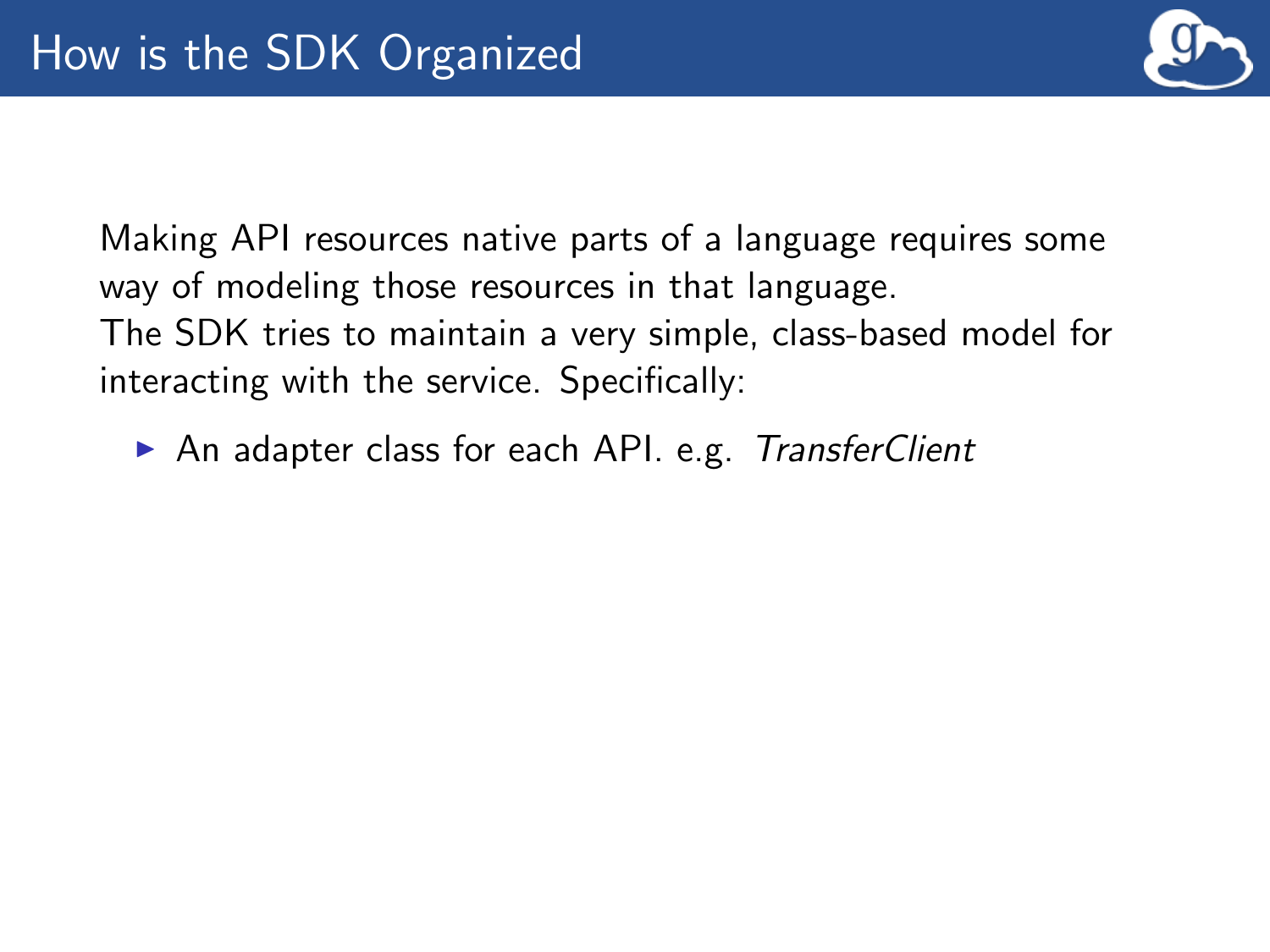

- ▶ An adapter class for each API. e.g. TransferClient
- $\triangleright$  Authorization objects which handle API authorization, e.g. RefreshTokenAuthorizer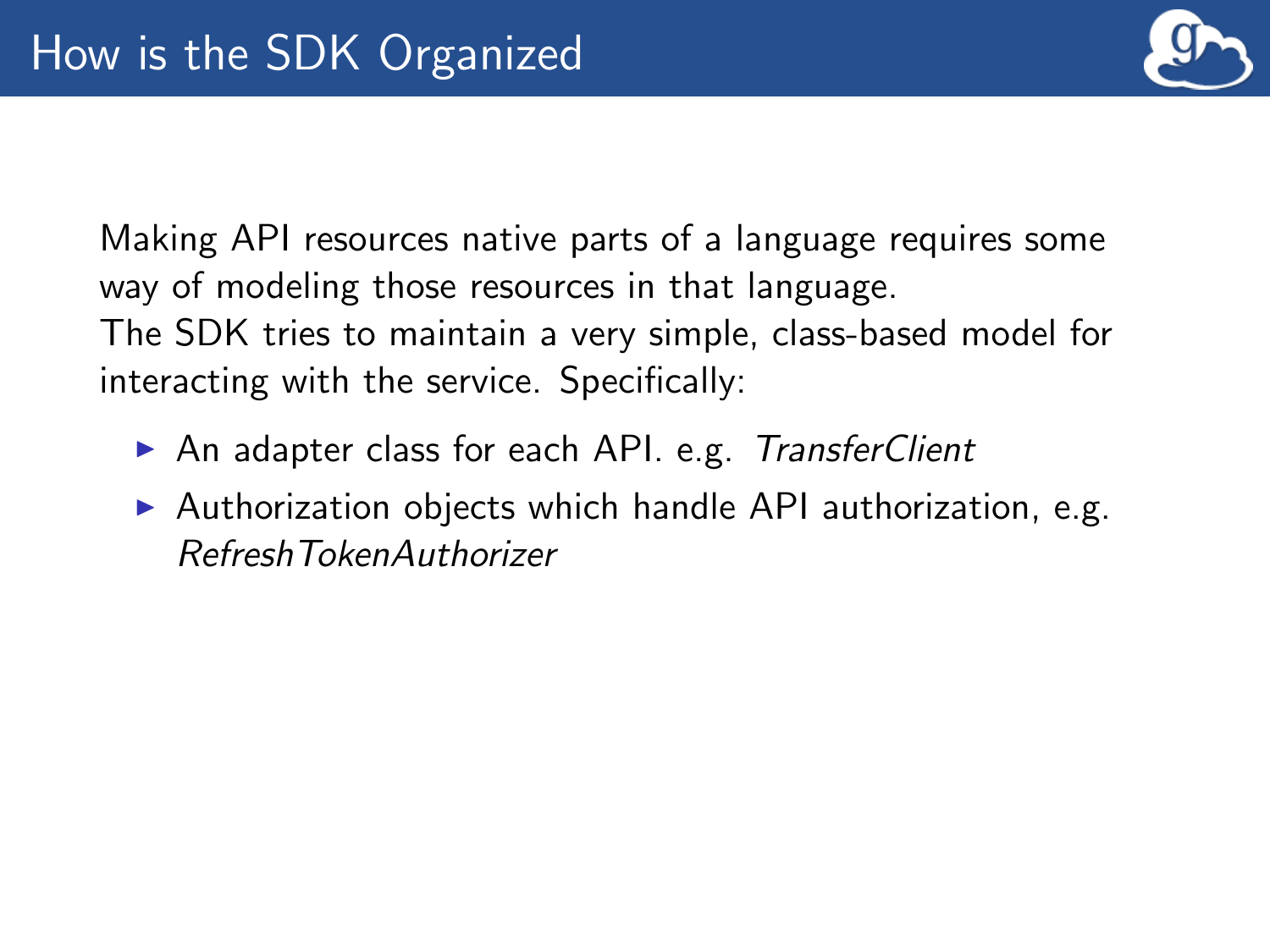

- ▶ An adapter class for each API. e.g. TransferClient
- $\triangleright$  Authorization objects which handle API authorization, e.g. RefreshTokenAuthorizer
- $\triangleright$  API Responses as *GlobusResponse* objects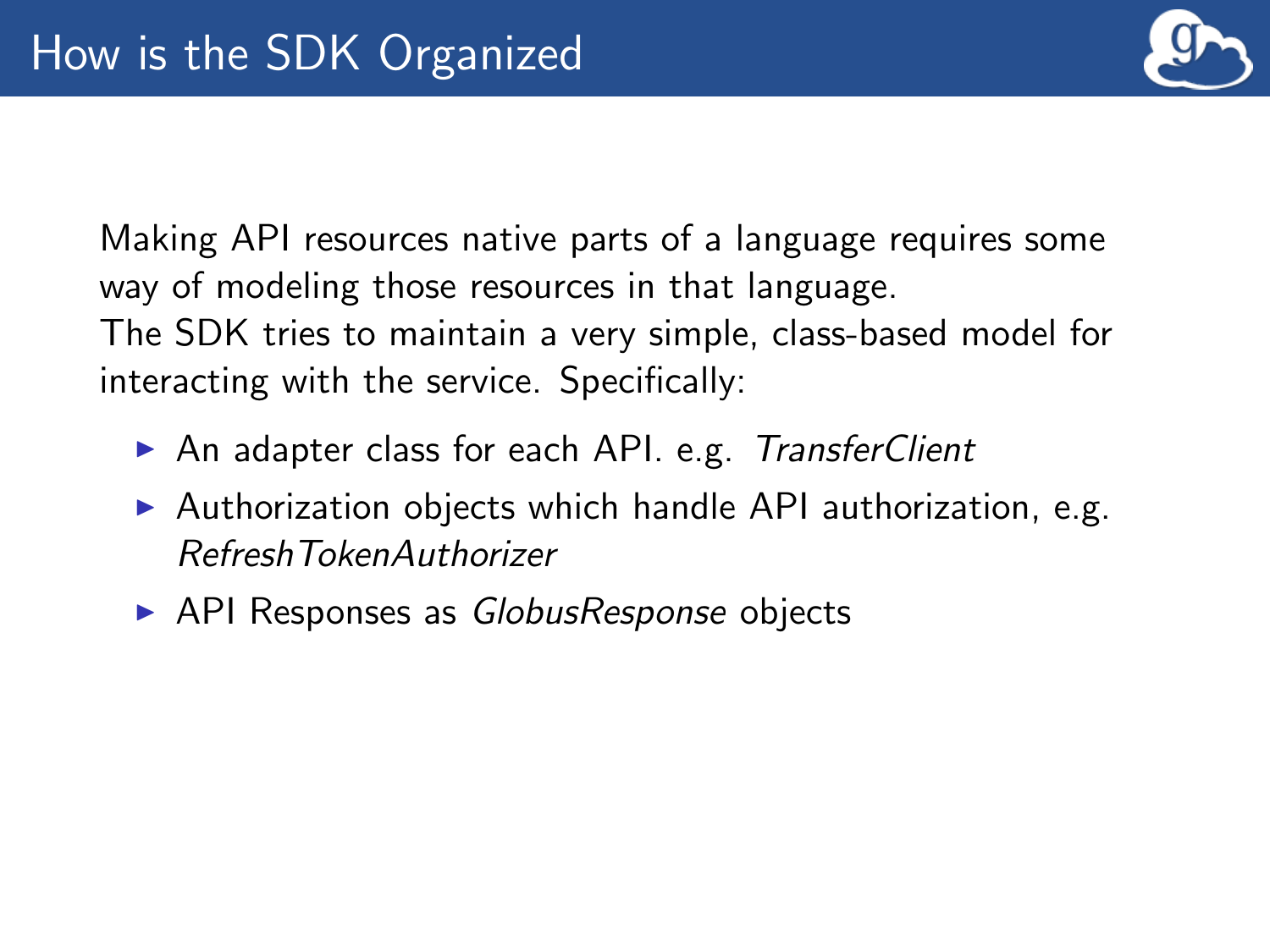

- ▶ An adapter class for each API. e.g. TransferClient
- $\triangleright$  Authorization objects which handle API authorization, e.g. RefreshTokenAuthorizer
- $\triangleright$  API Responses as *GlobusResponse* objects
- $\triangleright$  Always allow access to verbatim API response data, usually as Python dicts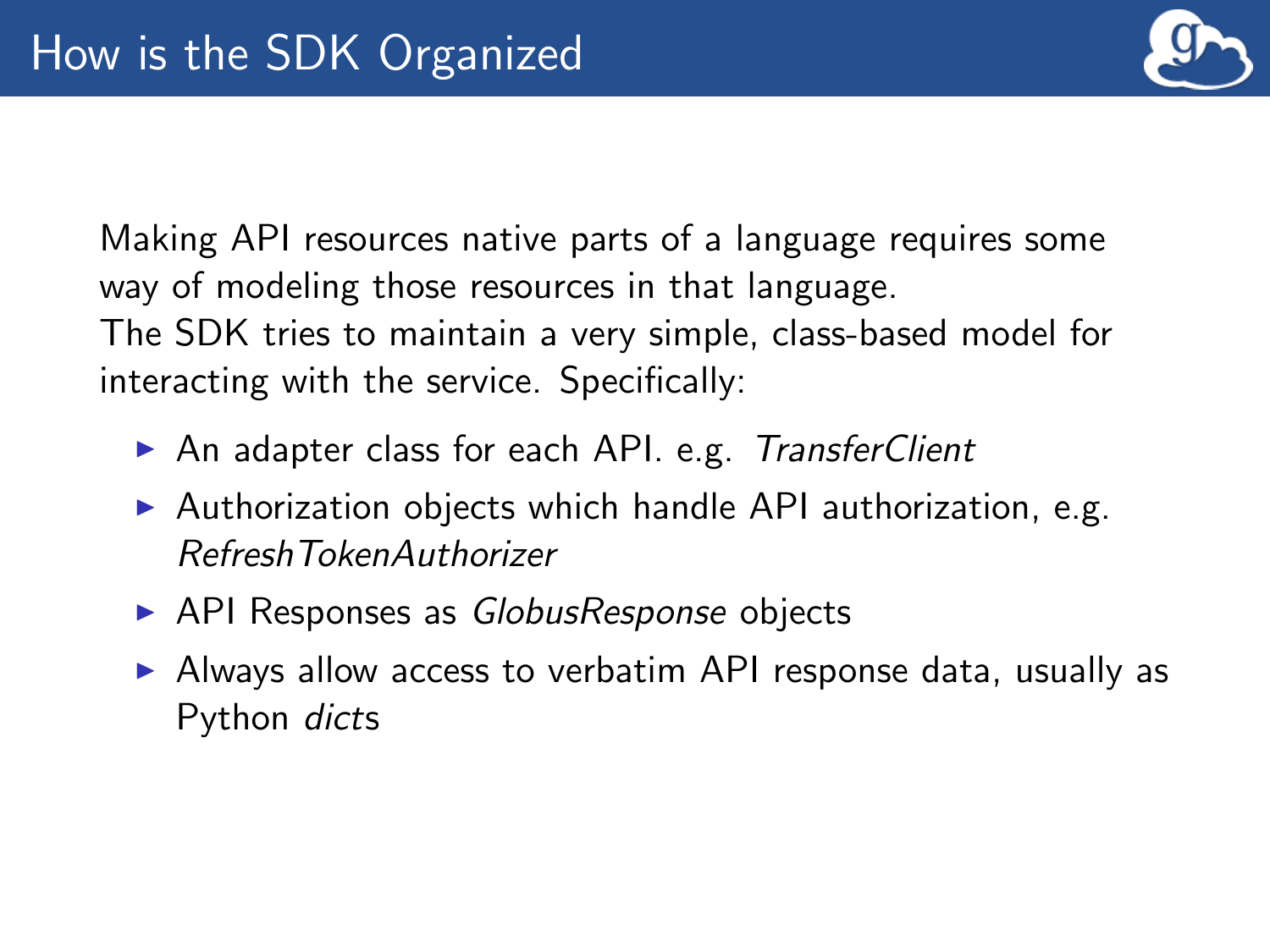

- ▶ An adapter class for each API. e.g. TransferClient
- $\triangleright$  Authorization objects which handle API authorization, e.g. RefreshTokenAuthorizer
- $\triangleright$  API Responses as *GlobusResponse* objects
- $\triangleright$  Always allow access to verbatim API response data, usually as Python dicts
- $\triangleright$  Contain the HTTP interface without concealing it i.e. throw Python Exceptions, but attach http\_status to them, etc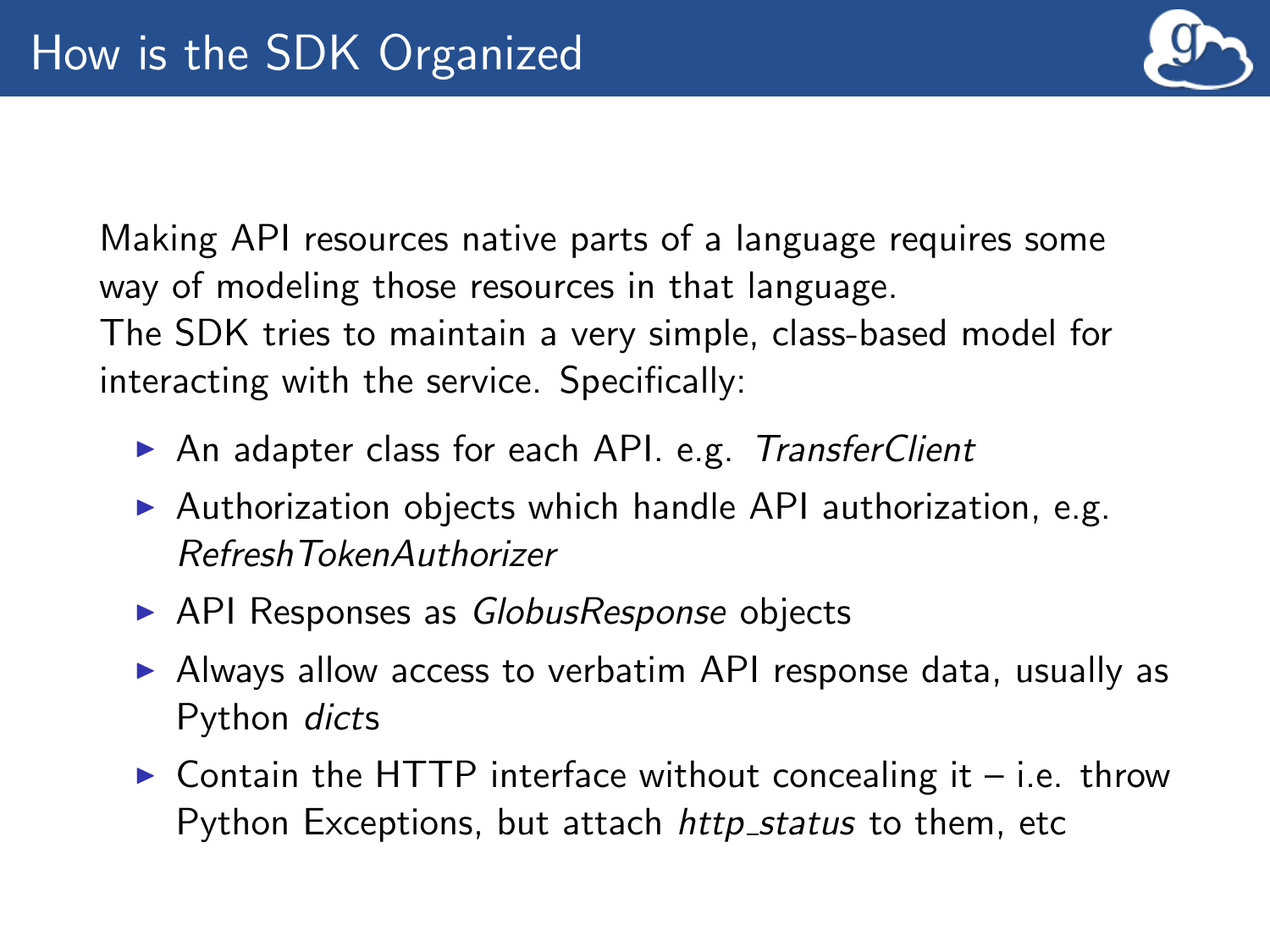

## Why am I even up here, in front of you, talking about these internal minutae of this library?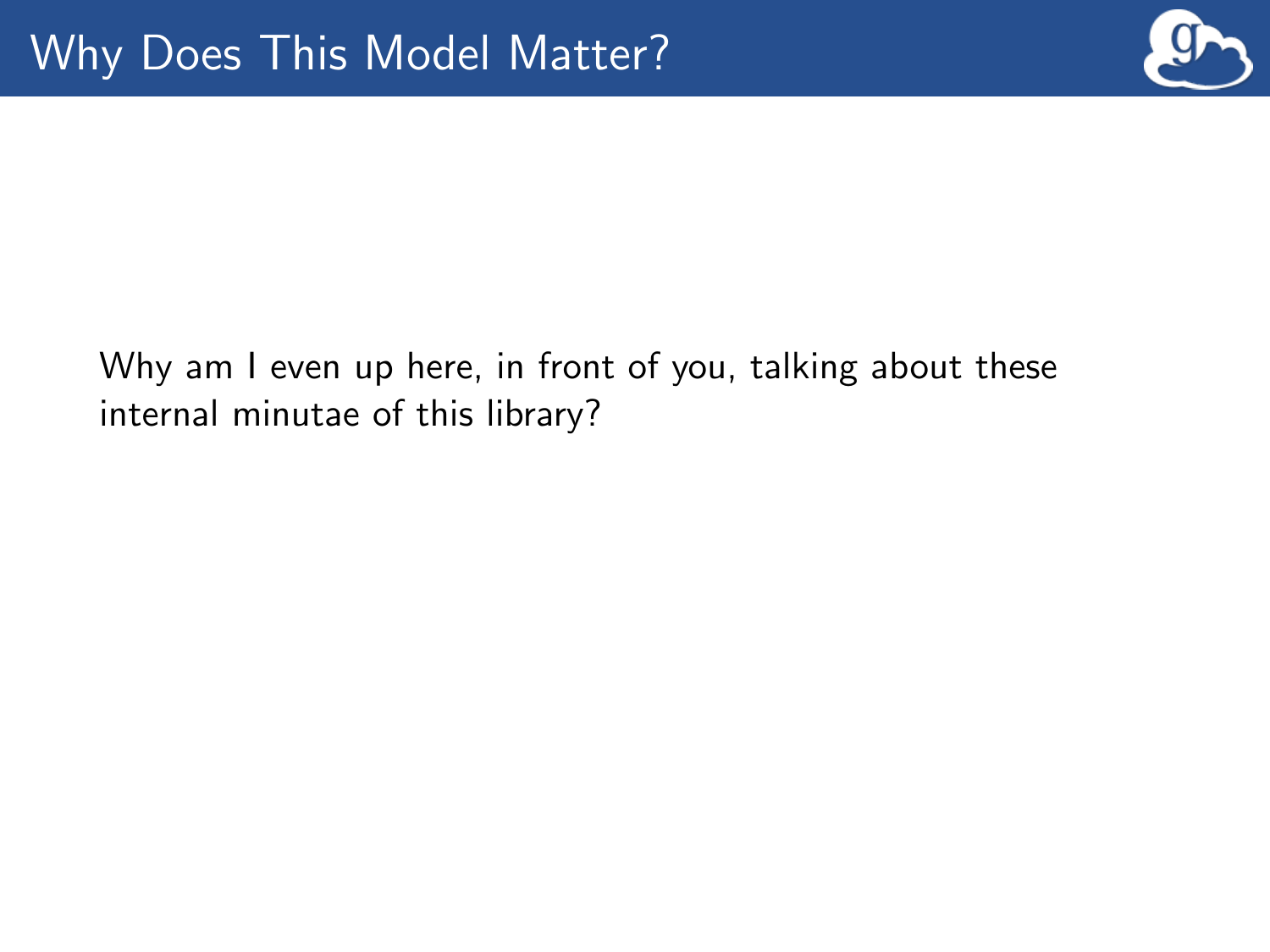

Why am I even up here, in front of you, talking about these internal minutae of this library? This model is extensible, the objects are composable, and it is a viable basis for building tools against APIs of your own which authenticate with Globus Auth.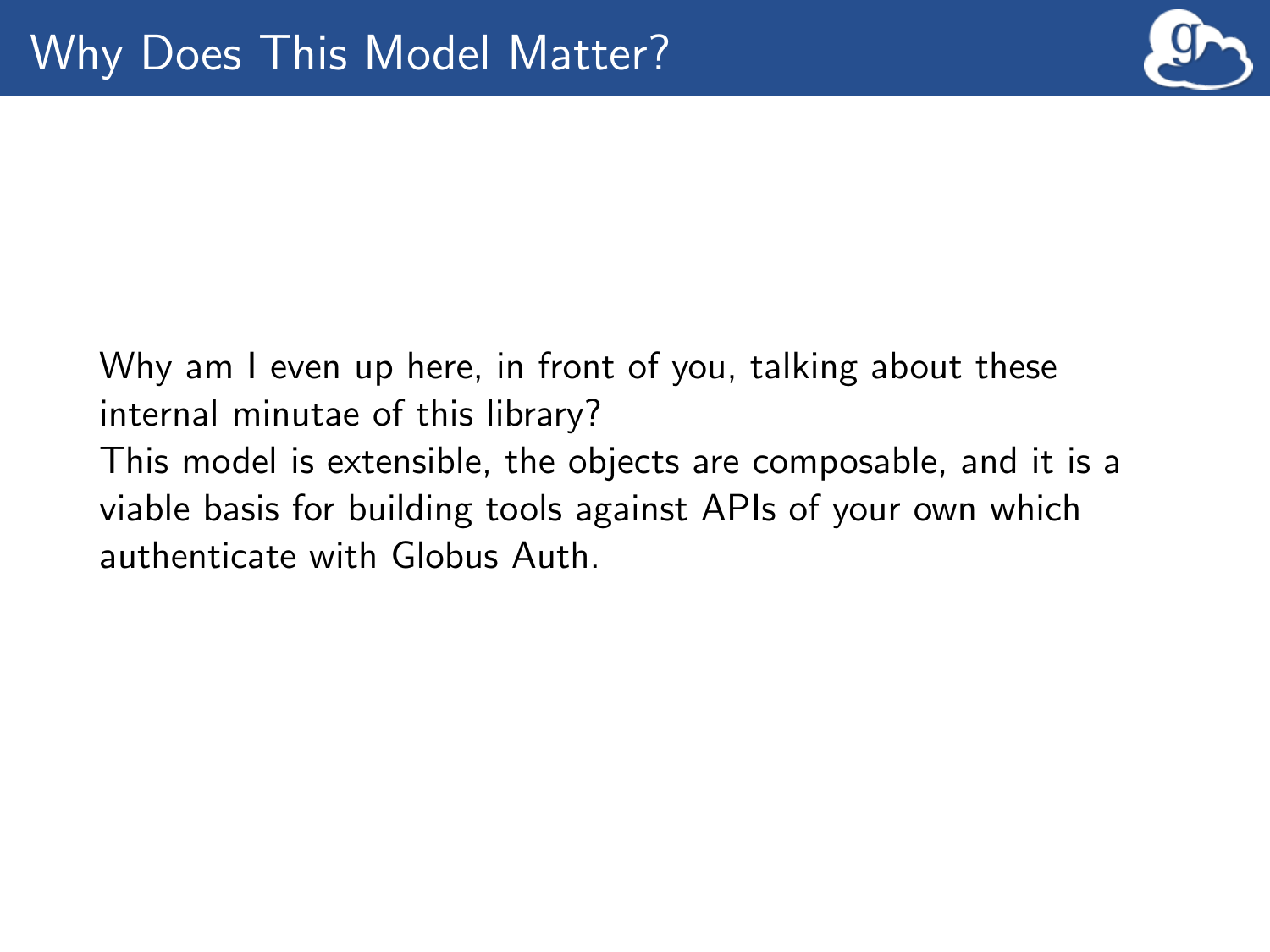

Why am I even up here, in front of you, talking about these internal minutae of this library?

This model is extensible, the objects are composable, and it is a viable basis for building tools against APIs of your own which authenticate with Globus Auth.

All that's necessary to support a new API is a new Client class to act as an adapter.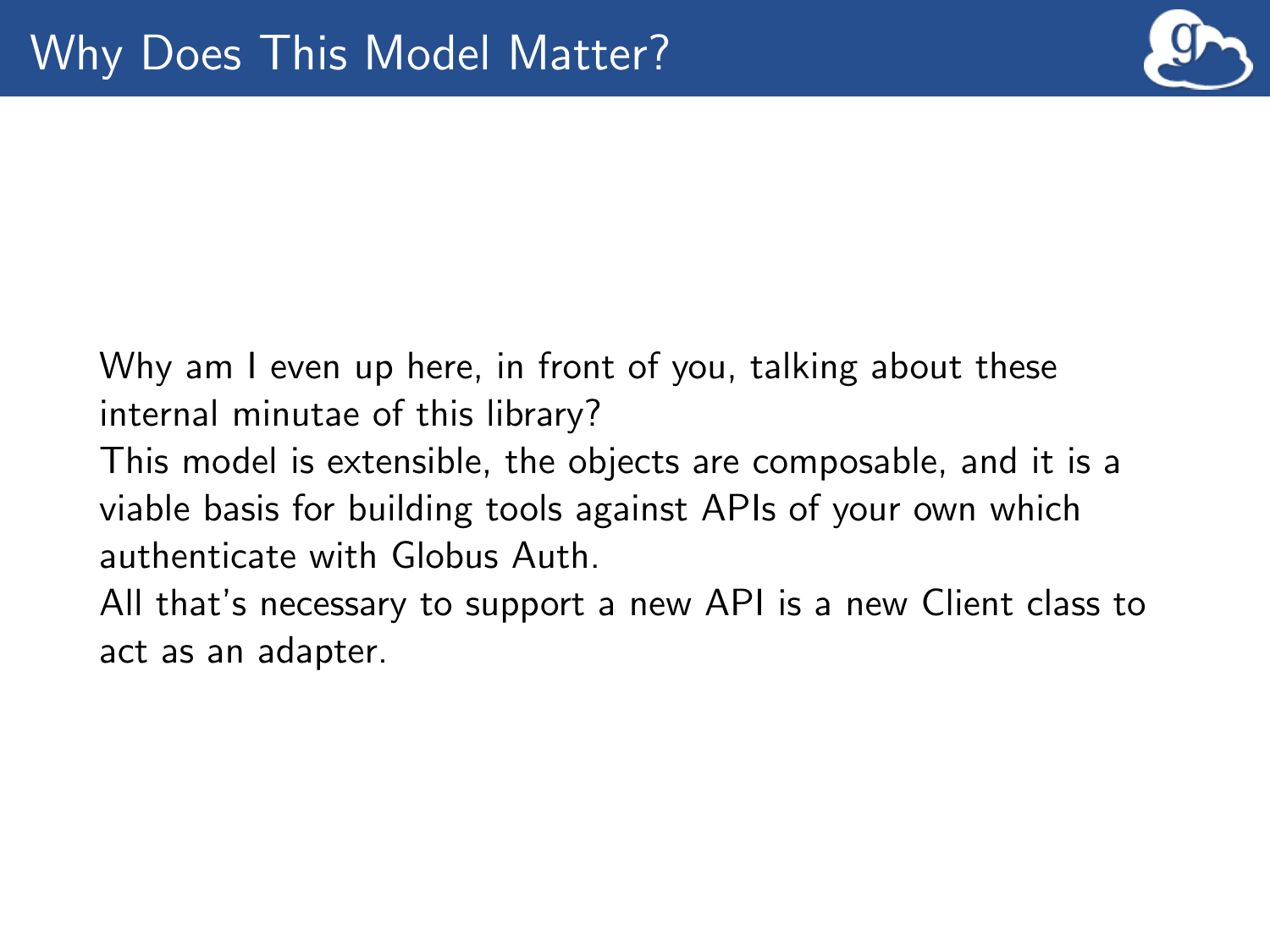Please take good care of yourselves and drink lots of water.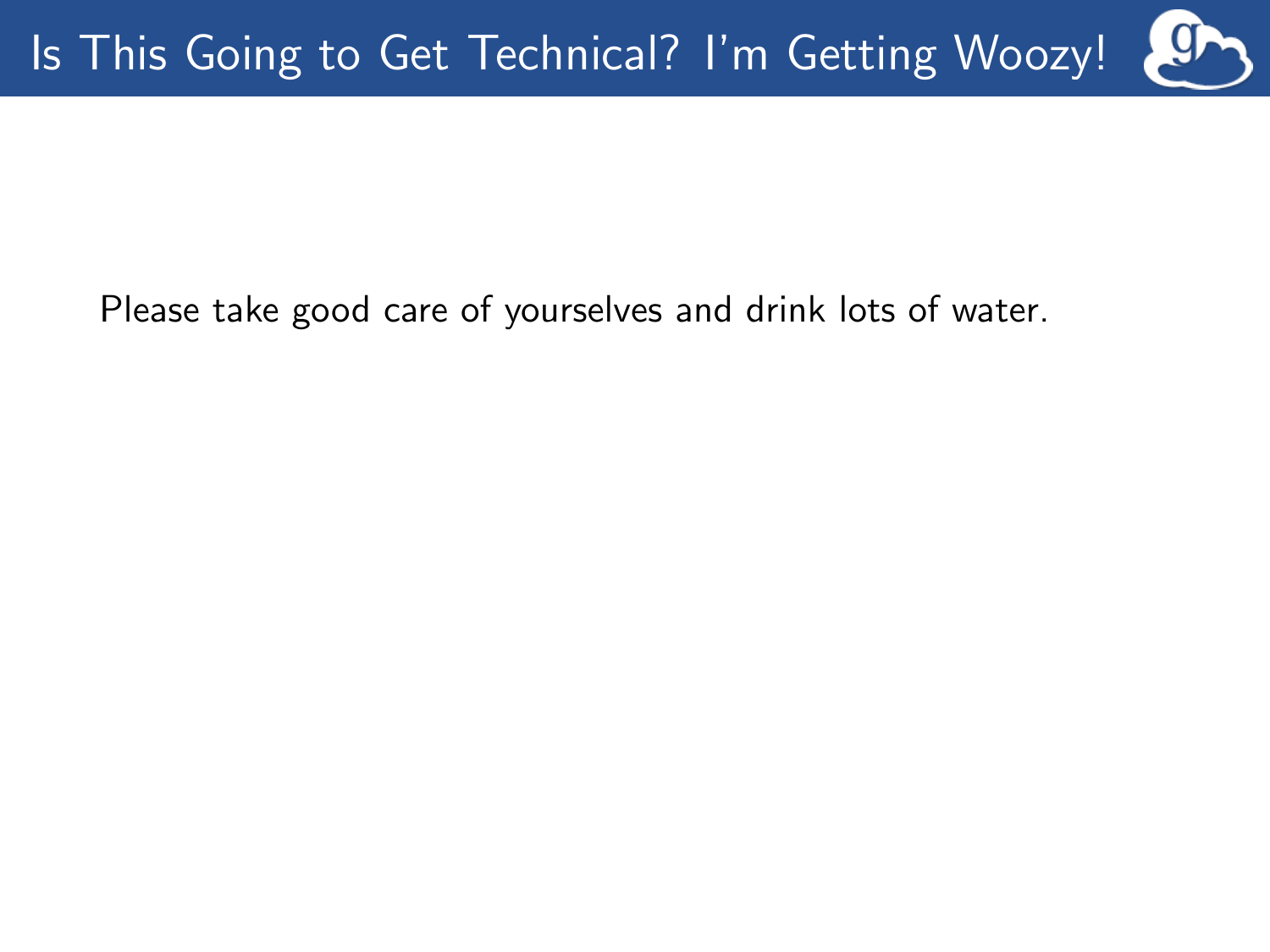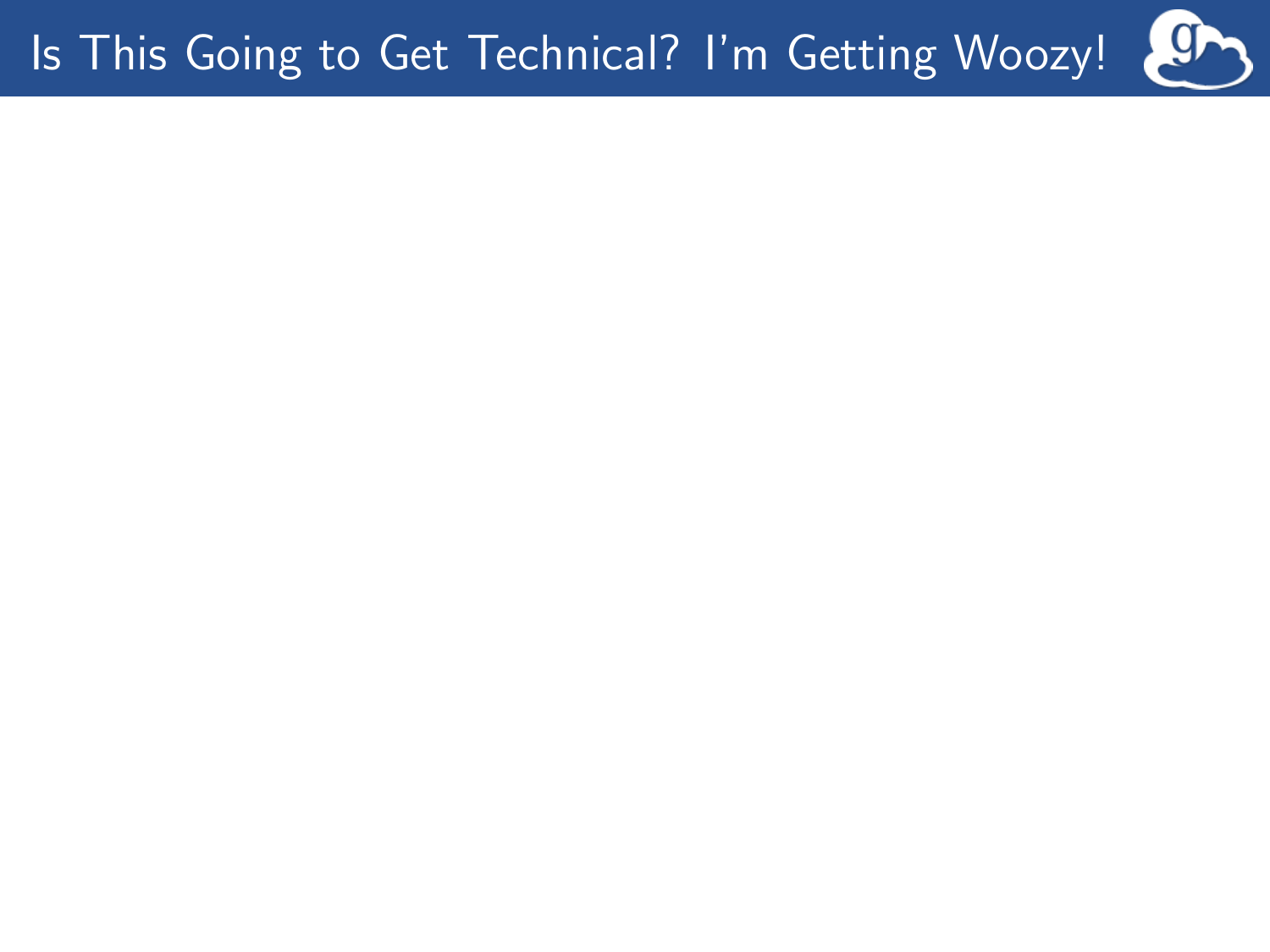I'm going to get fairly technical in content here. You are not expected to be Python experts – please just think about what kinds of usage we're enabling if you wish to dig in.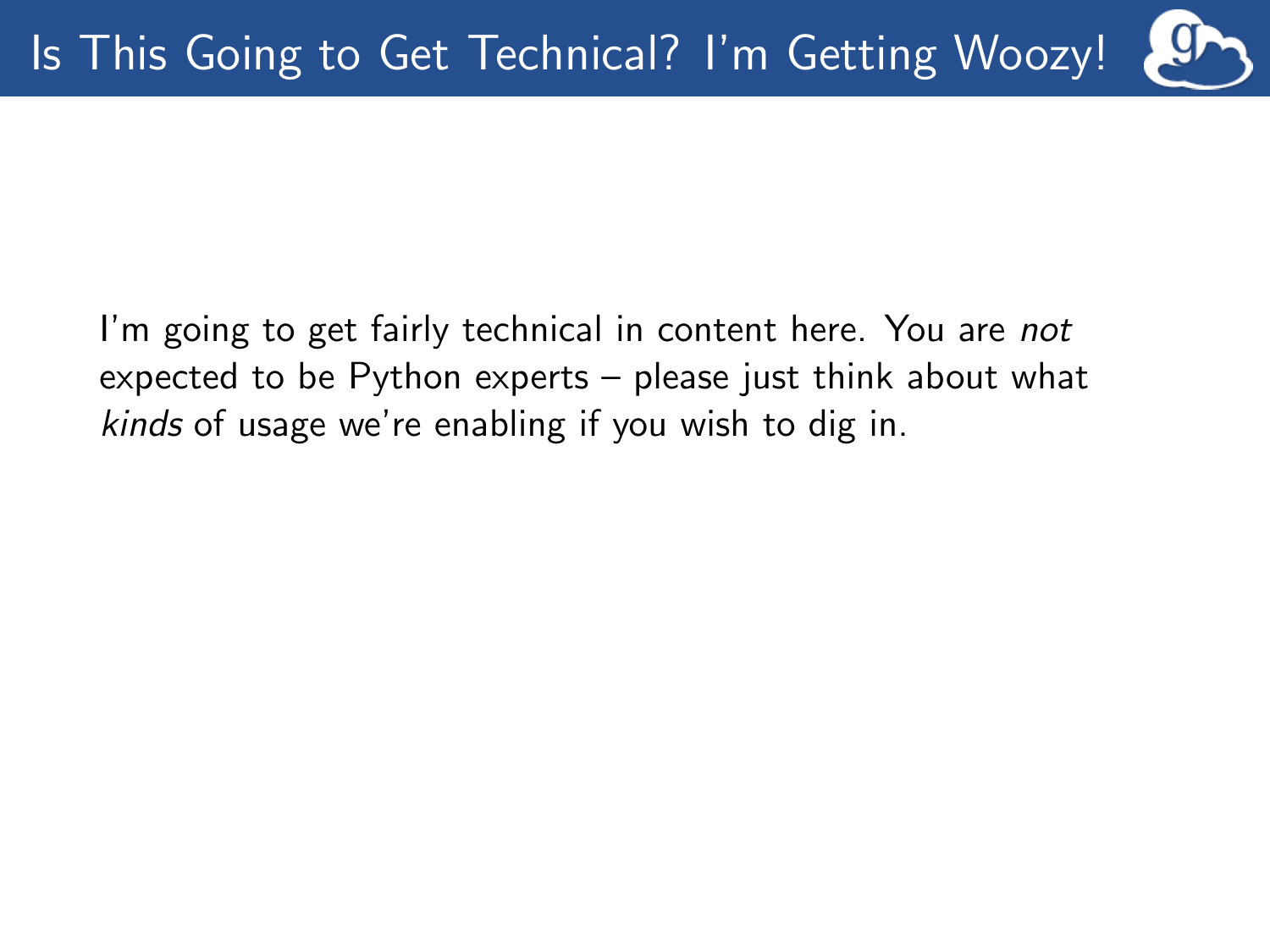I'm going to get fairly technical in content here. You are not expected to be Python experts – please just think about what kinds of usage we're enabling if you wish to dig in. Even if you are comfortable with the content, the focus is not only on How we're doing things, but also on What we're trying to do. Id est, let's make programming with Globus (and maybe with your API too!) easy.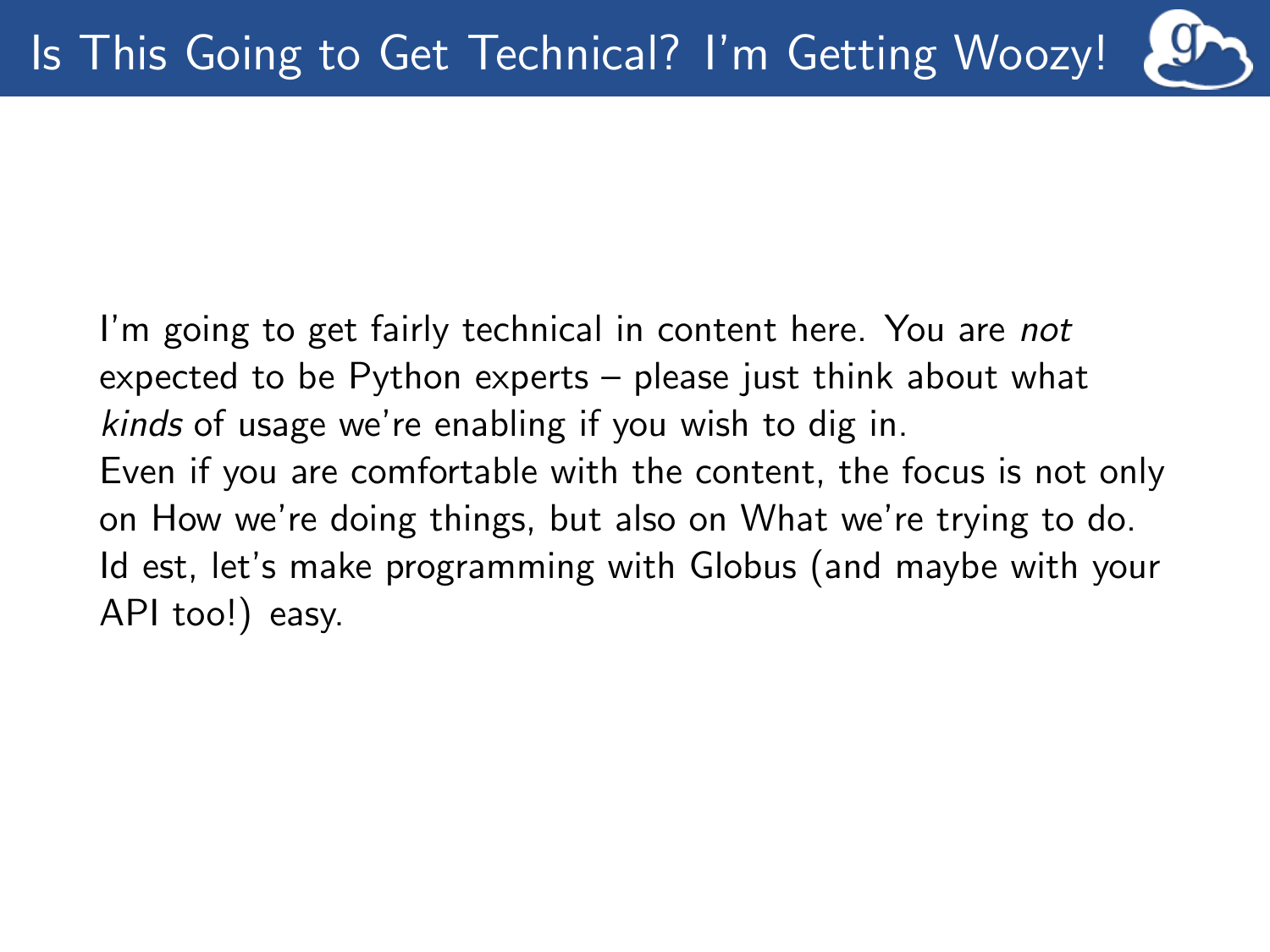I'm going to get fairly technical in content here. You are not expected to be Python experts – please just think about what kinds of usage we're enabling if you wish to dig in.

Even if you are comfortable with the content, the focus is not only on How we're doing things, but also on What we're trying to do. Id est, let's make programming with Globus (and maybe with your API too!) easy.

Let's make interactive experimentation with these APIs a real possibility, and a source of joy.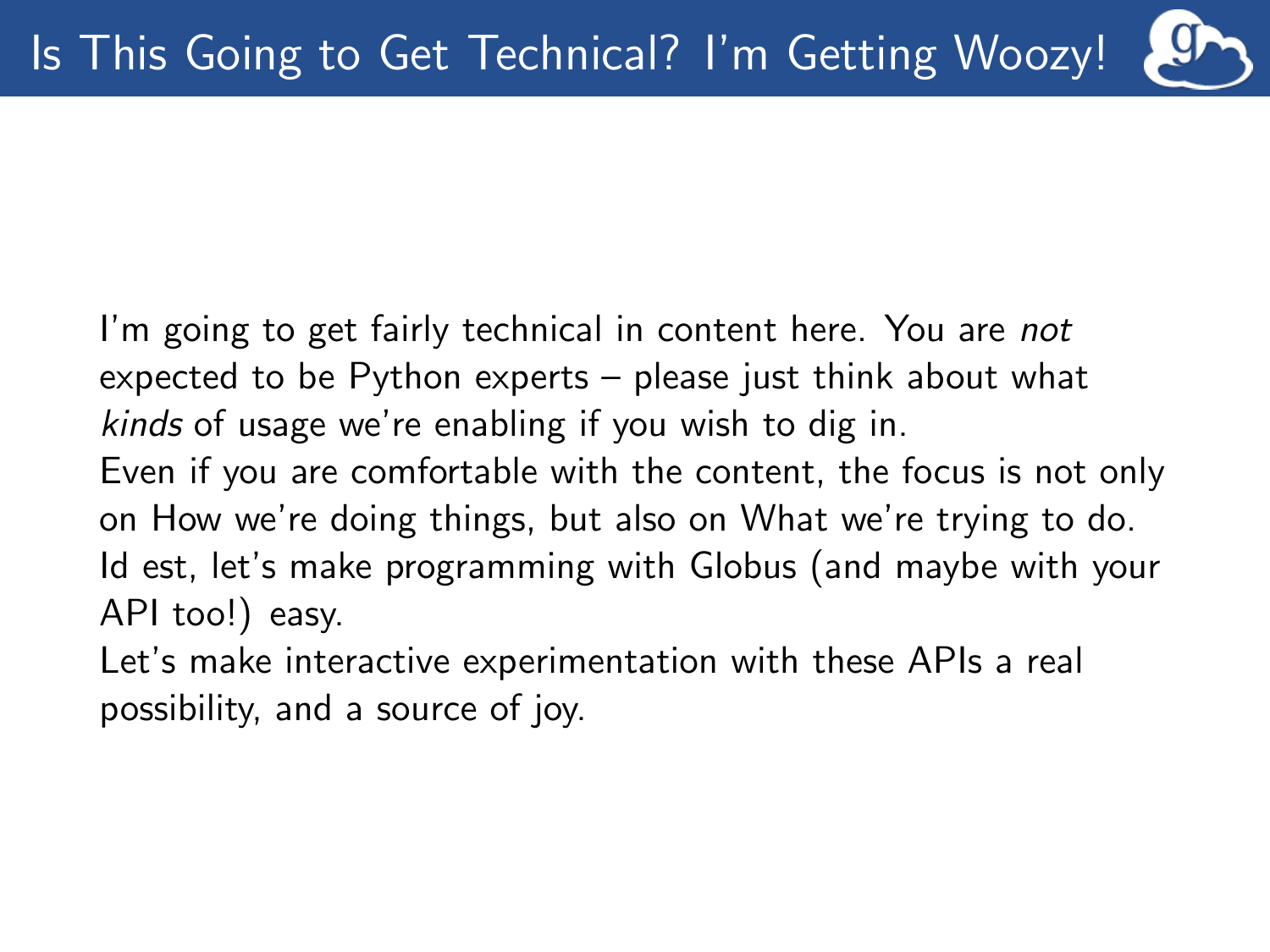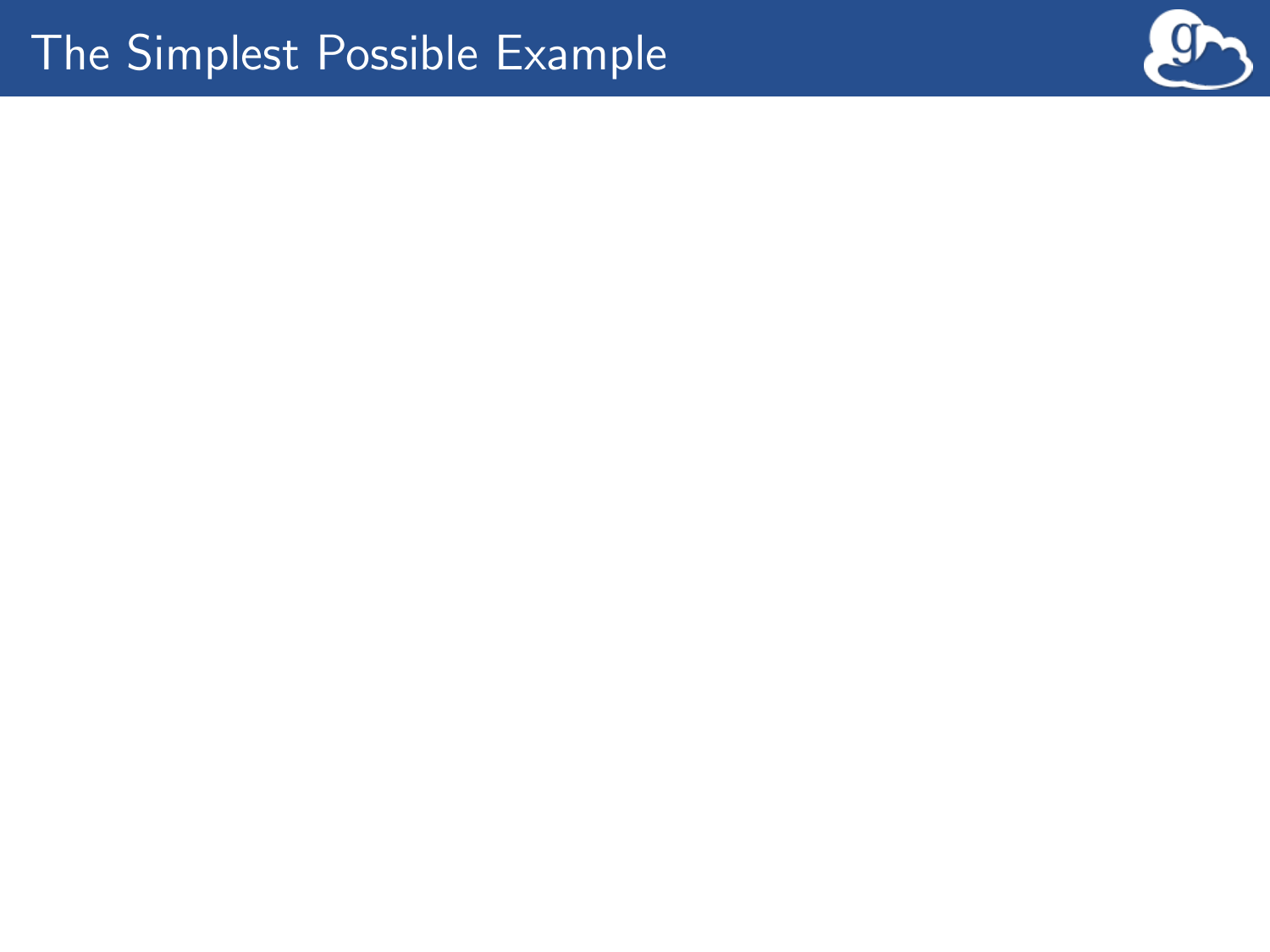

## To start with, let's consider the simplest possible form of a search API. There is one, and only one, call available:

GET / search ?q= hello

against the API at search.example.com.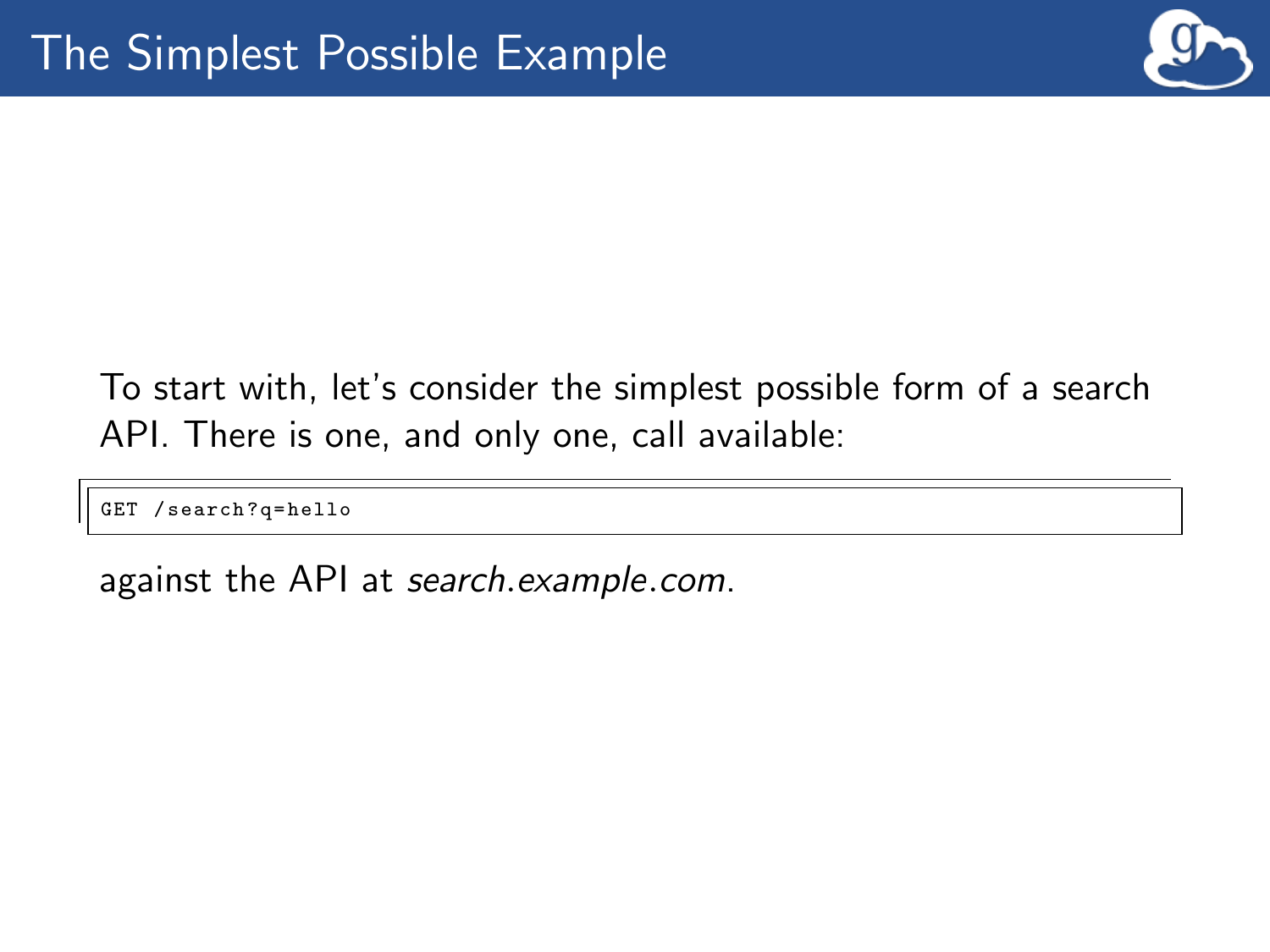

To start with, let's consider the simplest possible form of a search API. There is one, and only one, call available:

GET / search ?q= hello

against the API at search.example.com. What does the client for this API look like?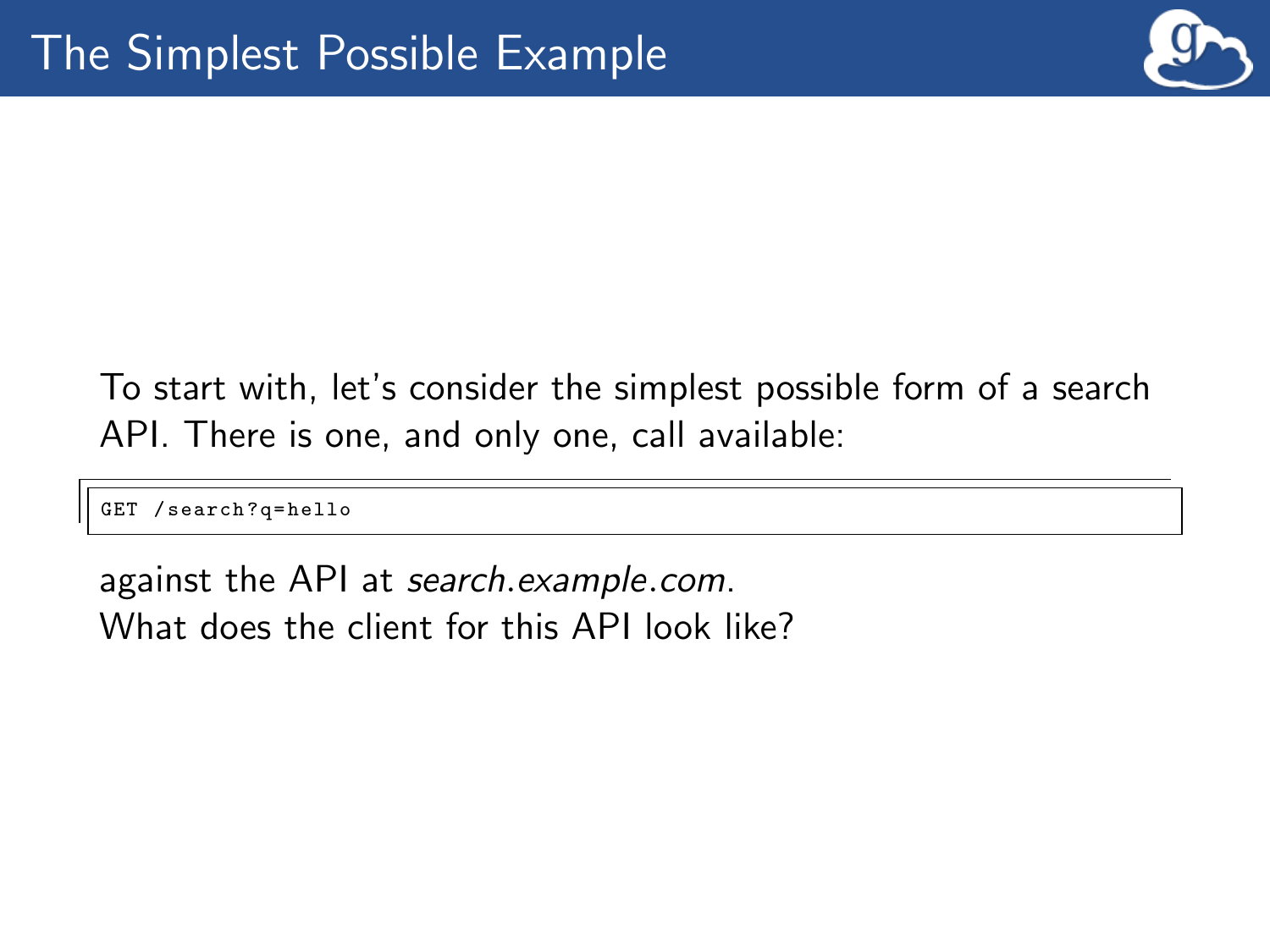

### $GET/search?q = hello$  against search.example.com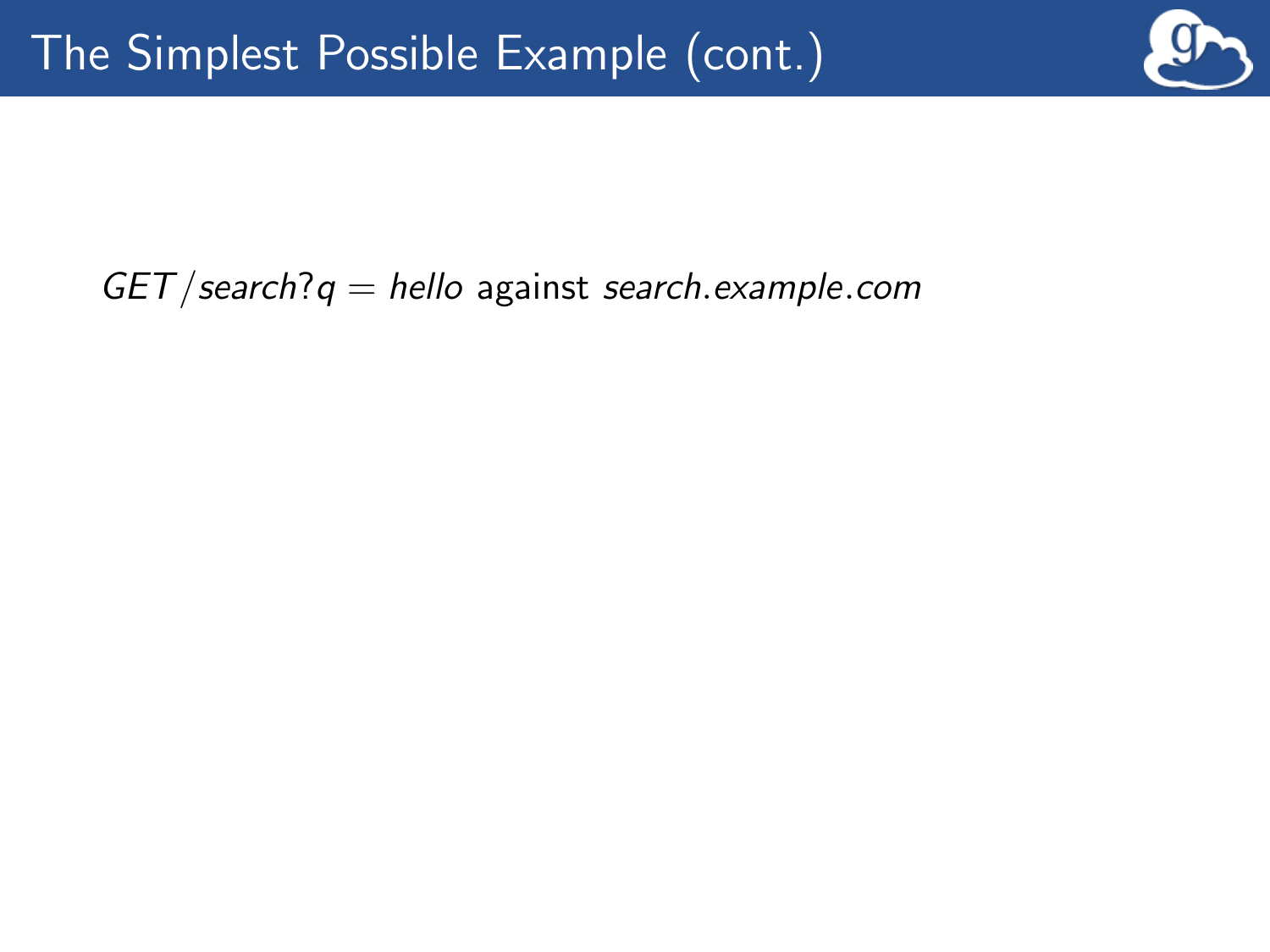

#### $GET/search?q =$  hello against search.example.com

```
from globus sdk . base import BaseClient
class SearchClient ( BaseClient ):
    def __init__ ( self, * args, ** kwargs ):
         super ( SearchClient, self ). __init__ ( self, " search ", *args, ** kwargs )
         self . base_url = " https :// search . example . com "
    def search (self, q):
         return self . get ("/ search ", params ={" q ": q })
```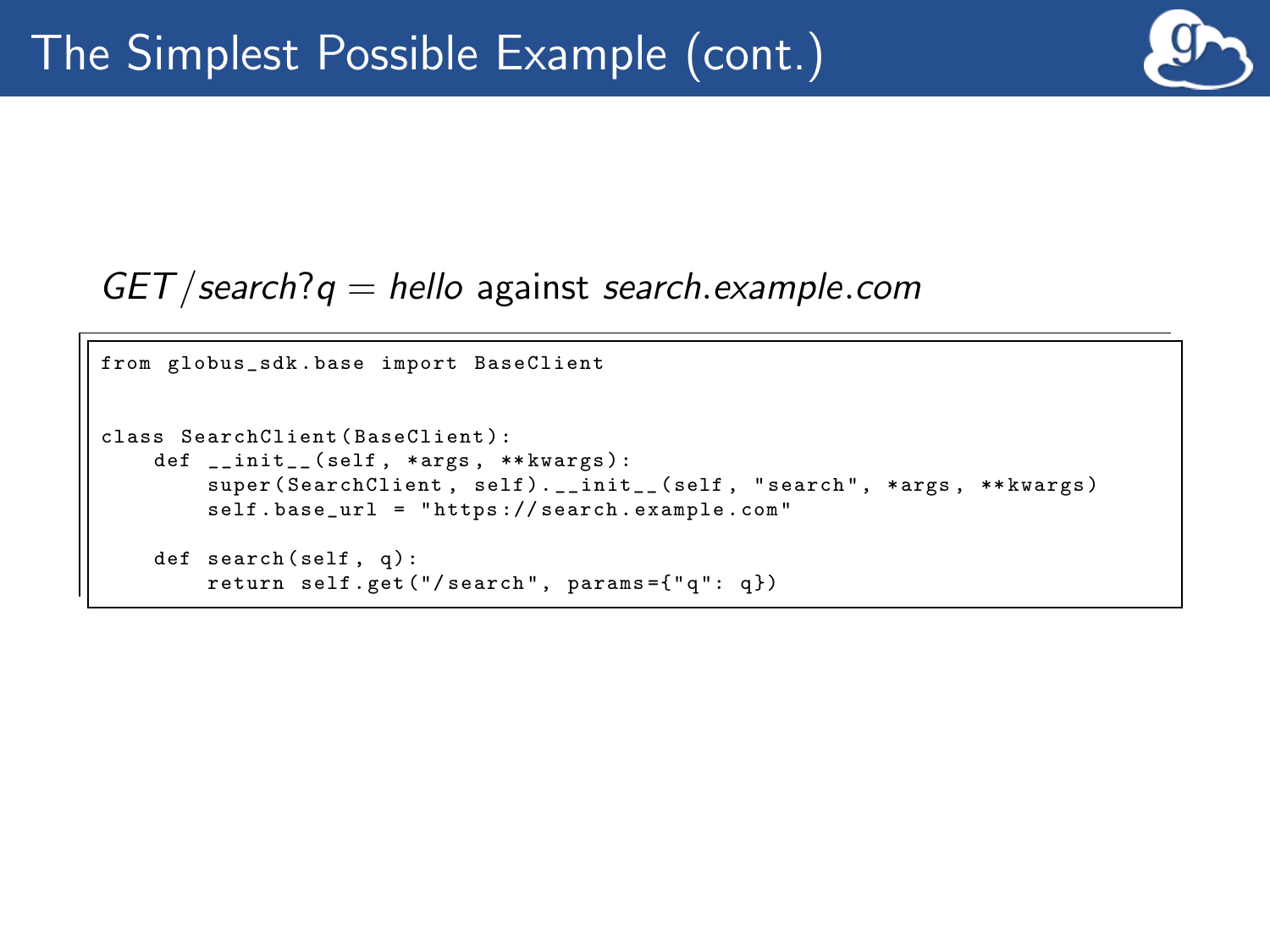

#### $GET/search?q =$  hello against search.example.com

```
from globus sdk . base import BaseClient
class SearchClient ( BaseClient ):
    def __init__(self, *args, **kwargs):
         super ( SearchClient, self ). __init__ ( self, " search ", *args, ** kwargs )
         self . base_url = " https :// search . example . com "
    def search (self, q):
         return self . get ("/ search ", params ={" q ": q })
```
And one could use it as in

client = SearchClient () client . search (" hello ")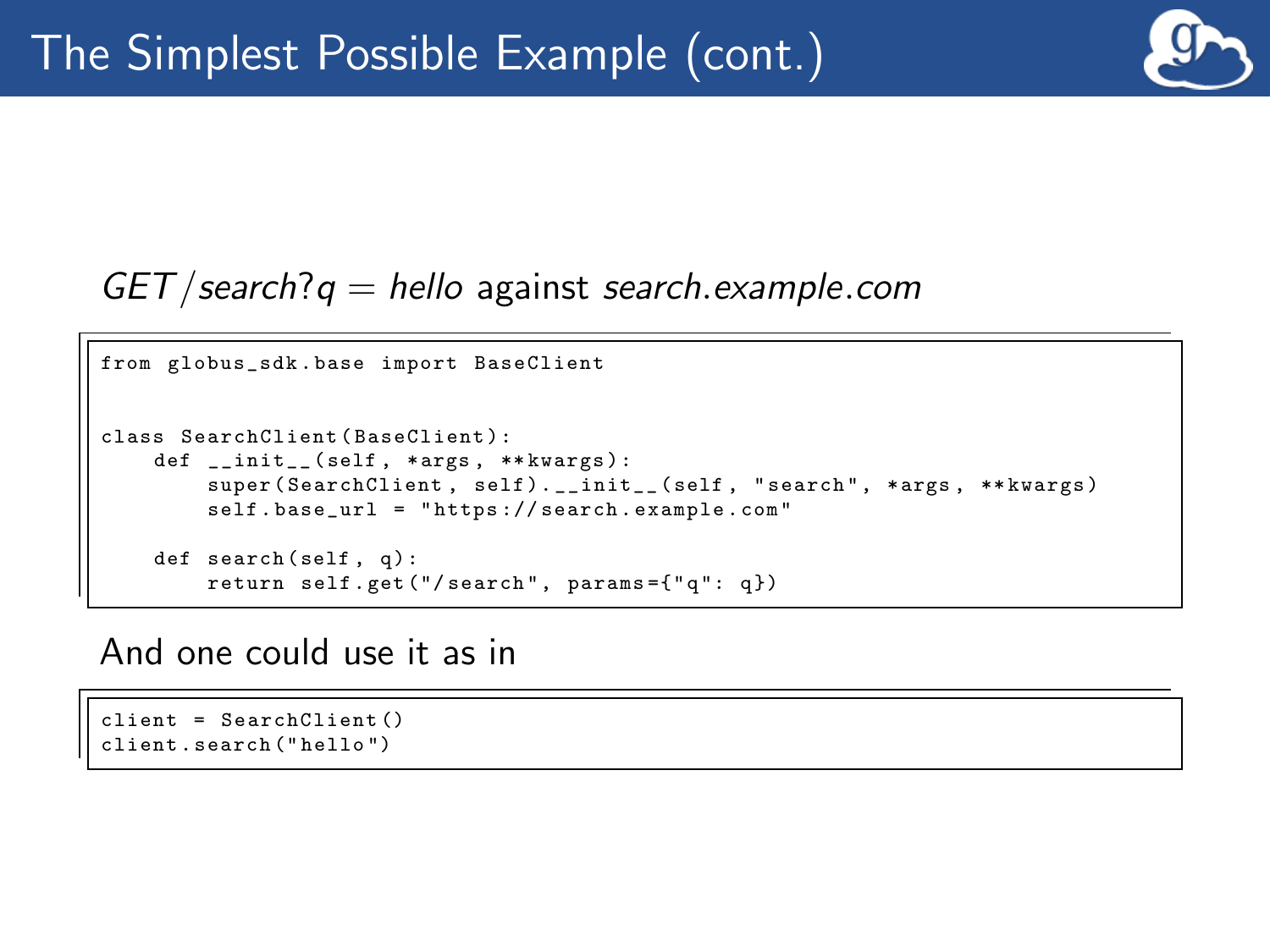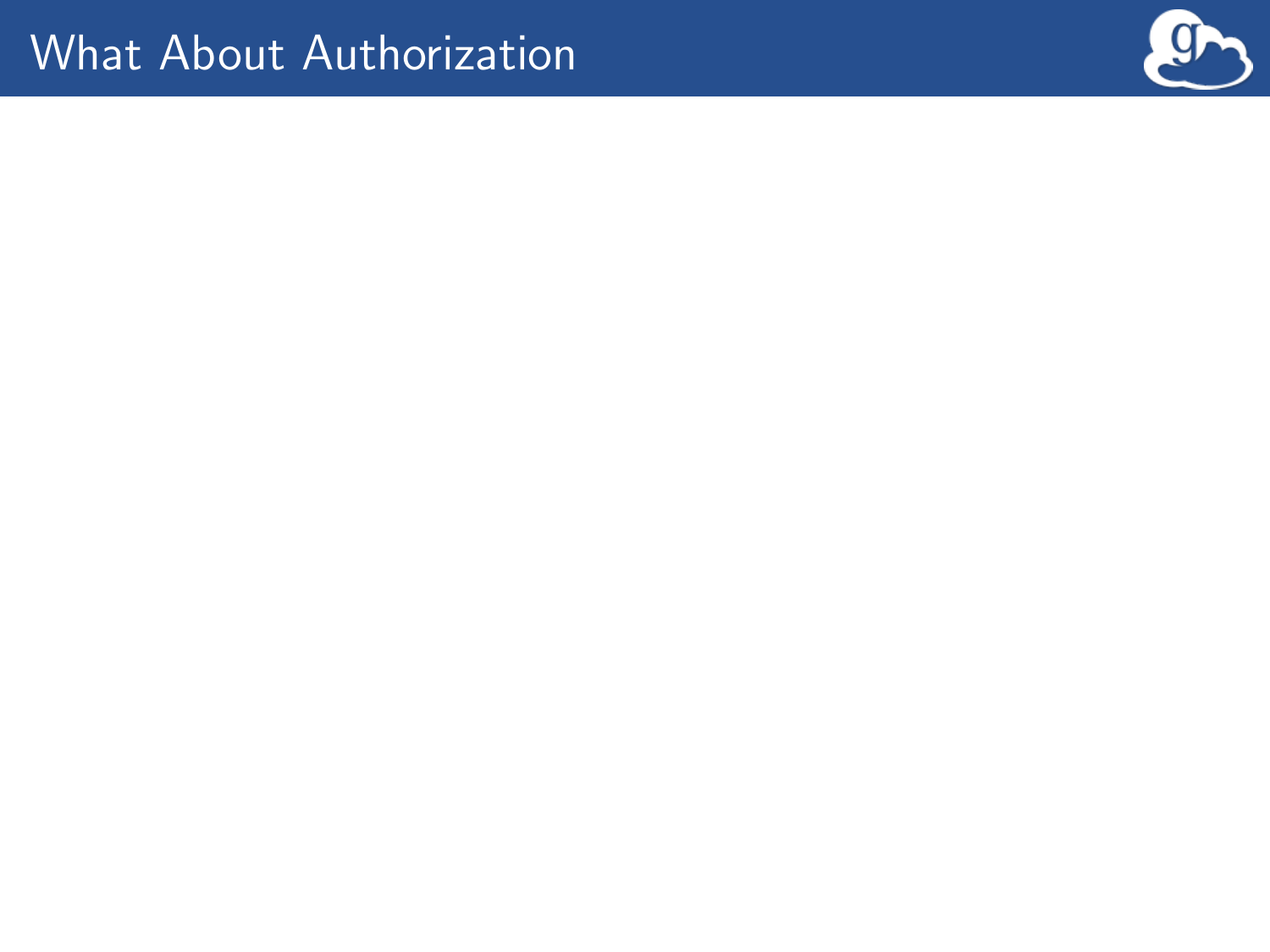

Yeah...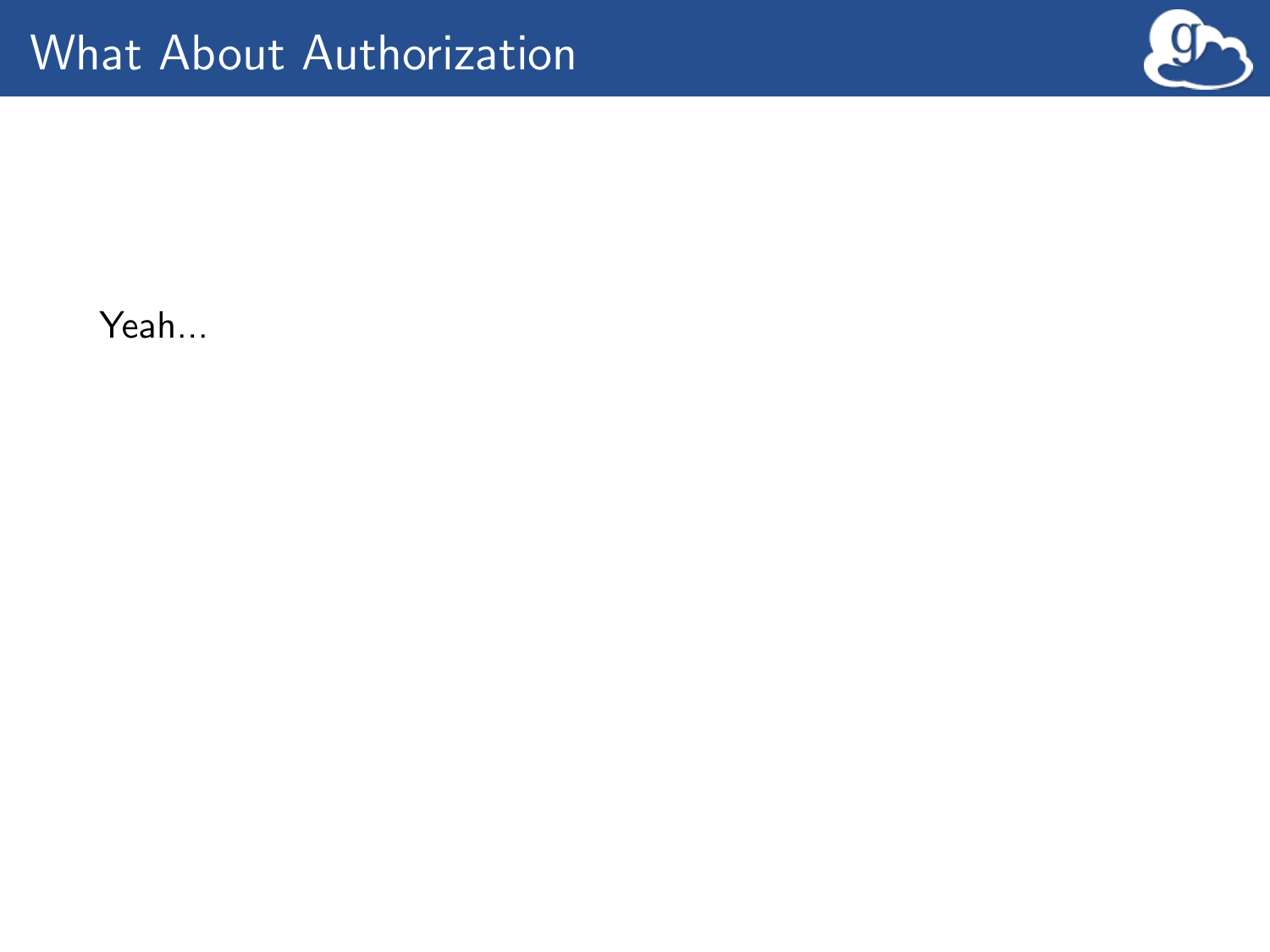

Yeah... What *about* authorization?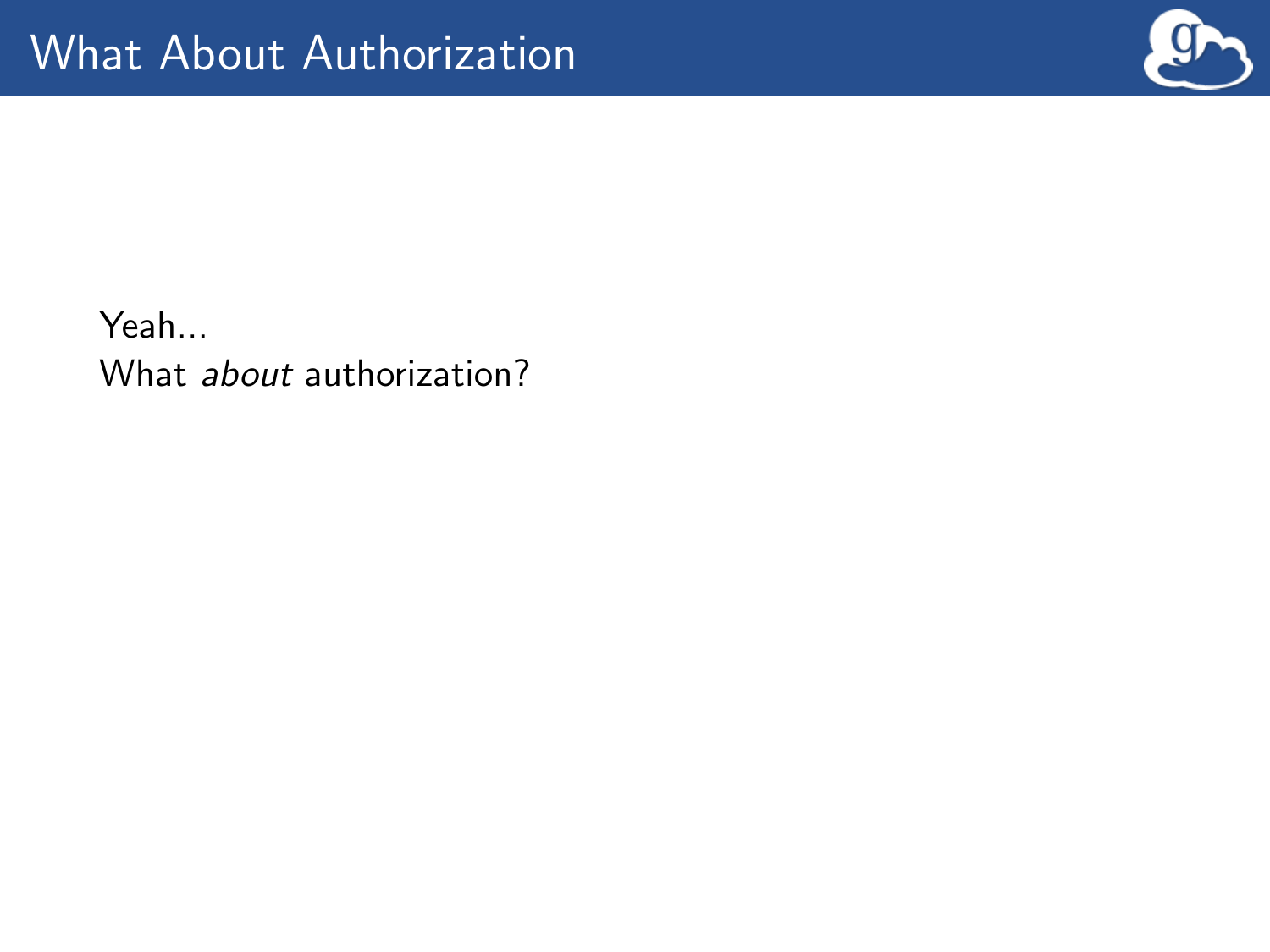

Yeah...

What *about* authorization?

Well, out of the box your brand new client will support it just fine. Assuming you have some tokens from doing an authentication flow, then...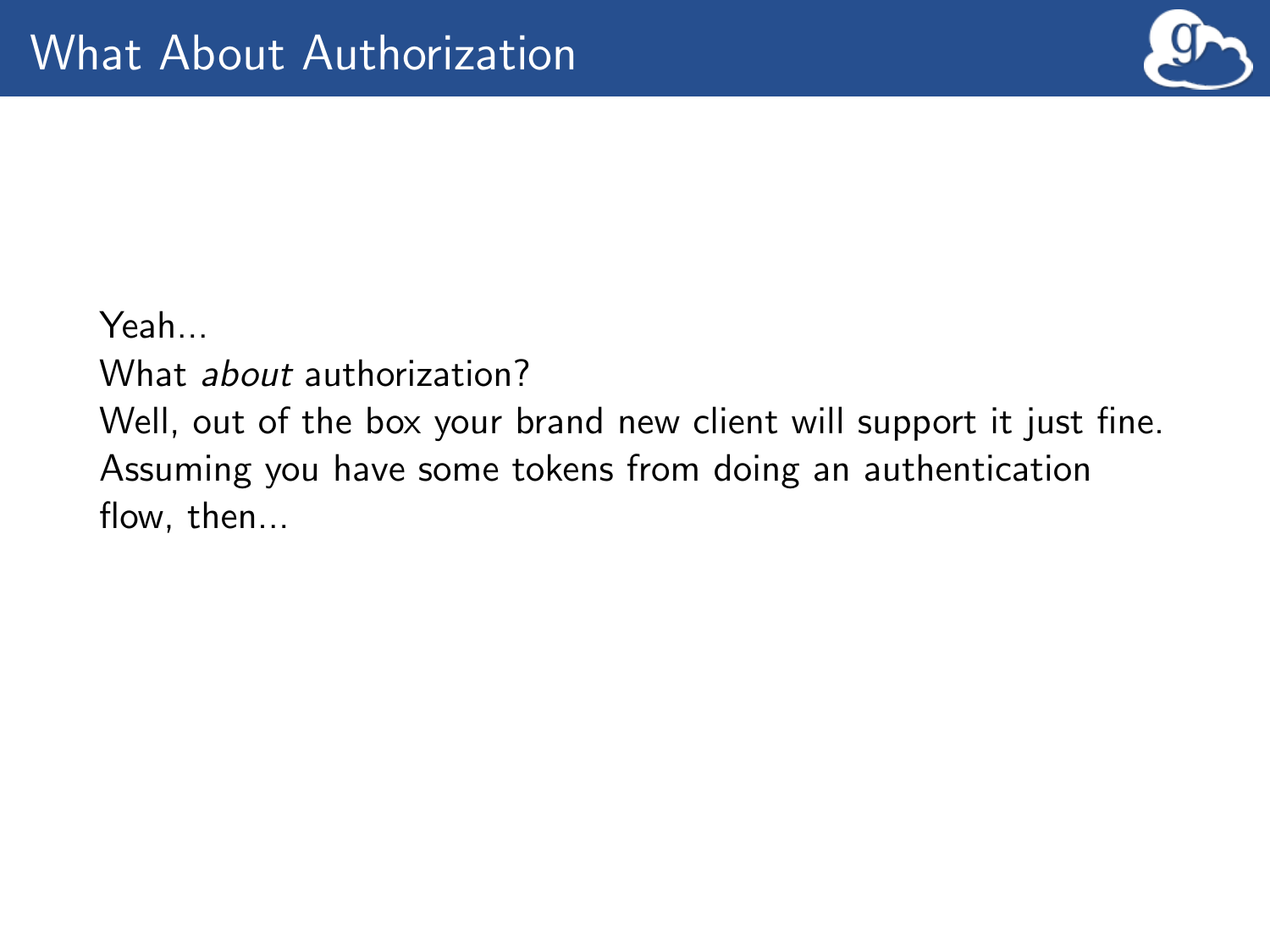

Yeah...

What *about* authorization?

Well, out of the box your brand new client will support it just fine. Assuming you have some tokens from doing an authentication flow, then...

```
from globus sdk import RefreshTokenAuthorizer
                          authorizer for now
                 ient (authorizer=RefreshTokenAuthorizer (...))
       search ("hello, but authenticated")
```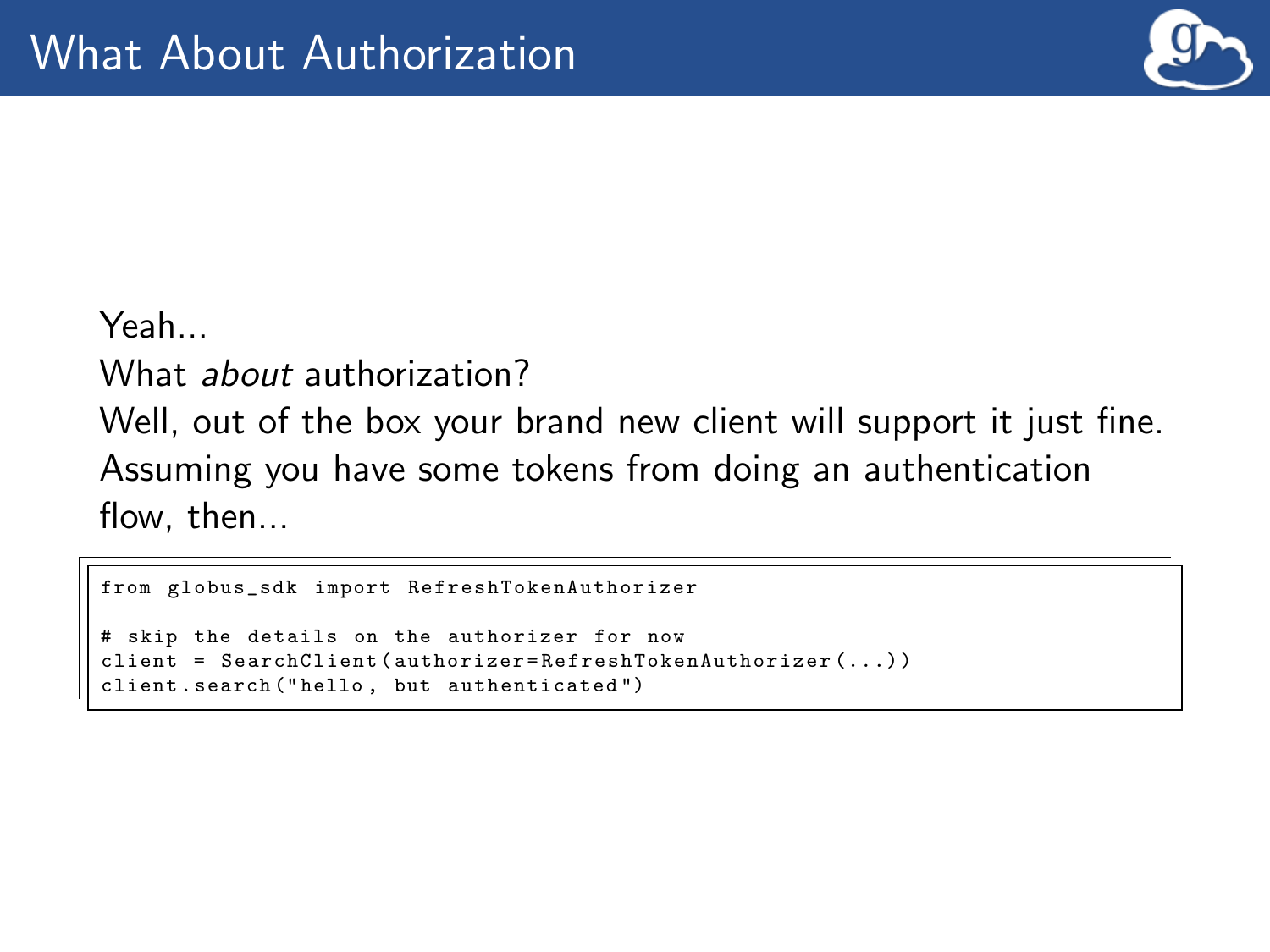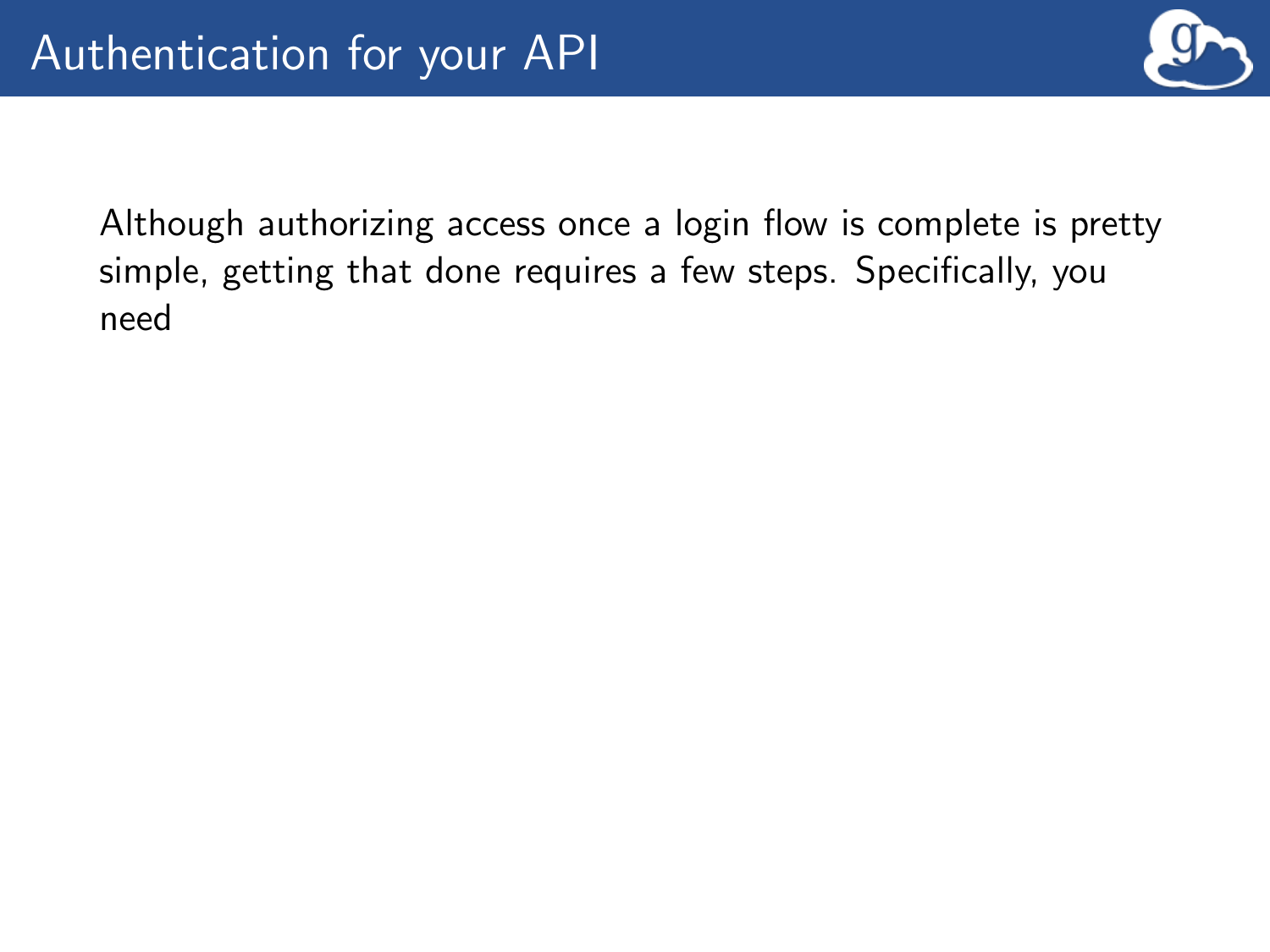

▶ your API registered in Globus as a Resource Server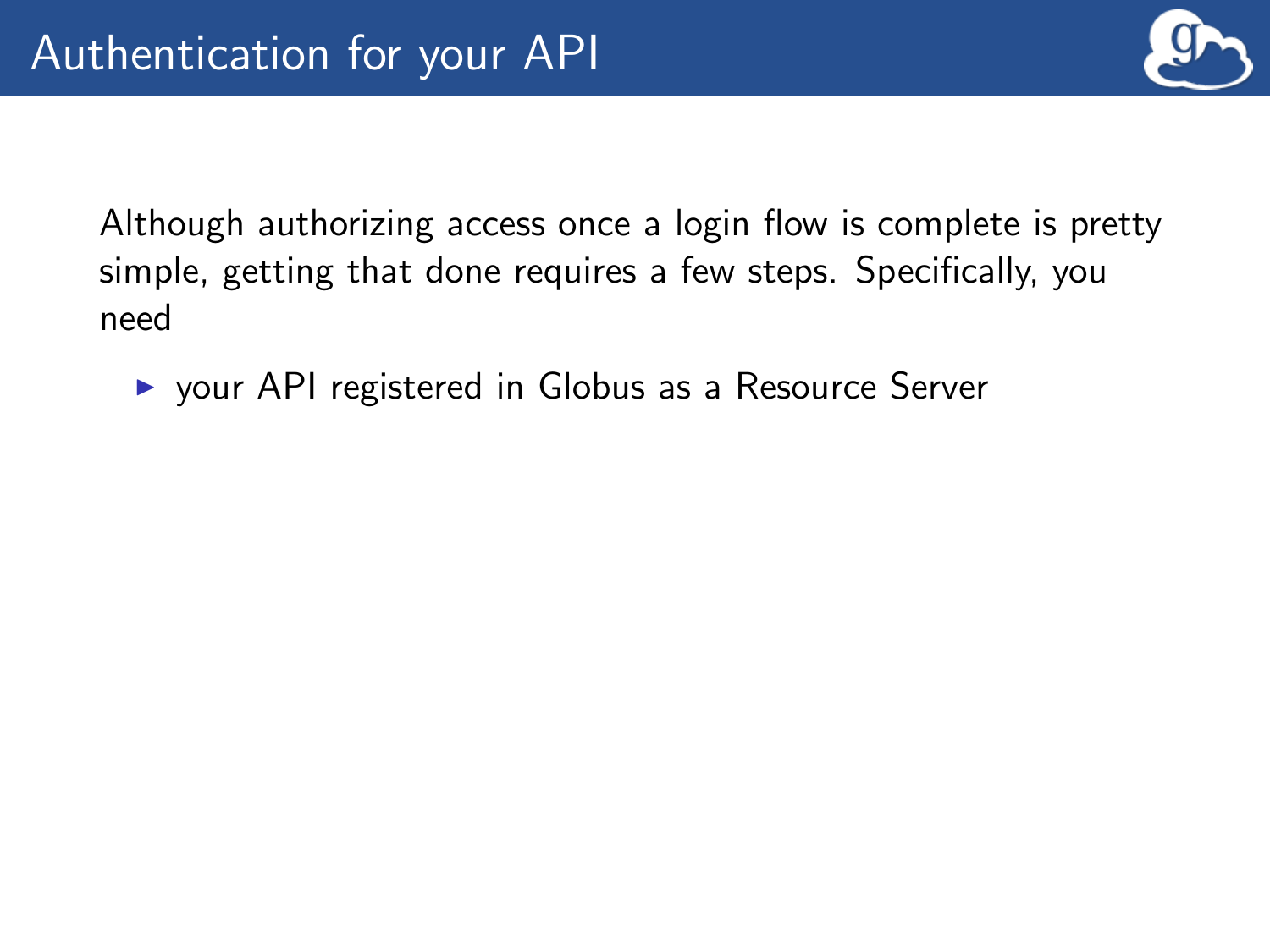

- $\triangleright$  your API registered in Globus as a Resource Server
- $\triangleright$  at least one, possibly more than one, Scope for your Resource Server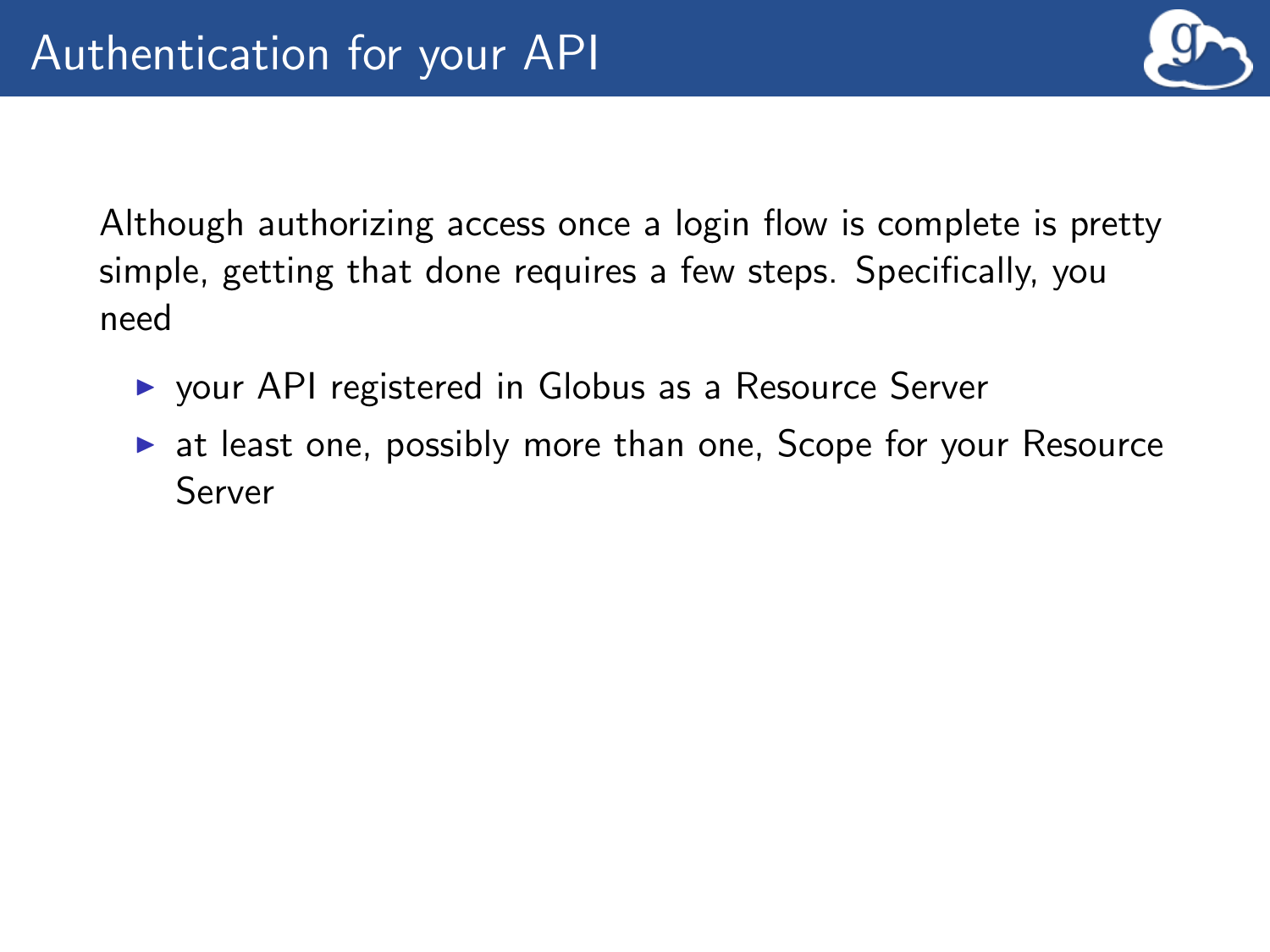

- $\triangleright$  your API registered in Globus as a Resource Server
- $\triangleright$  at least one, possibly more than one, Scope for your Resource Server
- $\triangleright$  a client application a consumer of your API registered in Globus, with or without credentials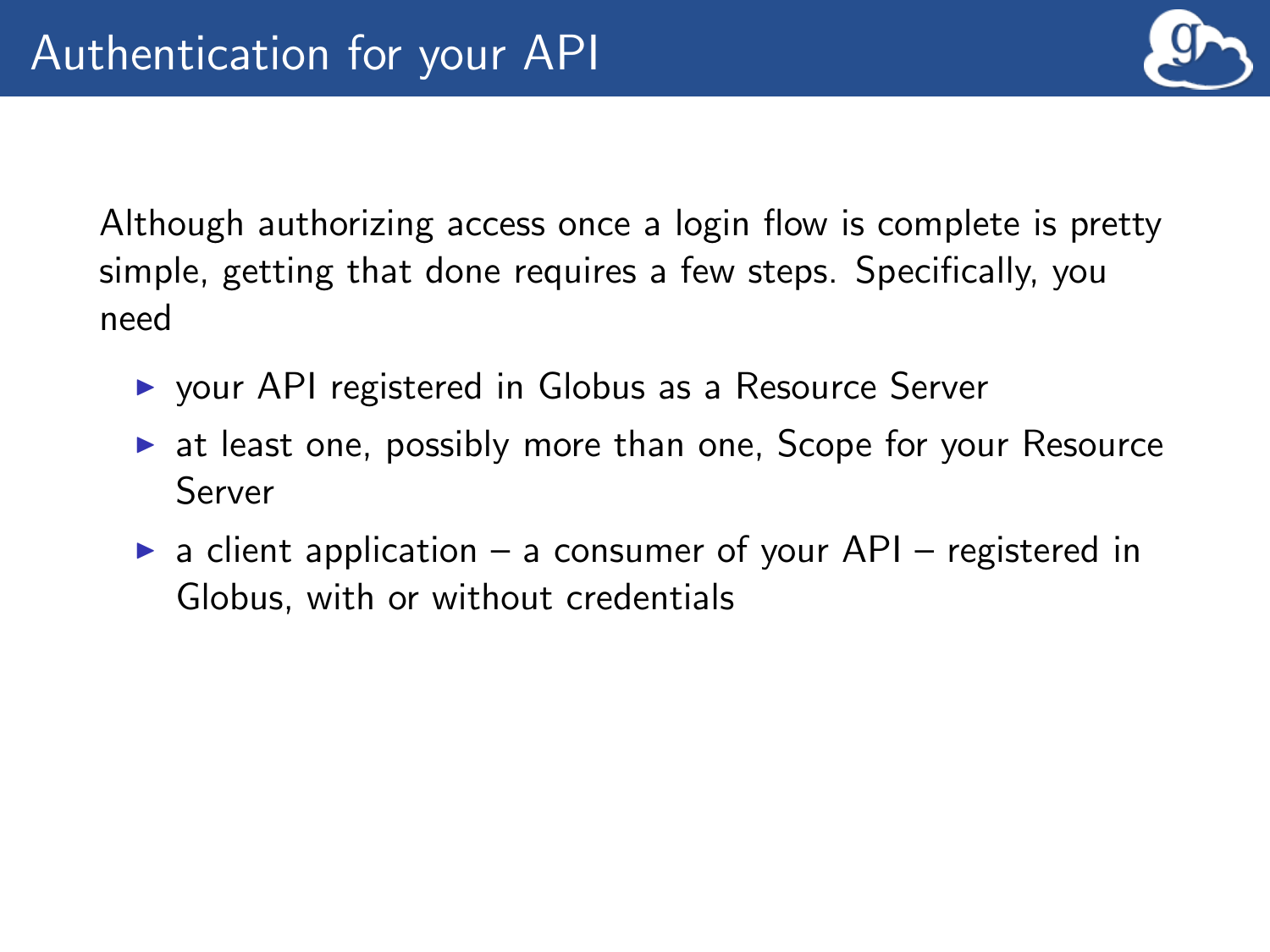- $\triangleright$  your API registered in Globus as a Resource Server
- $\triangleright$  at least one, possibly more than one, Scope for your Resource Server
- $\triangleright$  a client application a consumer of your API registered in Globus, with or without credentials
- $\triangleright$  the user must complete a login flow, via your client application definition, authorizing it to access your API on his or her behalf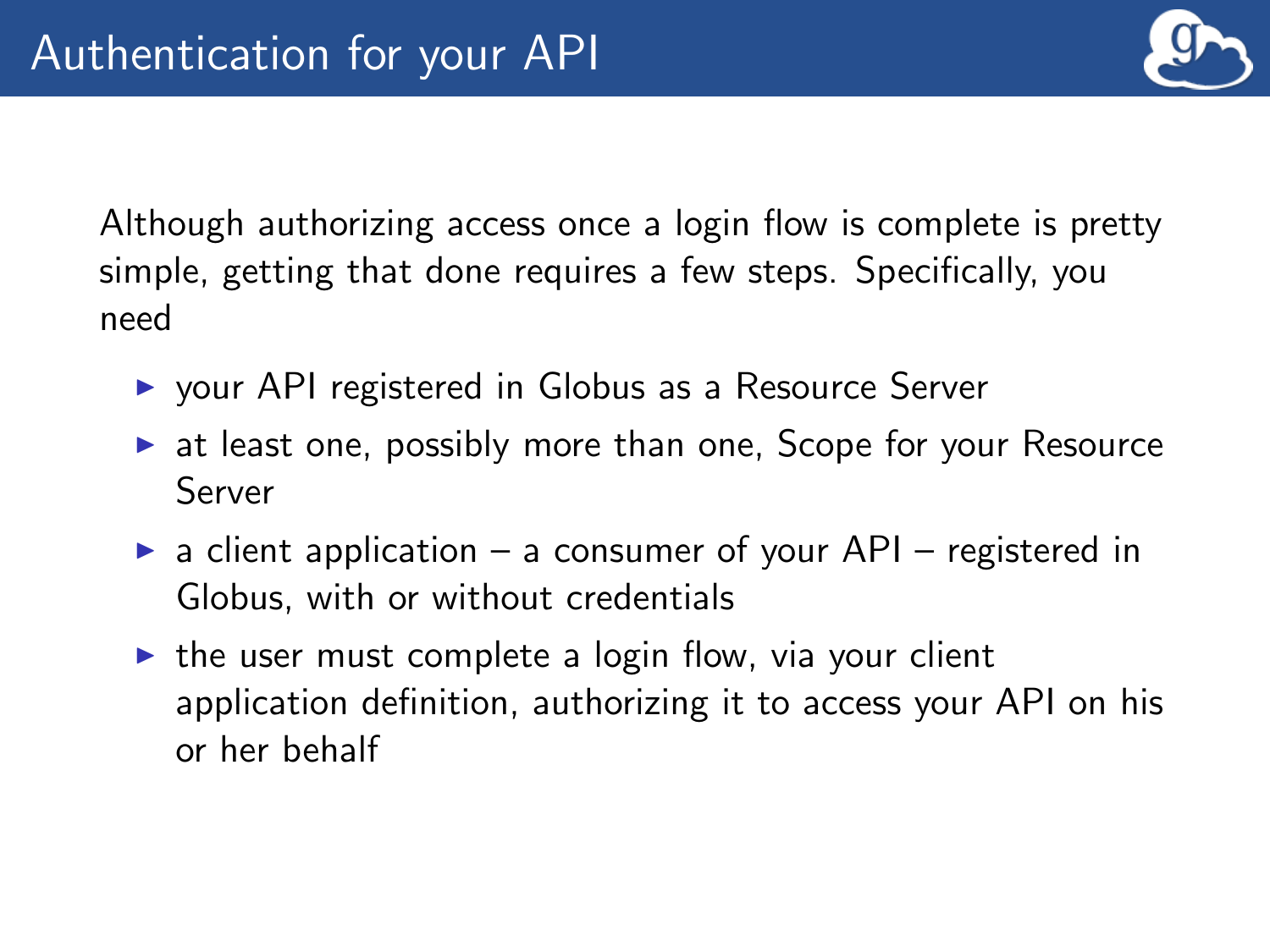- $\triangleright$  your API registered in Globus as a Resource Server
- $\triangleright$  at least one, possibly more than one, Scope for your Resource Server
- $\triangleright$  a client application a consumer of your API registered in Globus, with or without credentials
- $\triangleright$  the user must complete a login flow, via your client application definition, authorizing it to access your API on his or her behalf

A full discussion of all – perhaps even of any – of these is beyond the scope of this talk.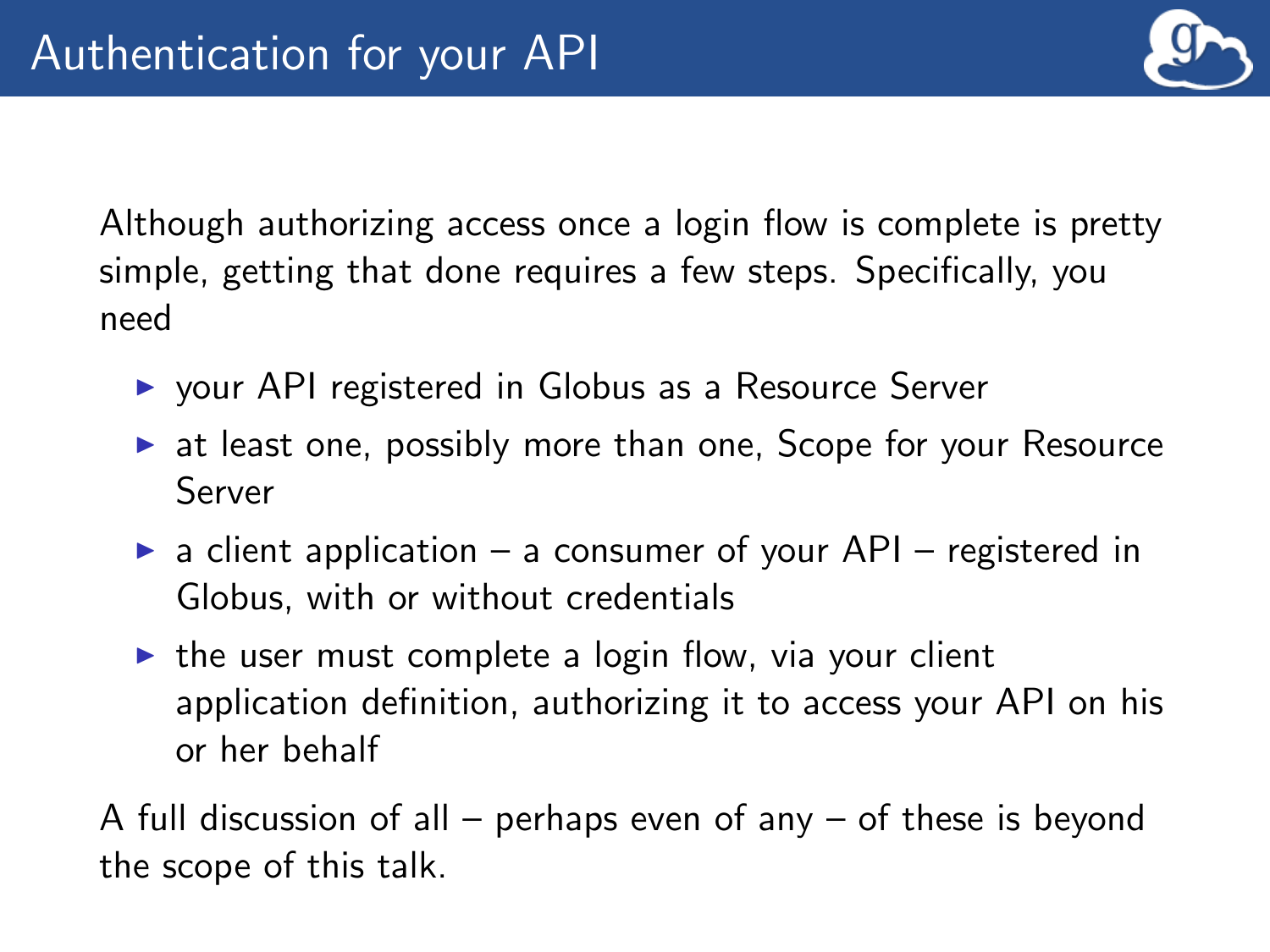

If it's your API, you may very well have your own standards and conventions for error formats. If your API is similar enough to Globus APIs, maybe you can make do with the default error handler.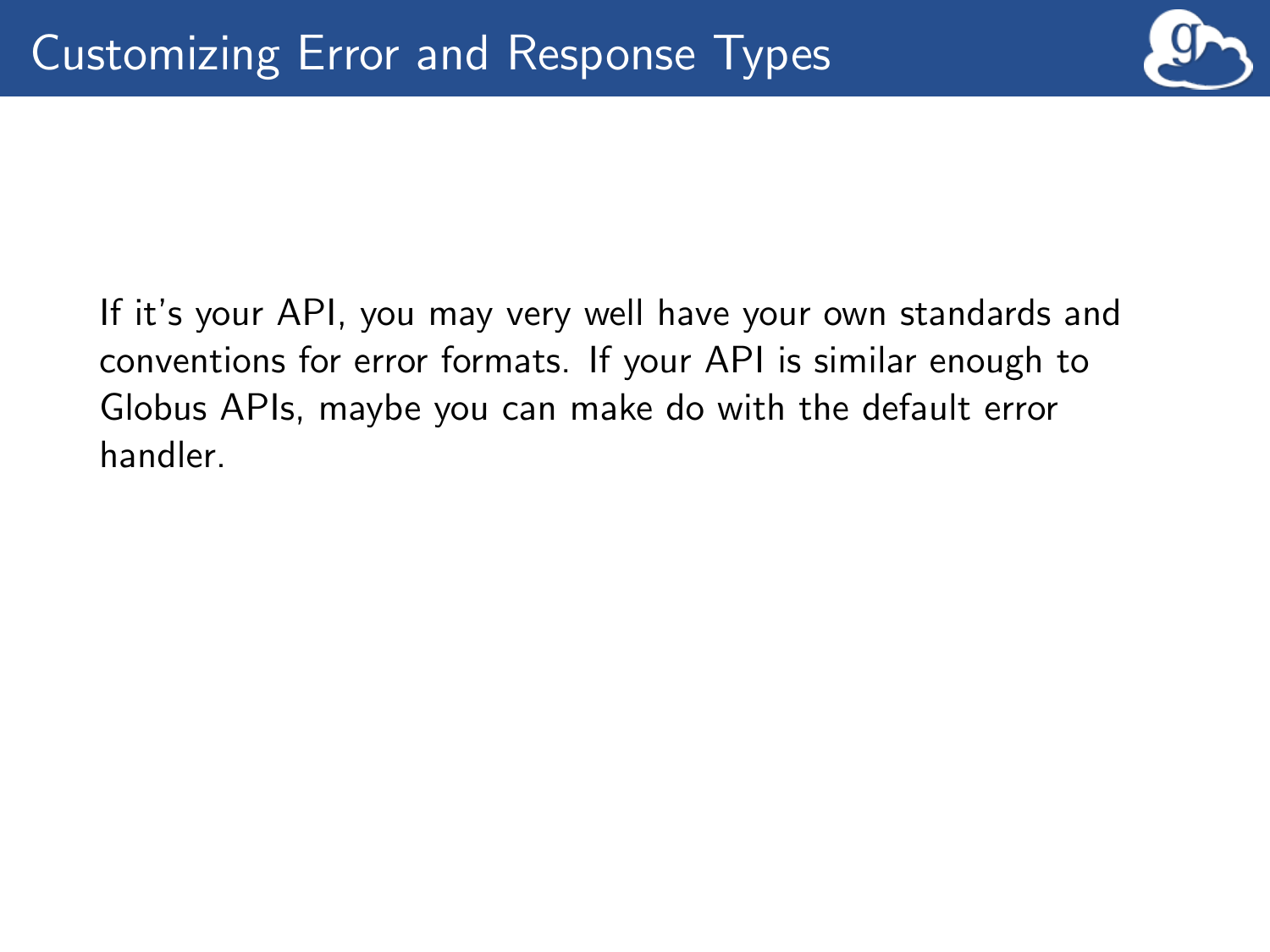

If it's your API, you may very well have your own standards and conventions for error formats. If your API is similar enough to Globus APIs, maybe you can make do with the default error handler.

You may want to do more sophisticated parsing of your errors. Maybe your errors always have a "reason" field, or a "request id" for logging, by way of example.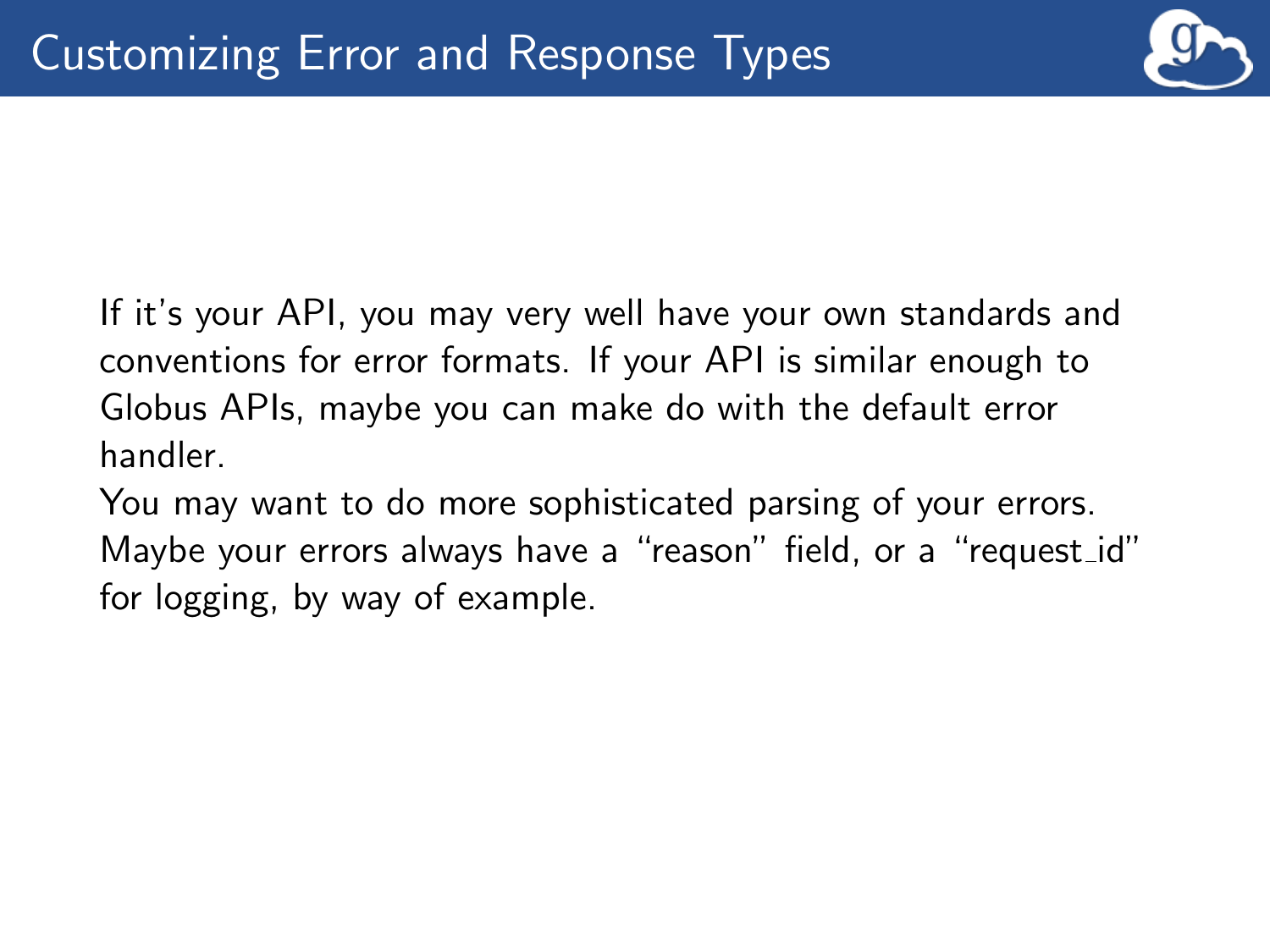

If it's your API, you may very well have your own standards and conventions for error formats. If your API is similar enough to Globus APIs, maybe you can make do with the default error handler.

You may want to do more sophisticated parsing of your errors. Maybe your errors always have a "reason" field, or a "request id" for logging, by way of example.

The same basic principle may apply to response formats – perhaps your Search API always sends back its results in an array named "hits".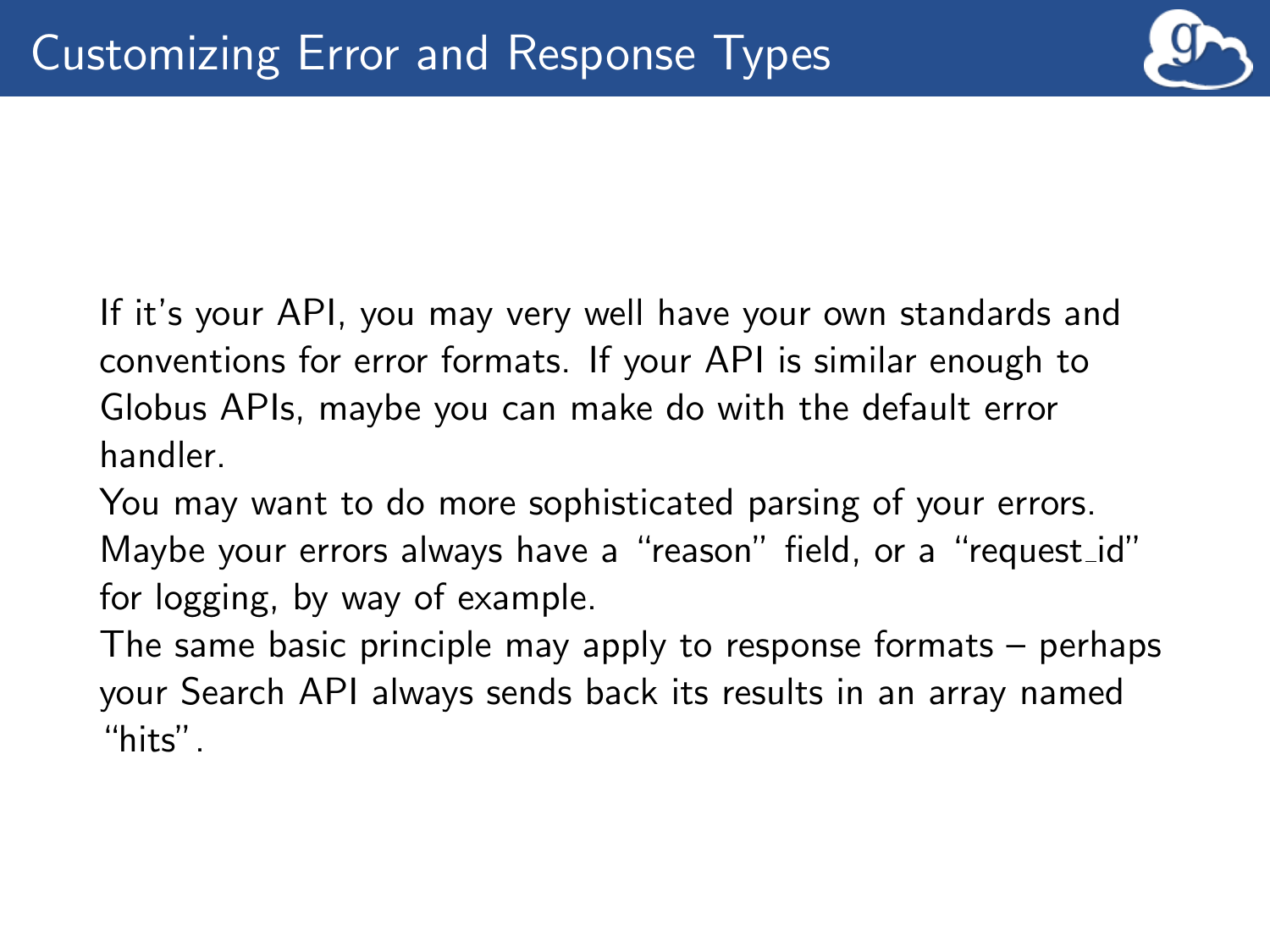

```
from globus_sdk import GlobusHTTPResponse
class SearchAPIResponse ( GlobusHTTPResponse ):
    "" Assume (parsed) JSON response data, handled by GlobusHTTPResponse""
    def =iter_-(self):""" Search responses are iterable -- iterate over search hits array """
        return iter ( self [" hits "])
```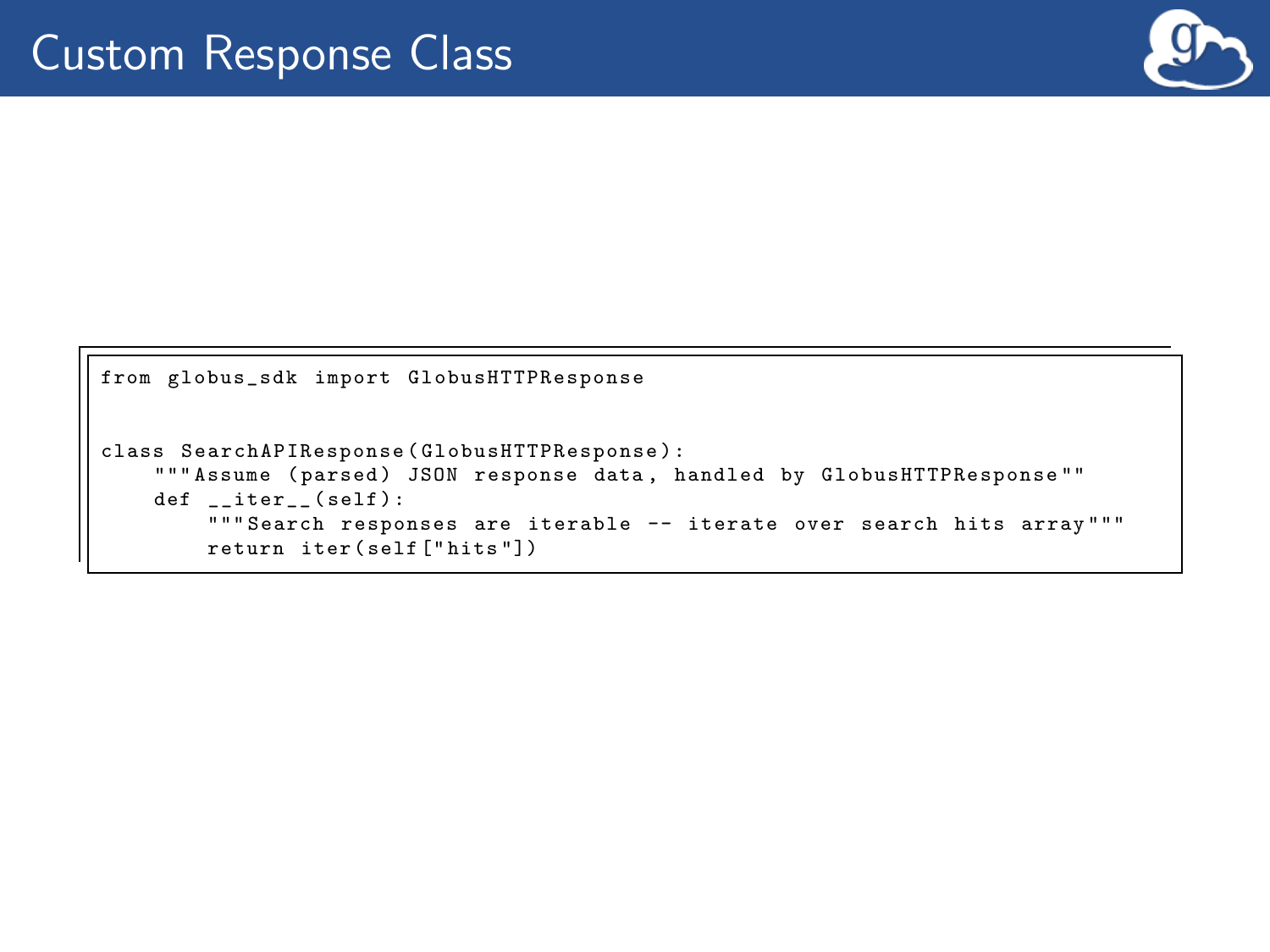

```
from globus_sdk import GlobusHTTPResponse
class SearchAPIResponse ( GlobusHTTPResponse ):
              (parsed) JSON response data, handled by GlobusHTTPResponse
    def iter ( self ) :
        """ Search responses are iterable -- iterate over search hits array """
        return iter ( self [" hits "])
```
Well, that doesn't seem too hard. But it must be really tricky to get it plugged correctly into the Search Client right?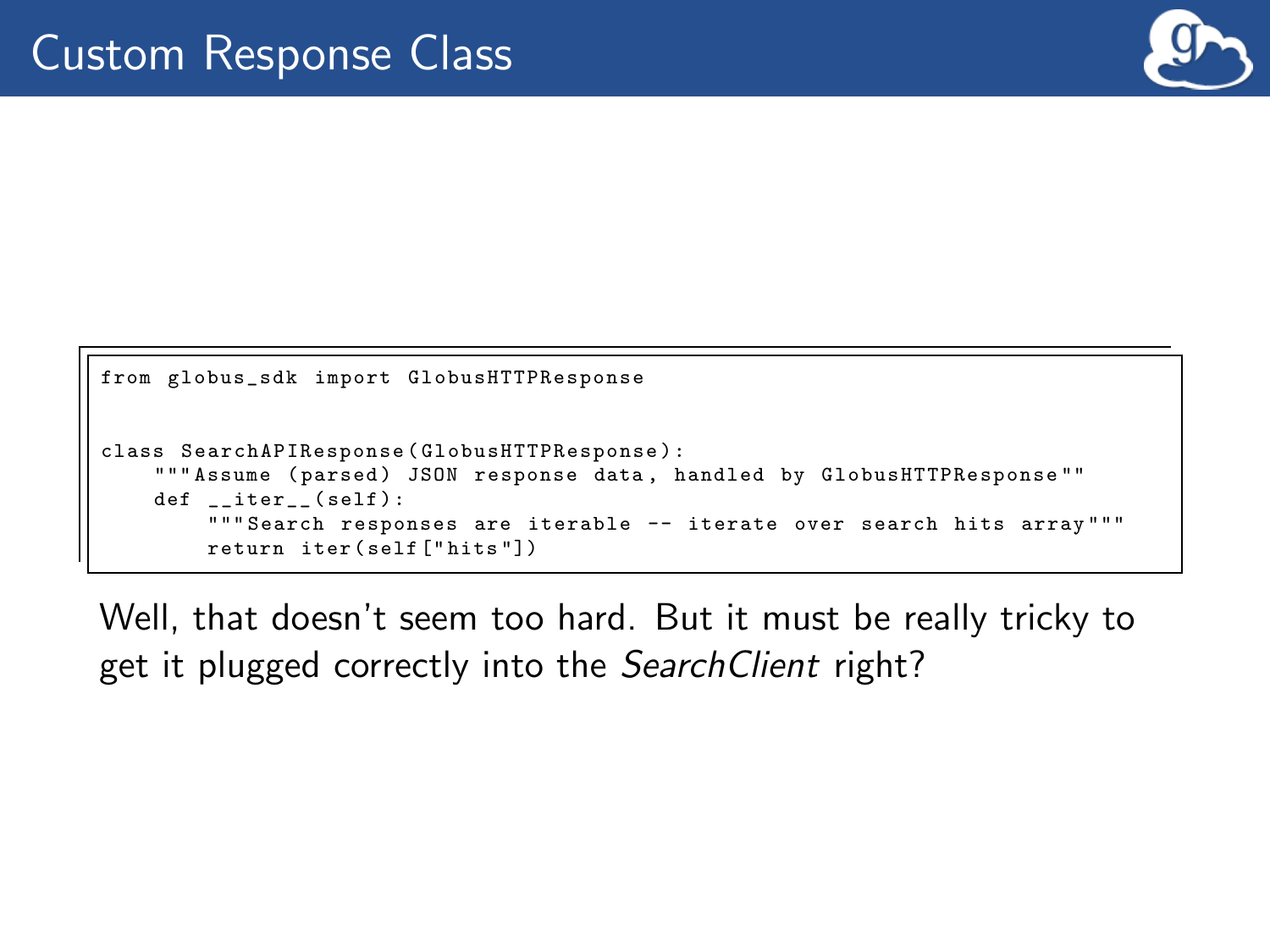

...it must be really tricky to get it plugged correctly into the Search Client right? Obviously, I wouldn't ask such a question unless it's really, really easy.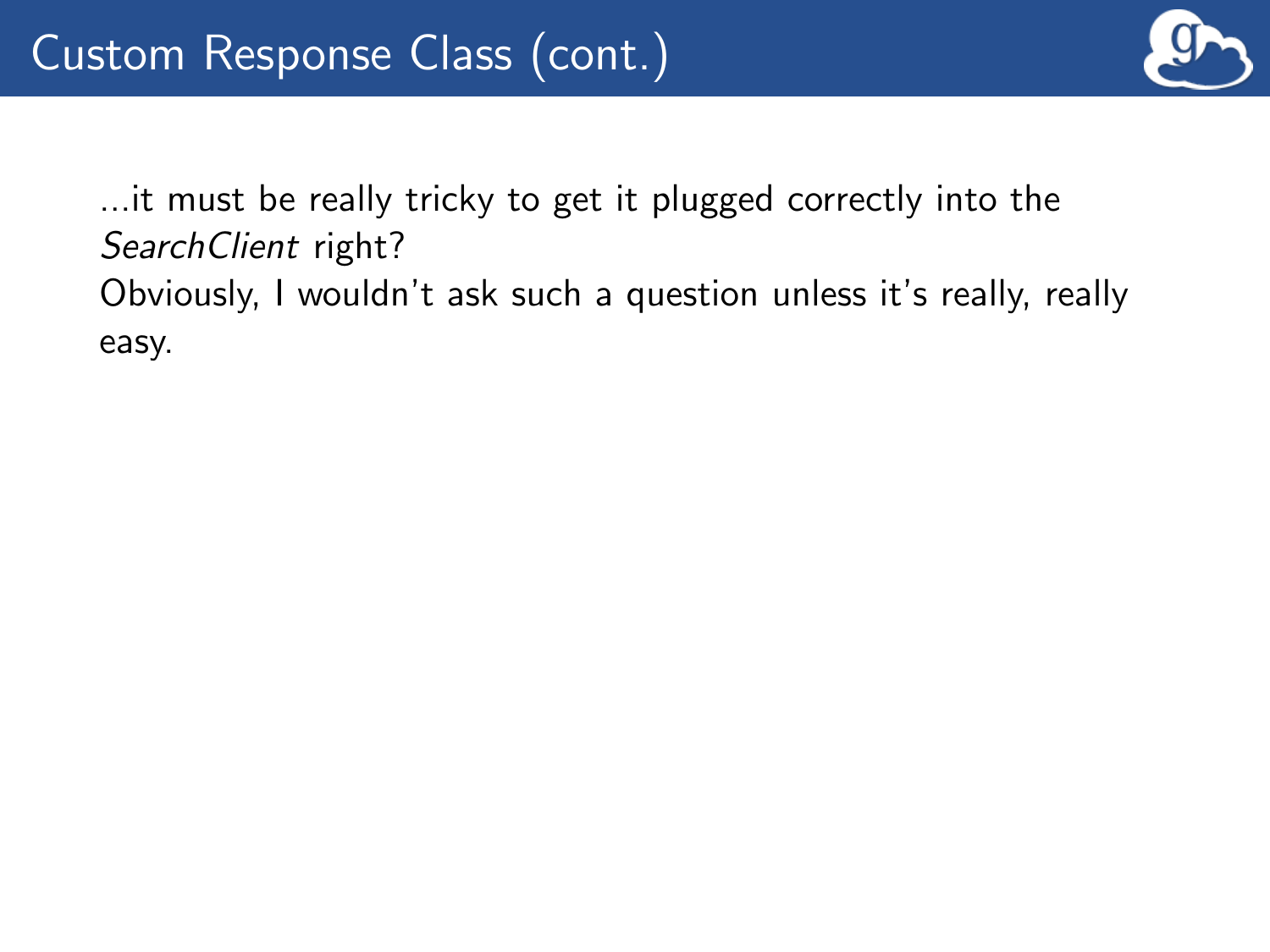

...it must be really tricky to get it plugged correctly into the SearchClient right?

Obviously, I wouldn't ask such a question unless it's really, really easy.

There are two ways: is this a default class for all responses from this API, via this client class? Or is this a specific response type for this method?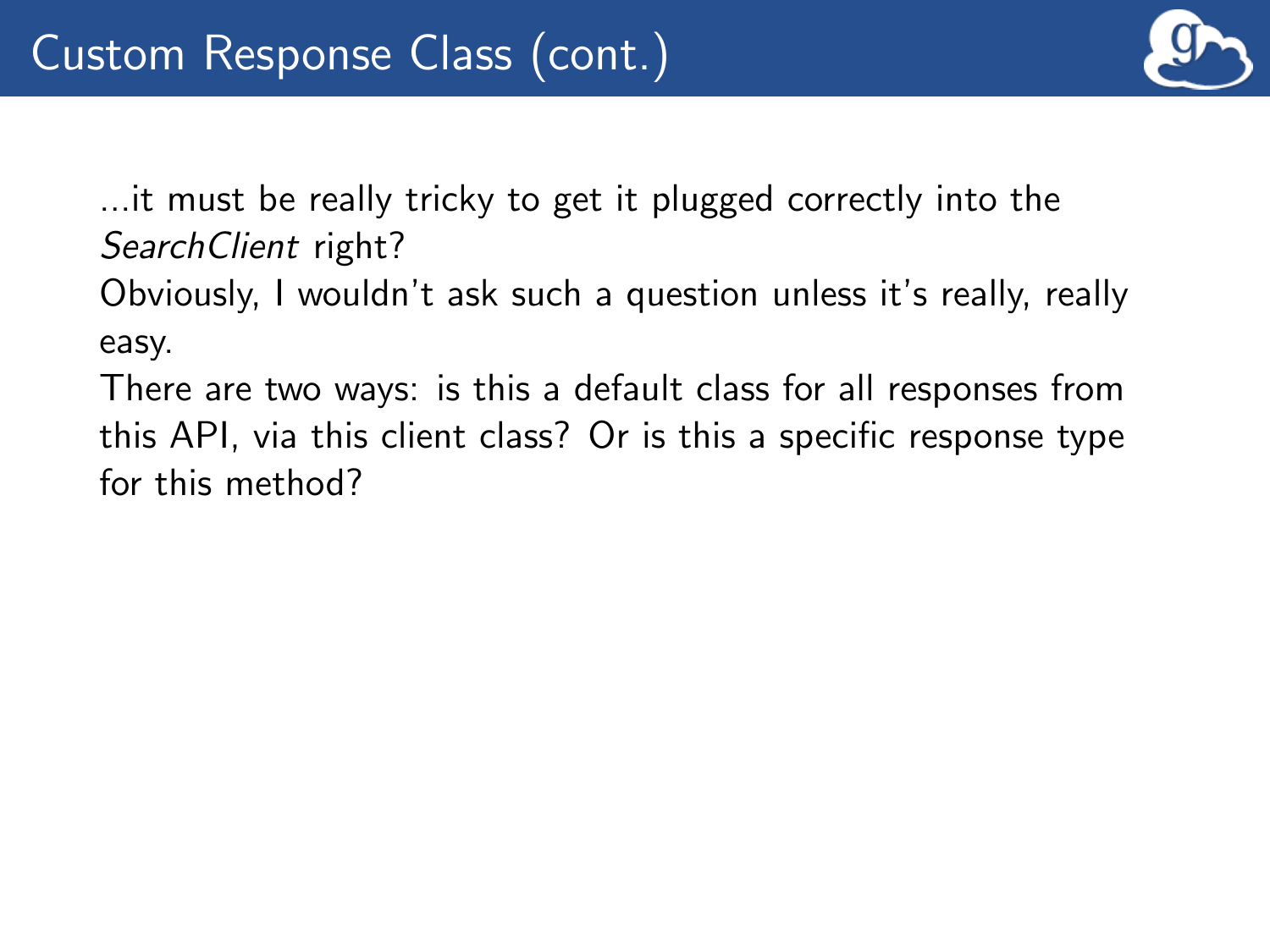

...it must be really tricky to get it plugged correctly into the Search Client right?

Obviously, I wouldn't ask such a question unless it's really, really easy.

There are two ways: is this a default class for all responses from this API, via this client class? Or is this a specific response type for this method?

Either

```
class SearchClient ( BaseClient ):
    default response class = SearchAPIResponse
    ...
```
or

```
def search (self, q):
    return self . get ("/ search ", params ={" q ": q},
                       response_class = SearchAPIResponse )
```
depending on your needs.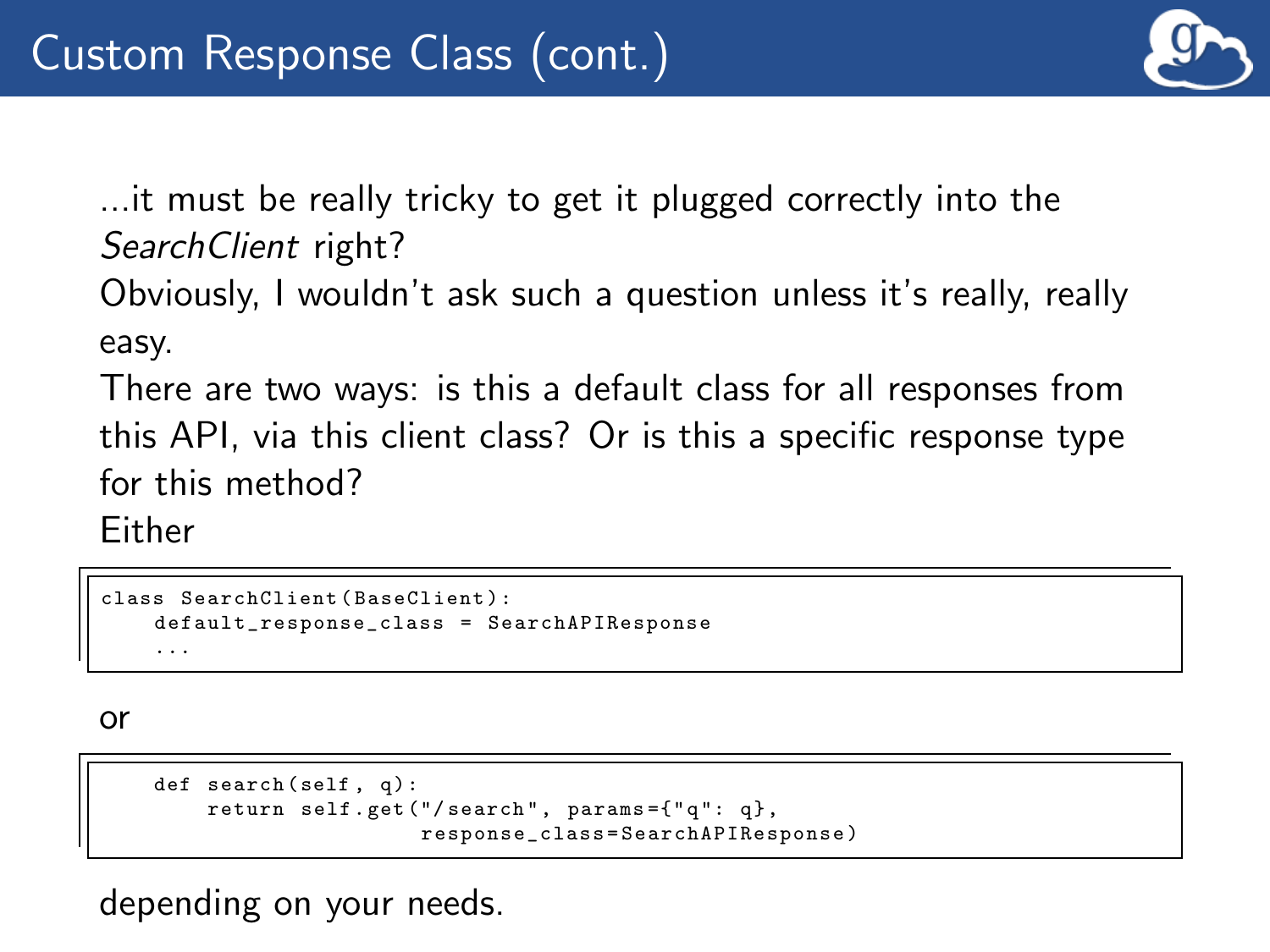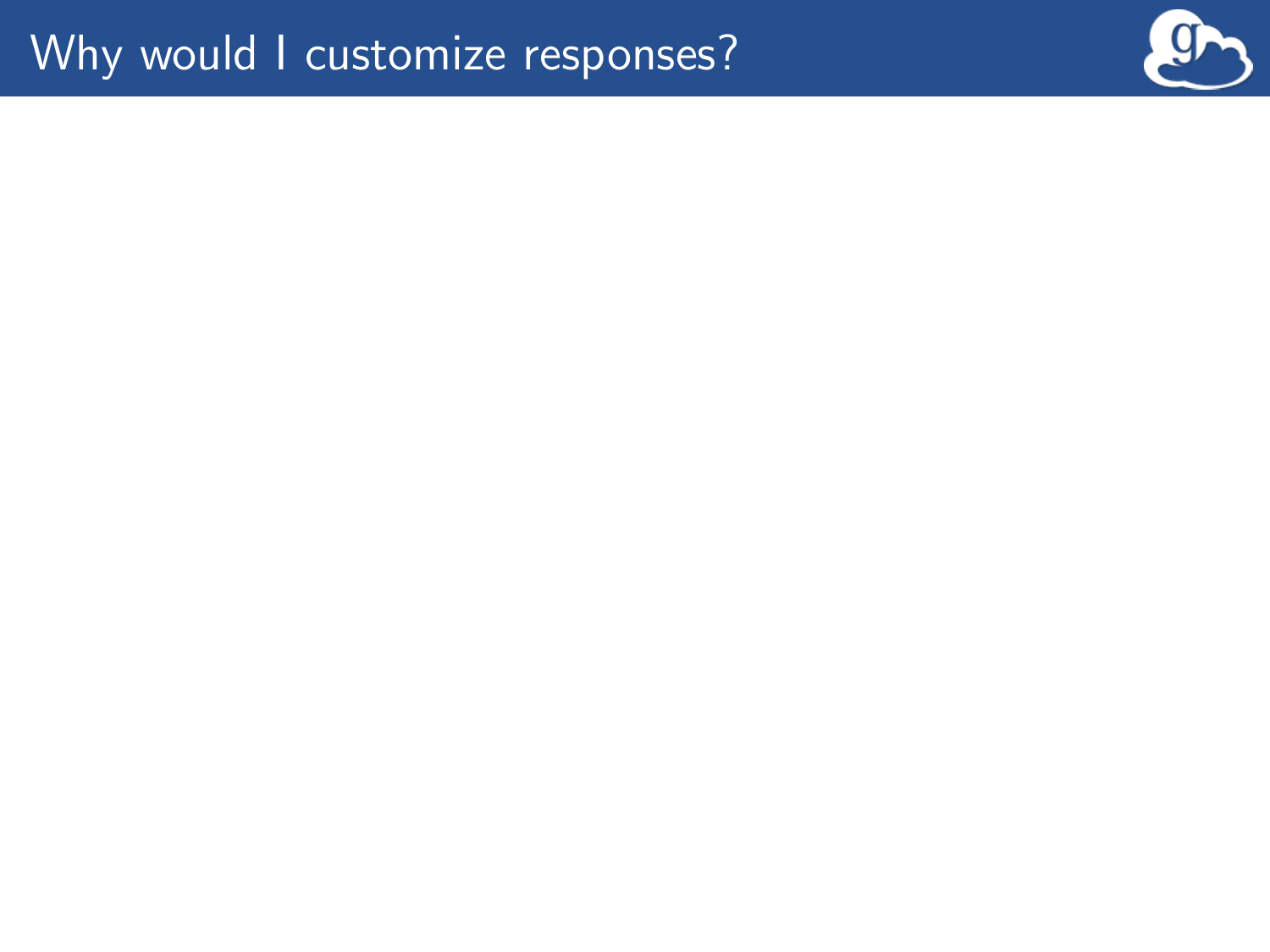

Start with the basics:

```
class SearchAPIResponse ( GlobusHTTPResponse ):
    def iter (self):
         return iter ( self [" hits "])
class SearchClient ( BaseClient ):
    ...
def search ( self , q):
         return self . get ("/ search ", params ={" q ": q},
                           response_class = SearchAPIResponse )
```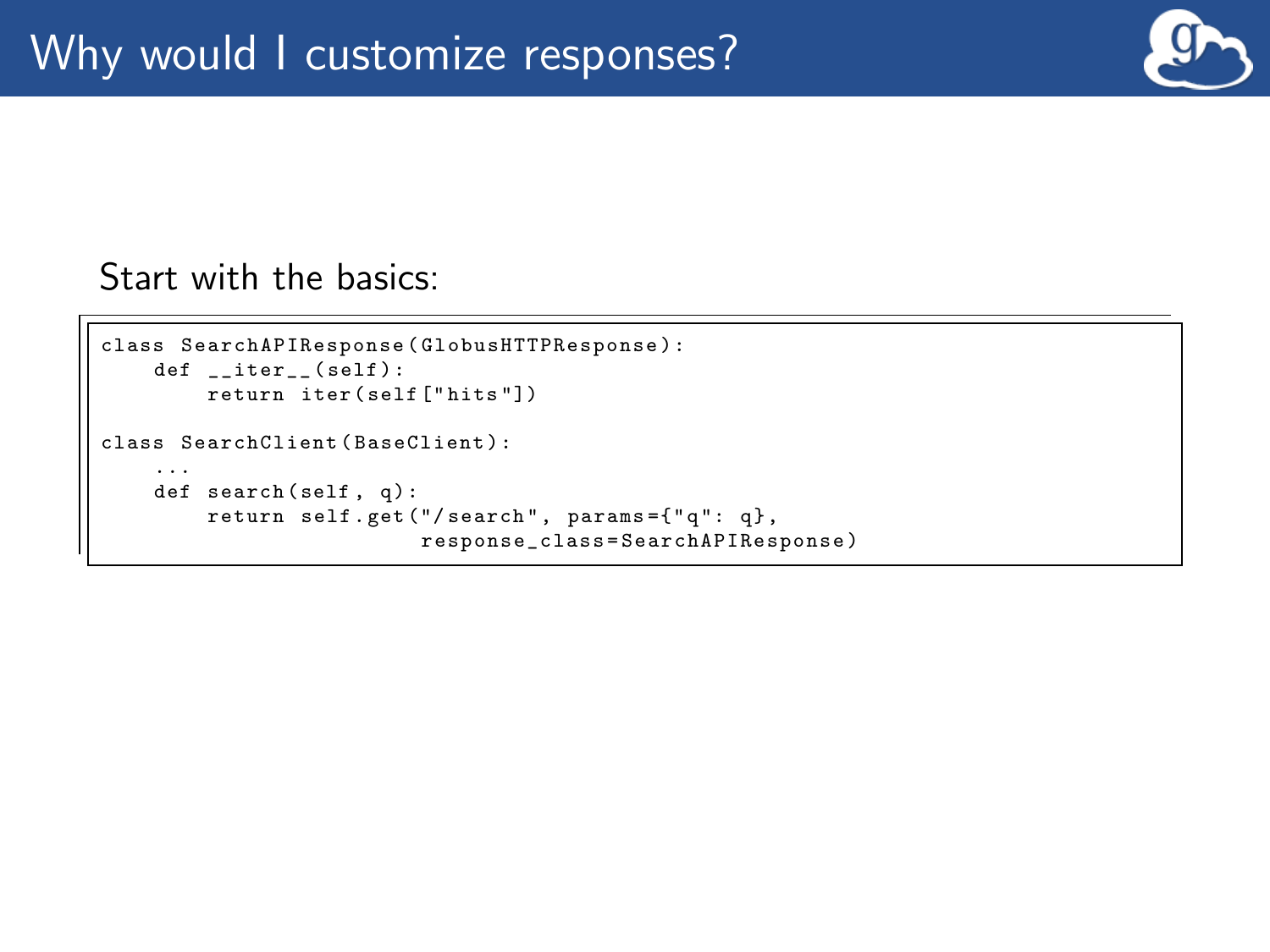

Start with the basics:

```
class SearchAPIResponse ( GlobusHTTPResponse ):
    def iter (self):
         return iter ( self [" hits "])
class SearchClient ( BaseClient ):
    ...
def search ( self , q):
         return self . get ("/ search ", params ={" q ": q},
                           response_class = SearchAPIResponse )
```
Now we can iterate over the "hits" in a response:

```
client = SearchClient ()
for hit in client . search (" hello ") :
    # some helper which does pretty printing
    print hit (hit)
```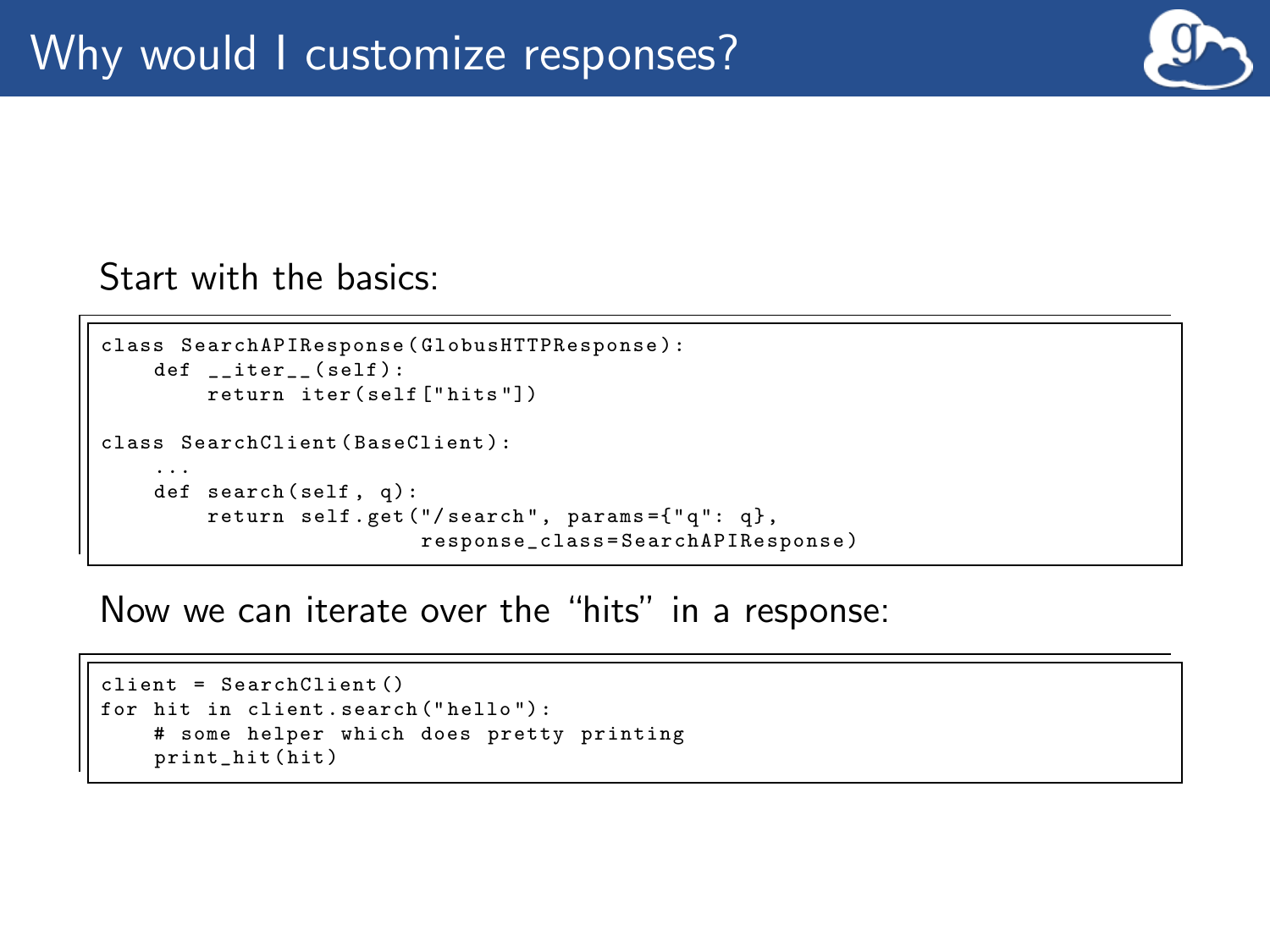

Just as easily as you can set the response class for a client, you can give it a custom error class. This may merely serve to ensure that you have your own exception type, distinct from GlobusError, or it may do complex parsing.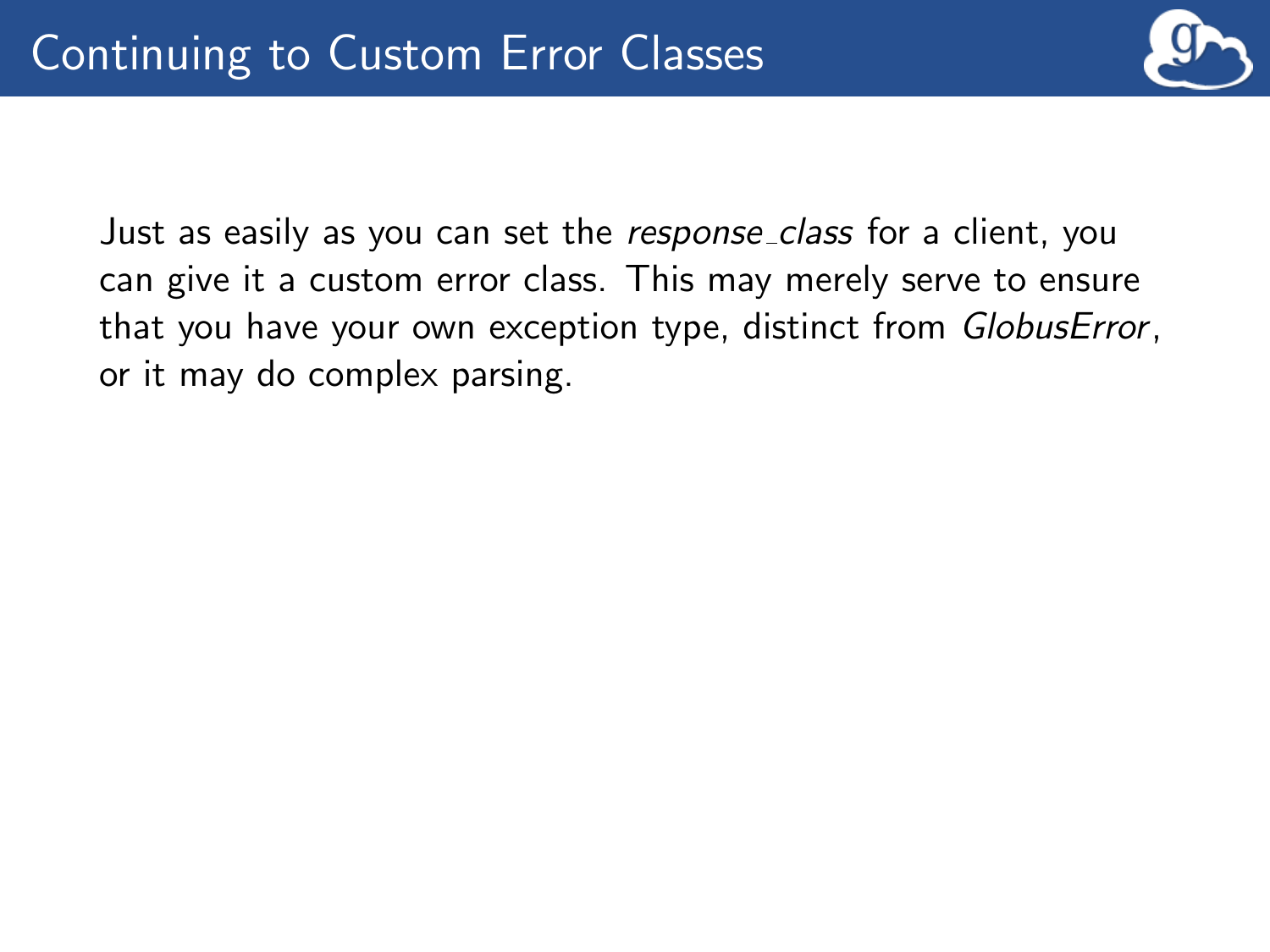

Just as easily as you can set the response class for a client, you can give it a custom error class. This may merely serve to ensure that you have your own exception type, distinct from GlobusError, or it may do complex parsing. Starting with

```
from globus sdk import GlobusAPIError
                    (GlobusAPIError)
                      ods or parsing on this specific error type
```
it's easy enough to apply this class to a client class.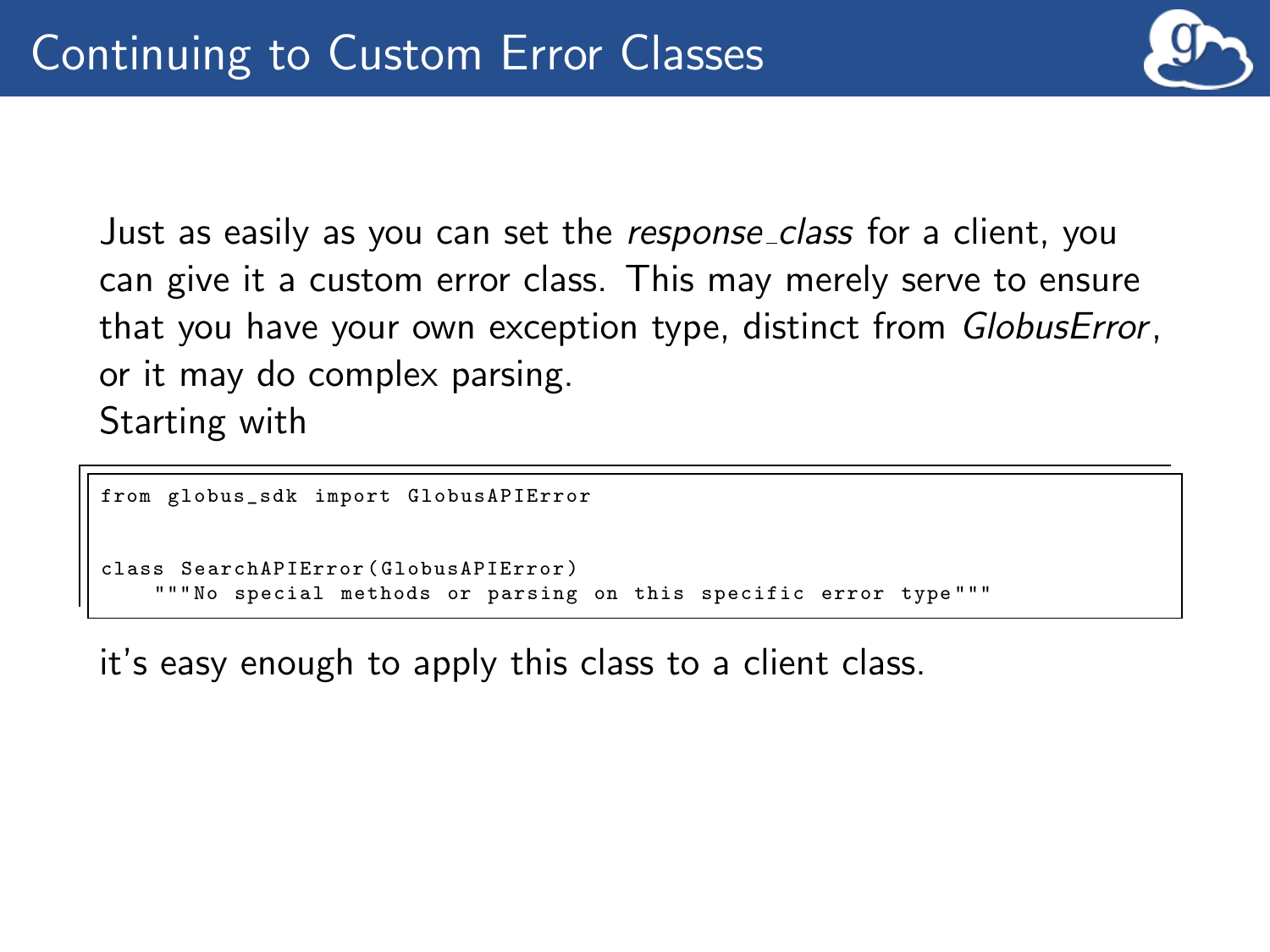

Just as easily as you can set the response\_class for a client, you can give it a custom error class. This may merely serve to ensure that you have your own exception type, distinct from GlobusError, or it may do complex parsing. Starting with

```
from globus_sdk import GlobusAPIError
                   class SearchAPIError ( GlobusAPIError )
                    methods or parsing on this specific error type
```
it's easy enough to apply this class to a client class.

All that's needed is

```
class SearchClient ( BaseClient ):
    error_class = SearchAPIError
    ...
```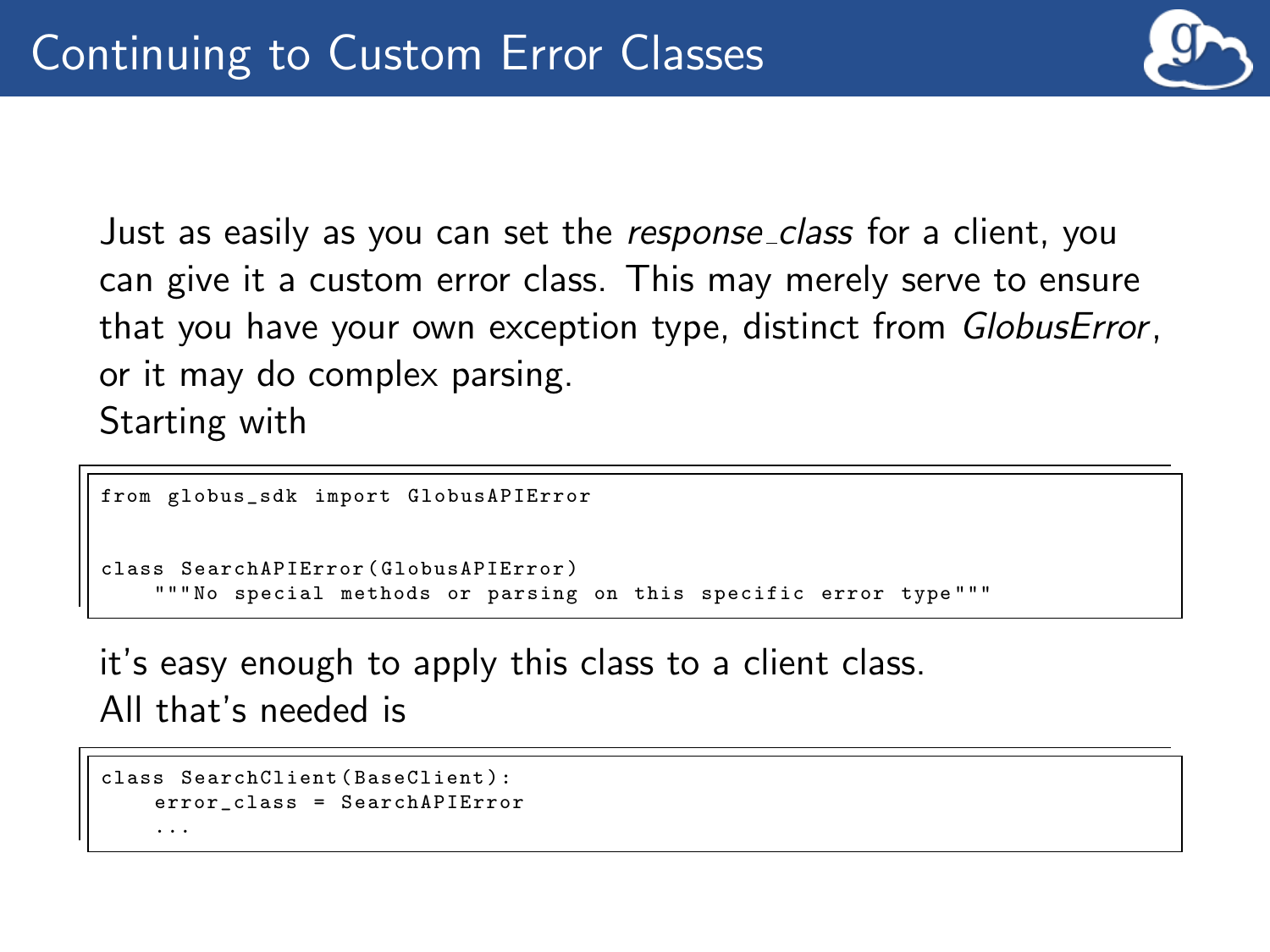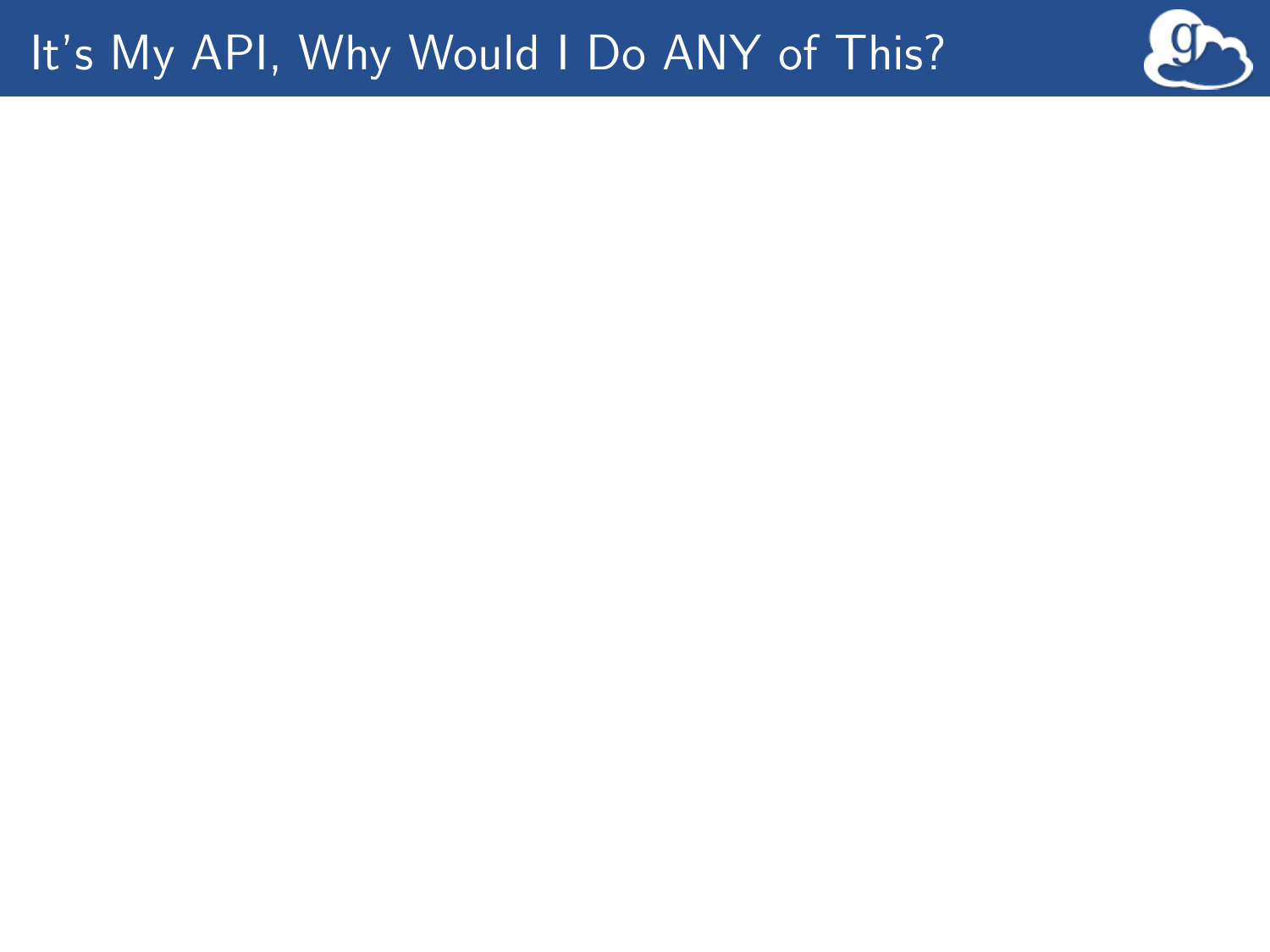

Short answer? Auth is hard. Or, at the very least, messy.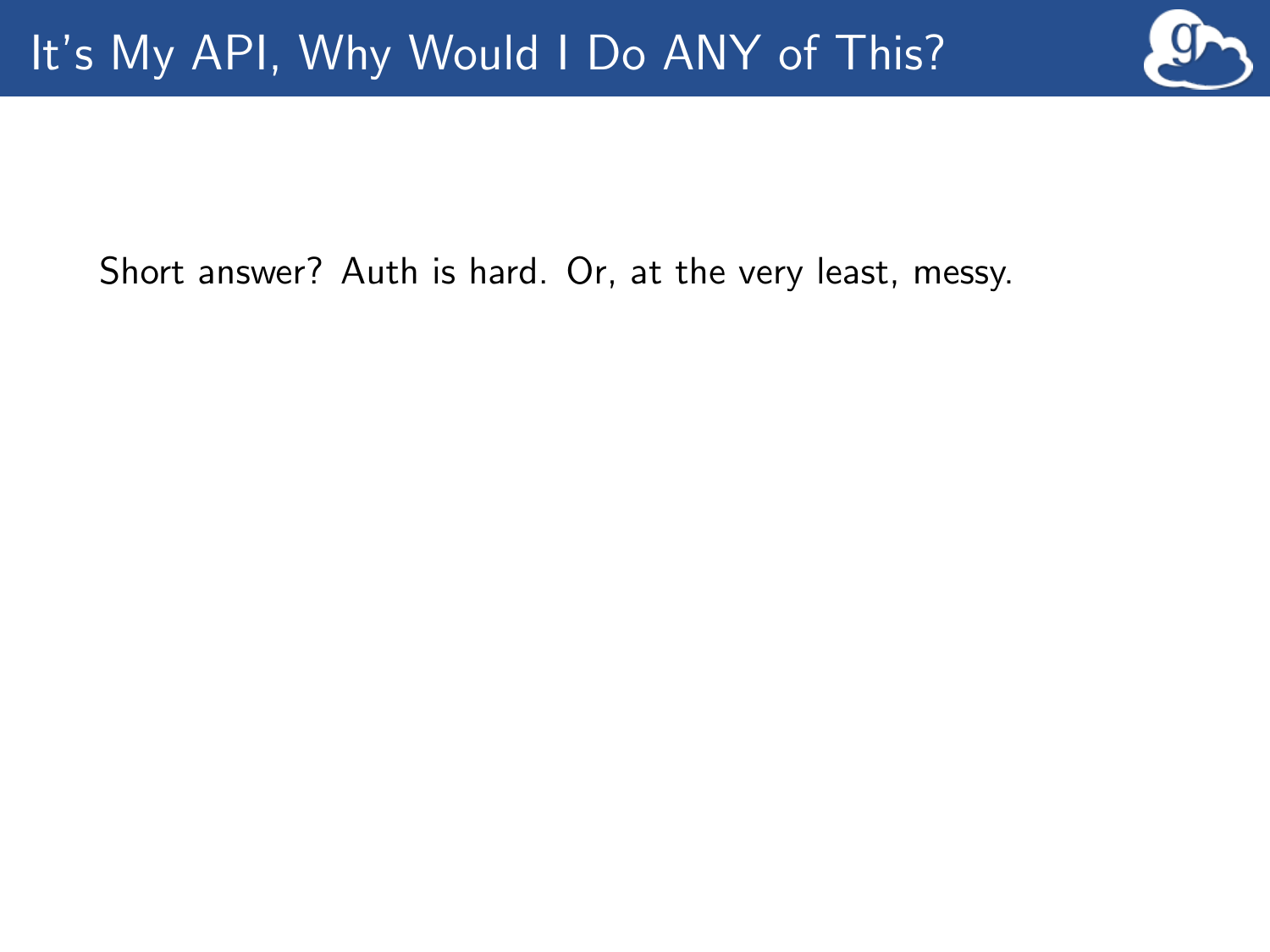

As we've started to build tools and products on top of the SDK over this past year, some things have become obvious pain points. The biggest, and most significant one to address is Authorization.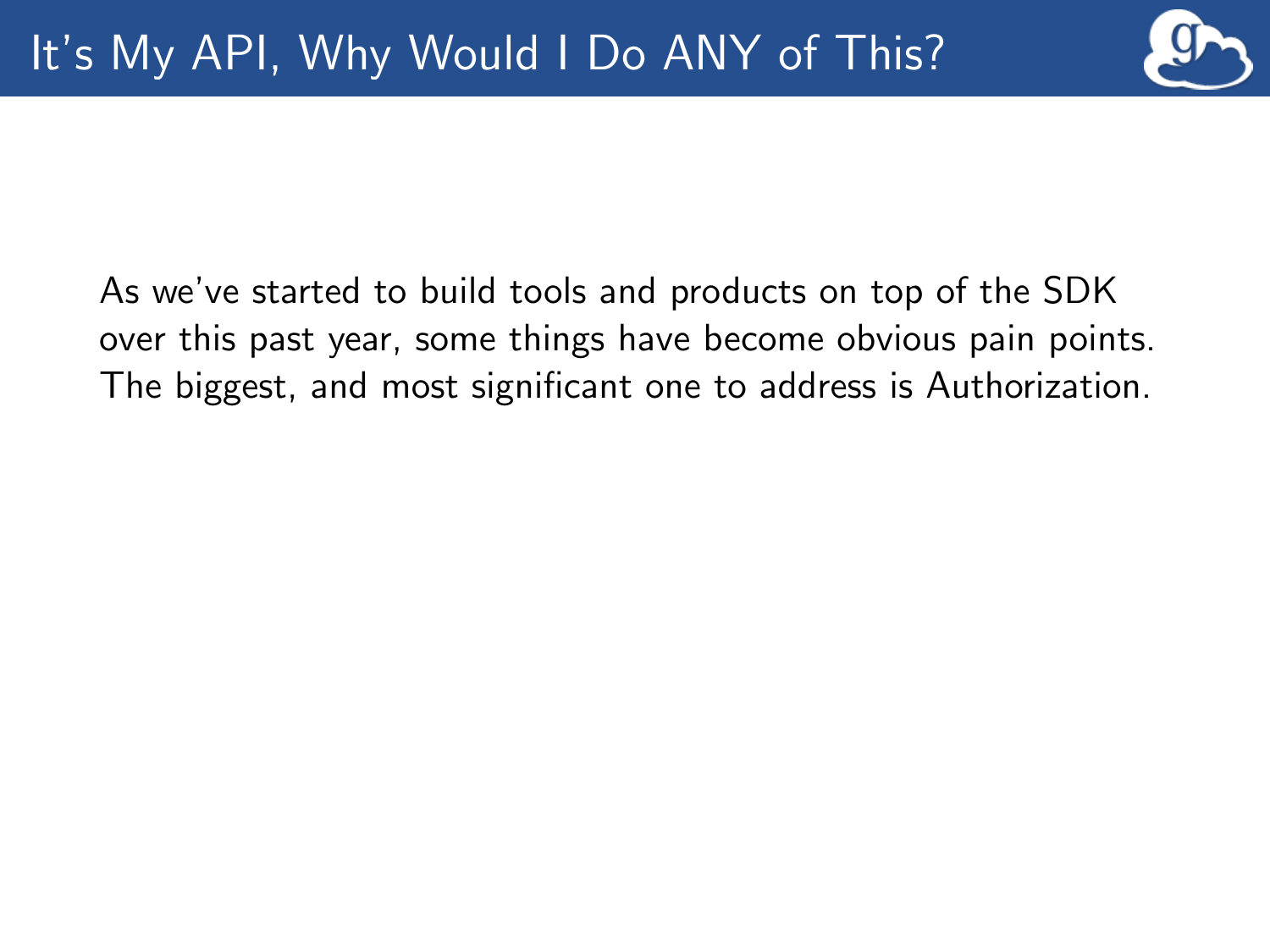

As we've started to build tools and products on top of the SDK over this past year, some things have become obvious pain points. The biggest, and most significant one to address is Authorization. Reminder: Authentication is "user logs in", and Authorization is "credential gets sent to API"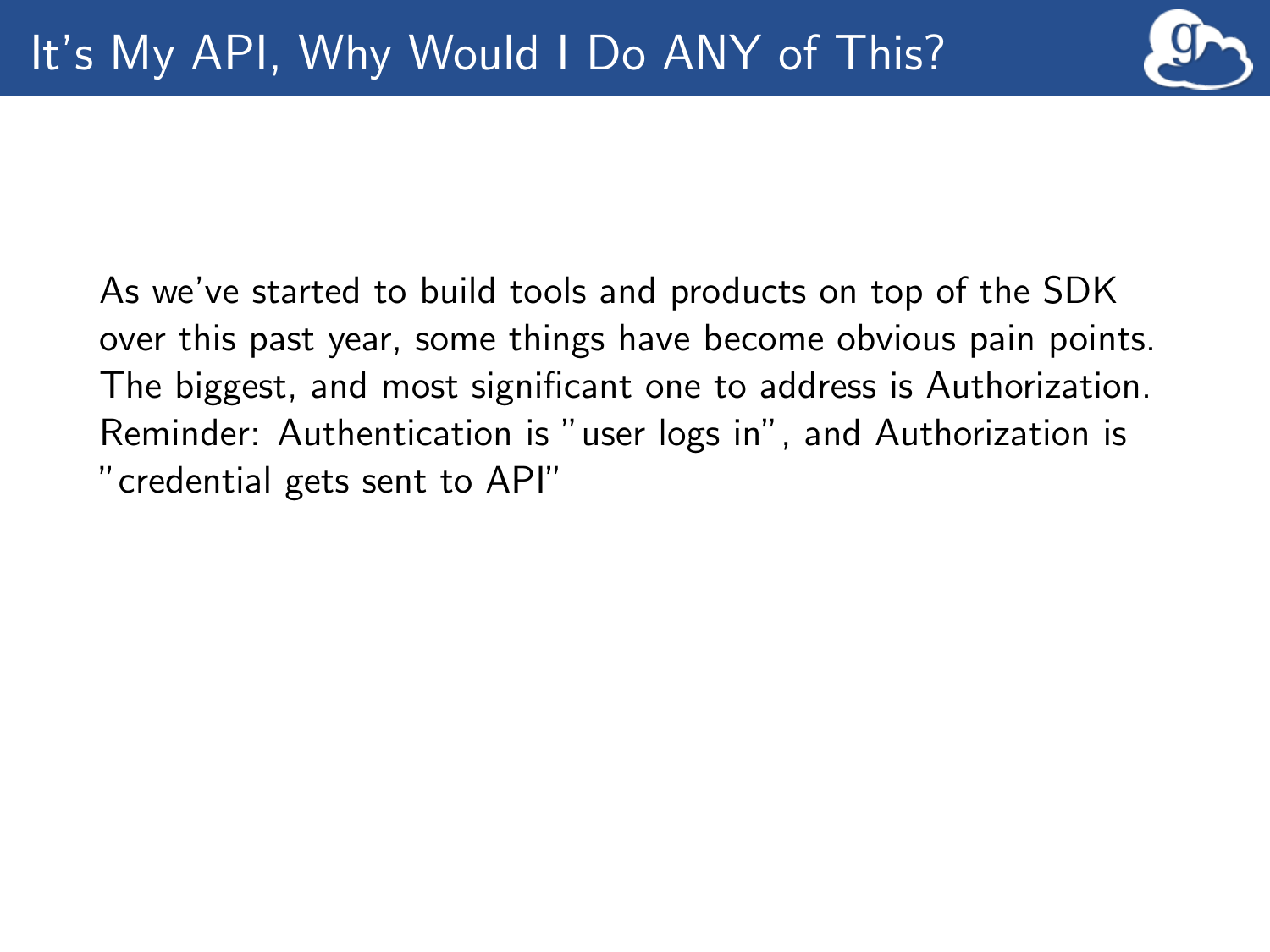

As we've started to build tools and products on top of the SDK over this past year, some things have become obvious pain points. The biggest, and most significant one to address is Authorization. Reminder: Authentication is "user logs in", and Authorization is "credential gets sent to API"

We provide *GlobusAuthorizers* which handle the messy authorization activities of tracking tokens, watching their expiration times, requesting renewed credentials, and generally making things "just work".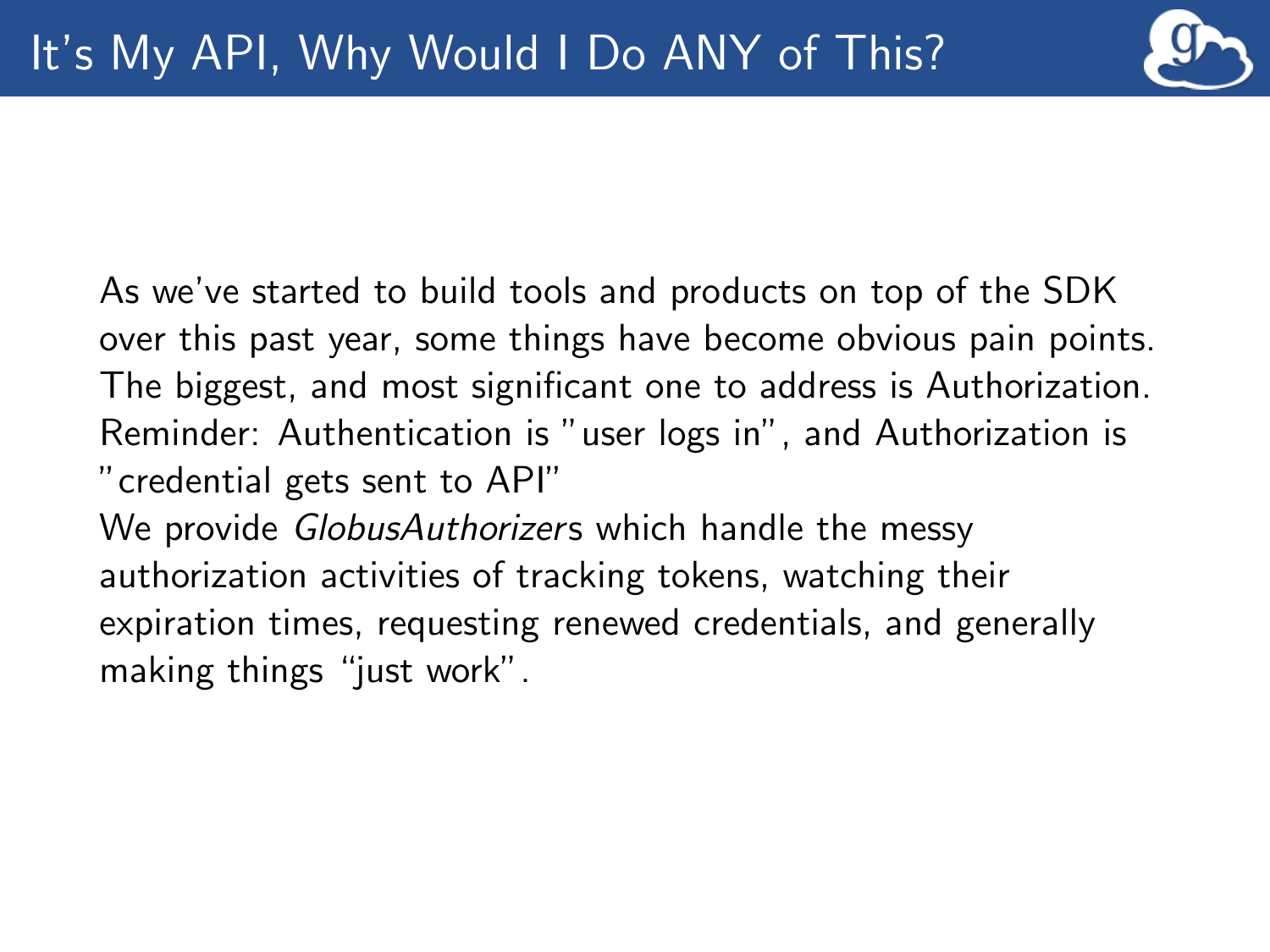

As we've started to build tools and products on top of the SDK over this past year, some things have become obvious pain points. The biggest, and most significant one to address is Authorization. Reminder: Authentication is "user logs in", and Authorization is "credential gets sent to API"

We provide *GlobusAuthorizers* which handle the messy authorization activities of tracking tokens, watching their expiration times, requesting renewed credentials, and generally making things "just work".

You can re-invent these wheels if you want, but perhaps, if you do, maybe take a peek at our source... Like I said, Auth is hard.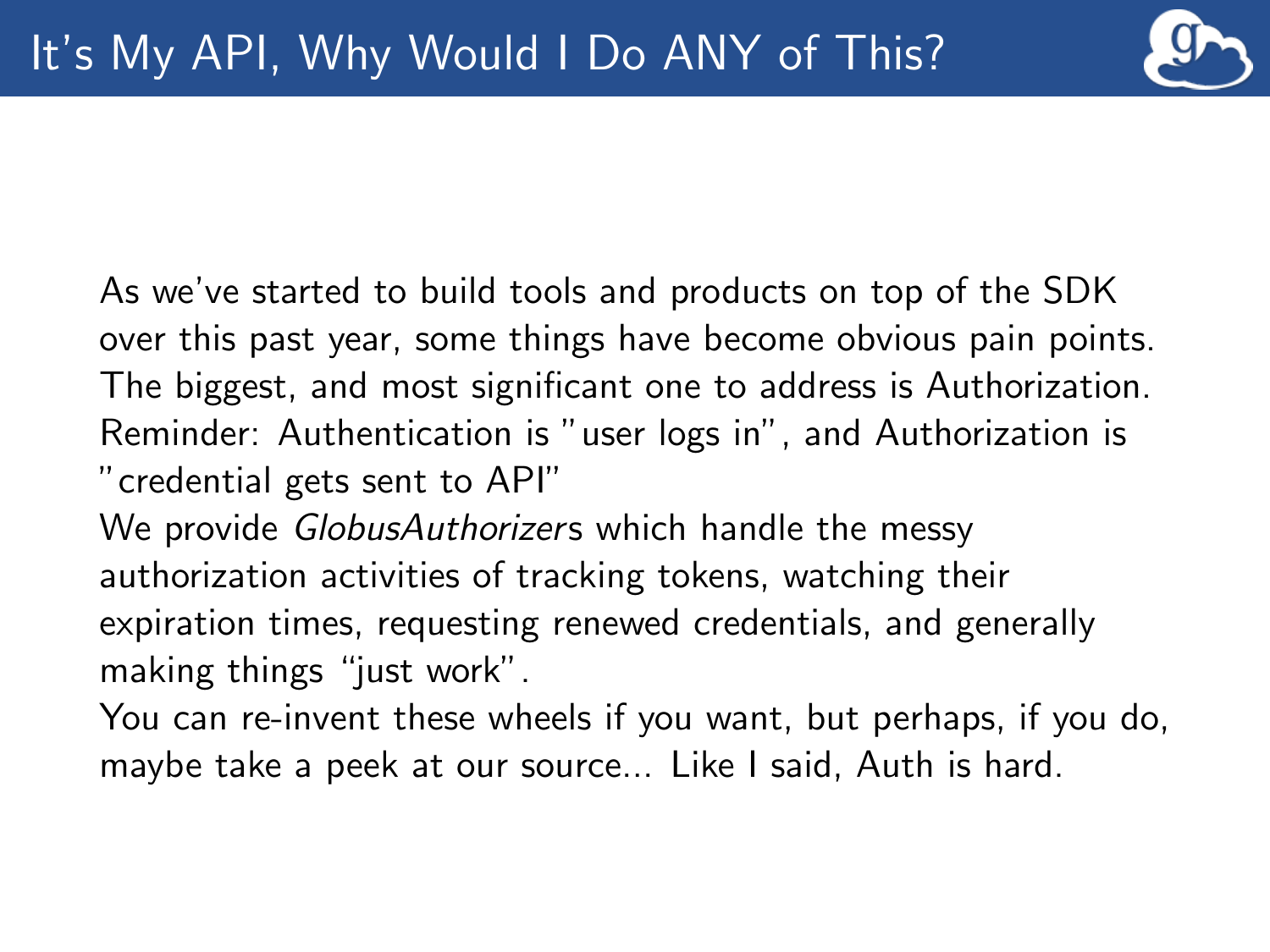

We really are using this toolkit internally. Even as we work on the new Search API, we need client-side tools and scripts.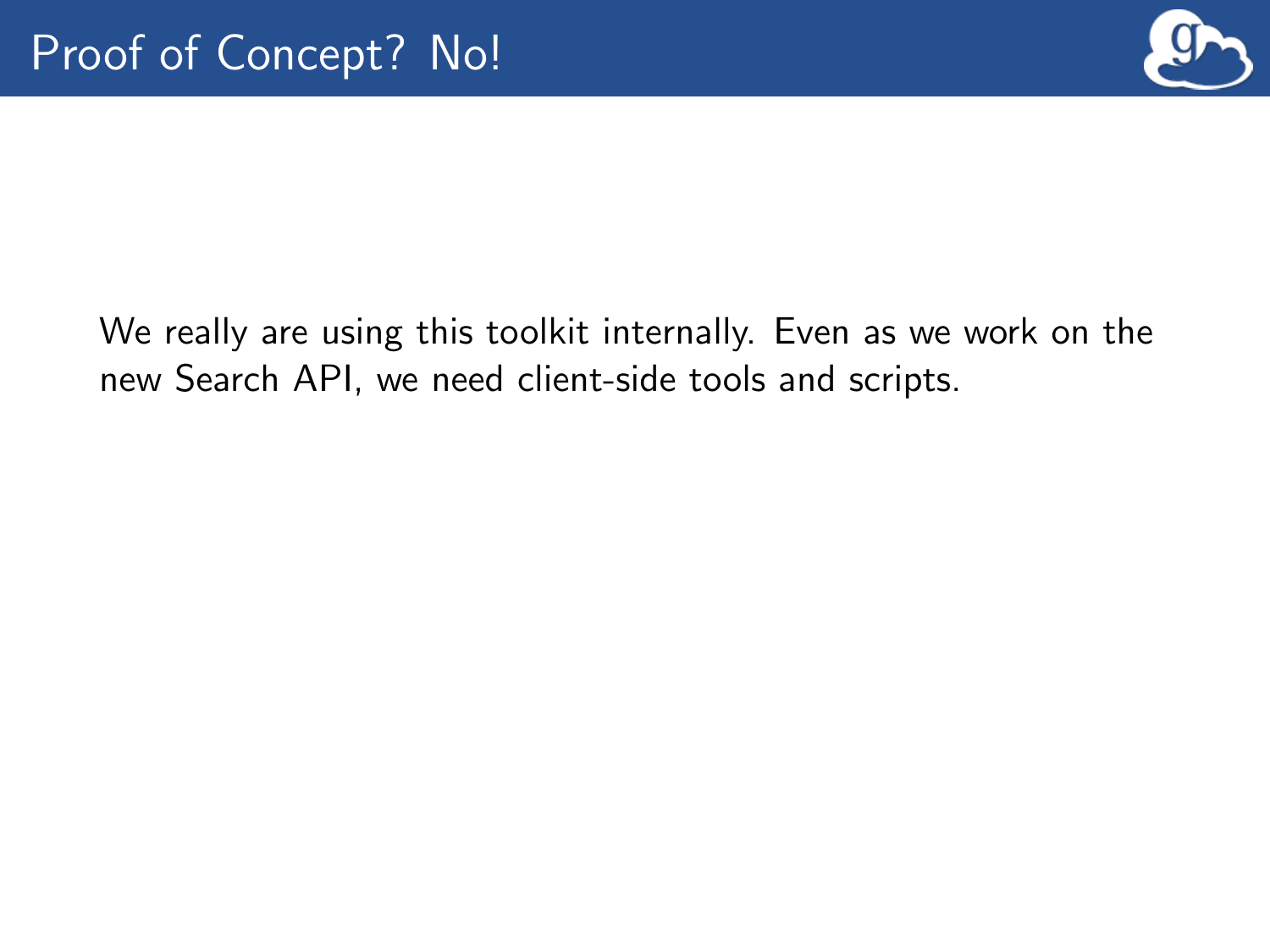

We really are using this toolkit internally. Even as we work on the new Search API, we need client-side tools and scripts. That SearchClient from before? Eerily similar to a SearchClient we really use.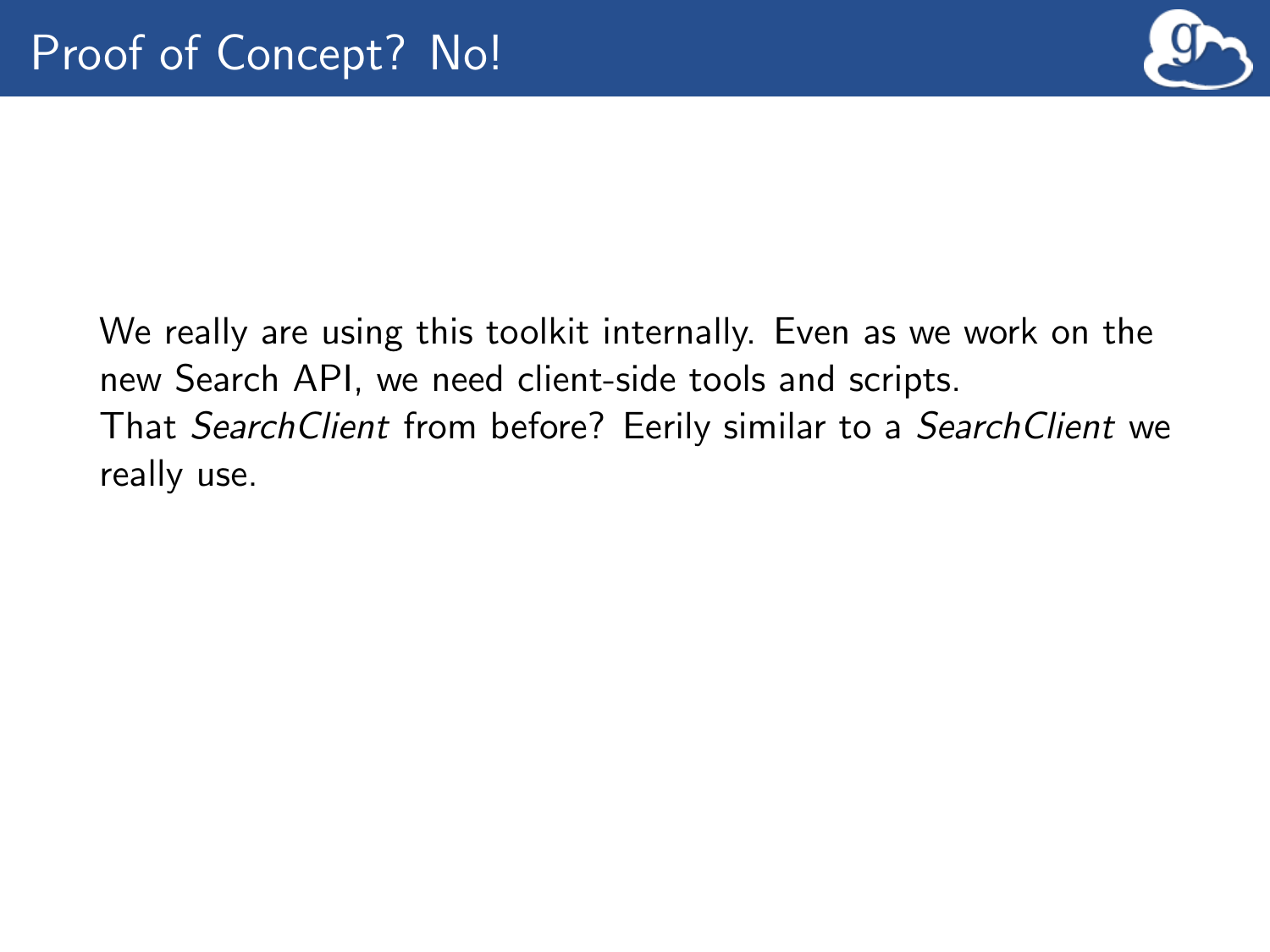

We really are using this toolkit internally. Even as we work on the new Search API, we need client-side tools and scripts.

That SearchClient from before? Eerily similar to a SearchClient we really use.

When we first started sharing this library last year, it was just beginning to grow beyond being a toy, a prototype, a proof of concept. Today, we have enough confidence that we're building products on it. We'd like you all to have the confidence in us to do the same.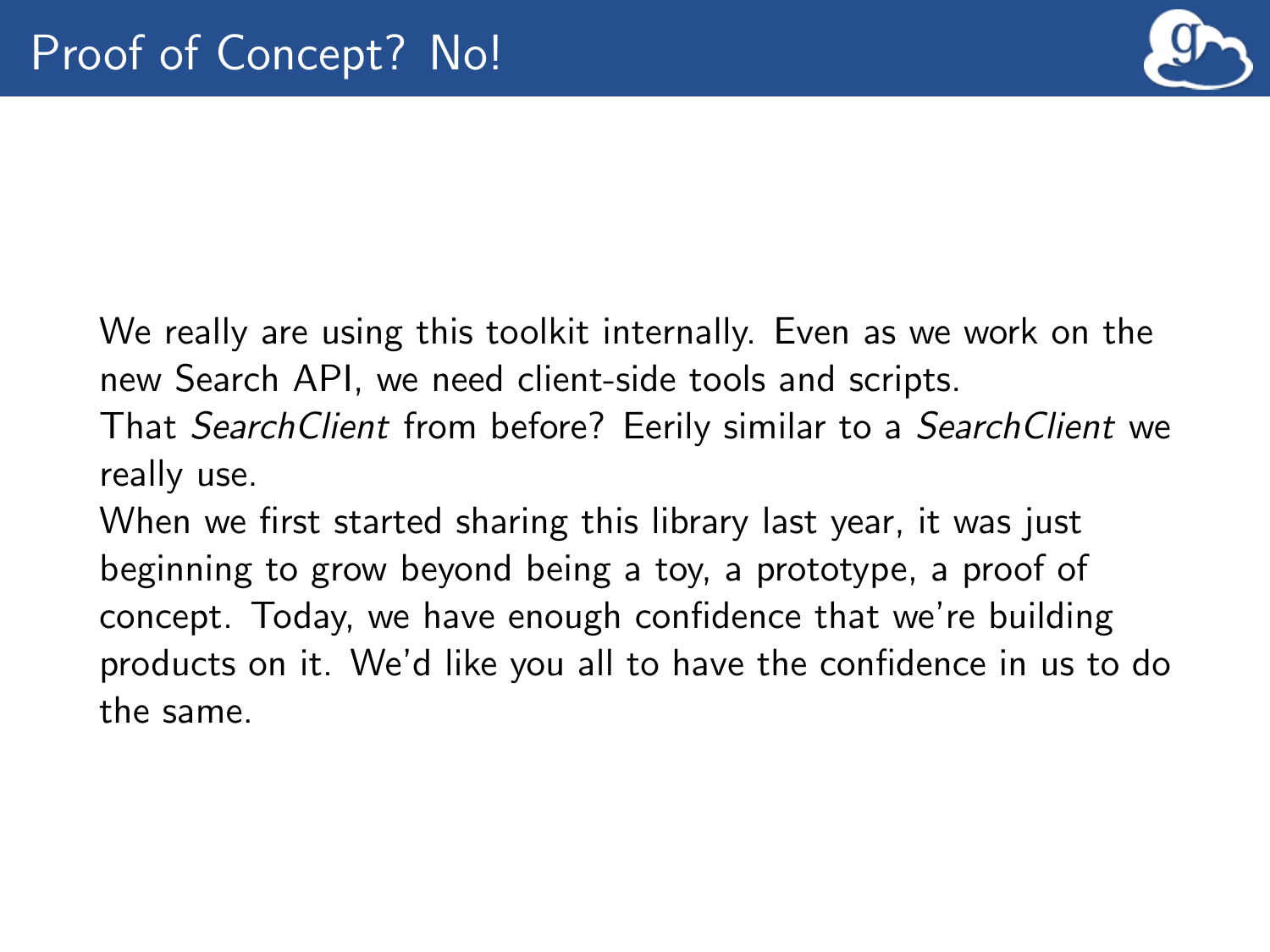

Some of you are already using the SDK to start building applications. There are probably many things more you want it to do, plenty of things you like about it lots, and a handful which you find unsatisfactory.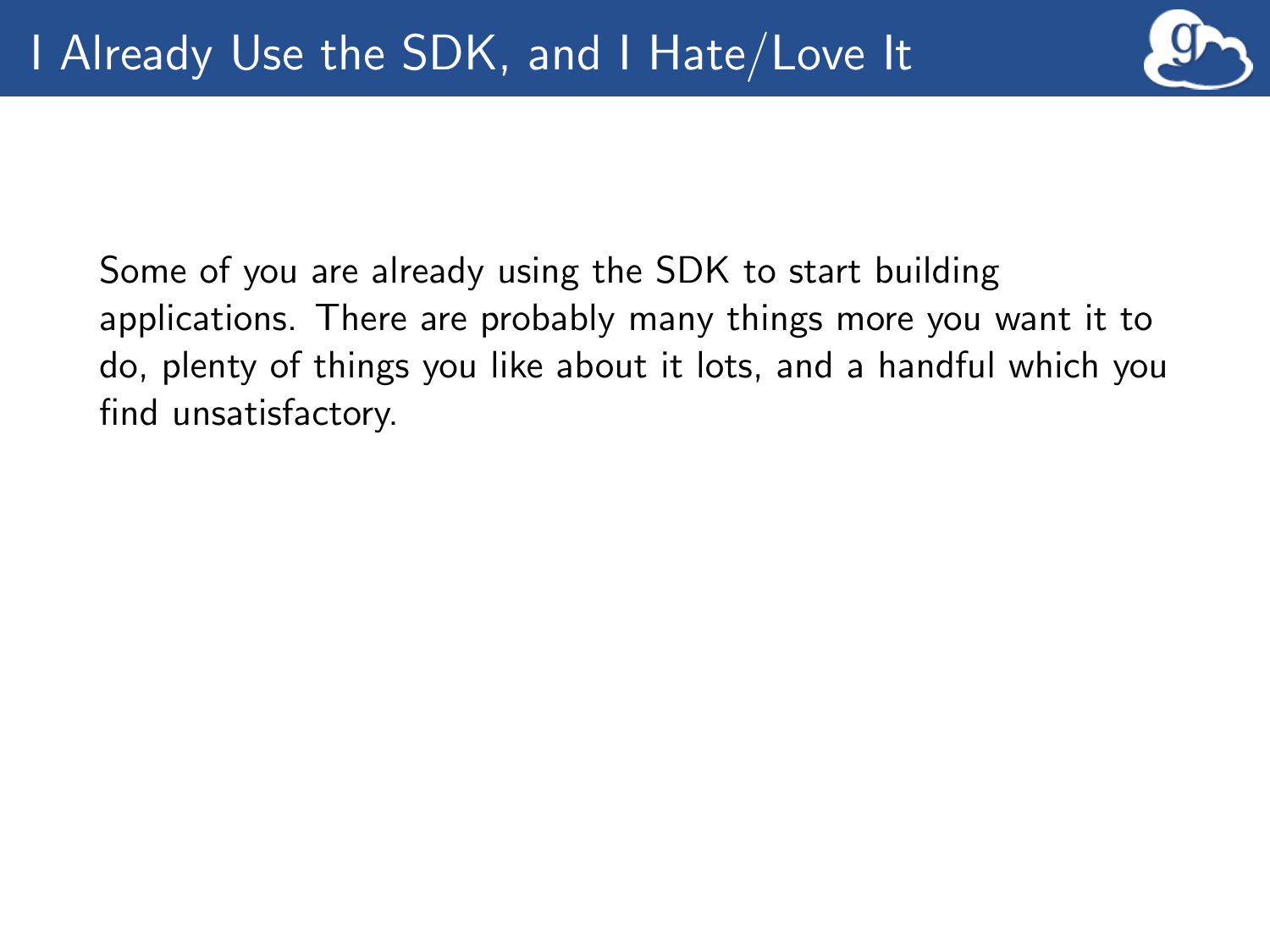

Some of you are already using the SDK to start building applications. There are probably many things more you want it to do, plenty of things you like about it lots, and a handful which you find unsatisfactory.

It can only be, maximally, as good as the feedback you give us. Tell us what you like. Tell us what you don't like.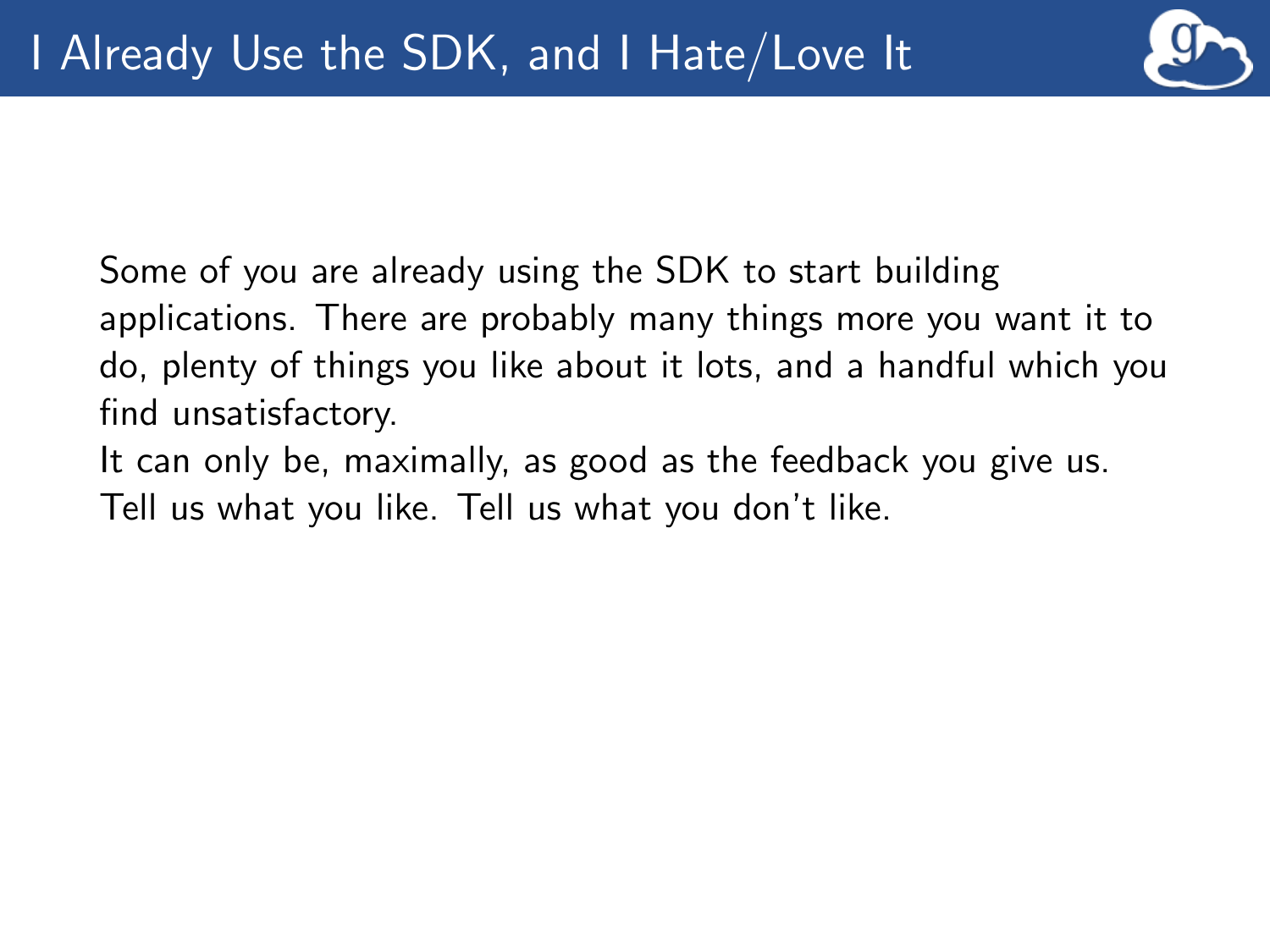

Some of you are already using the SDK to start building applications. There are probably many things more you want it to do, plenty of things you like about it lots, and a handful which you find unsatisfactory.

It can only be, maximally, as good as the feedback you give us. Tell us what you like. Tell us what you don't like.

Tell us the class names that you find annoying, the functions whose signatures are too big, the helpers which you think are missing, and tell us how it made one of your days – just one is enough – a little bit better.

Say it on the listhost (developer-discuss@globus.org) and tell us in GitHub issues (https://github.com/globus/globus-sdk-python).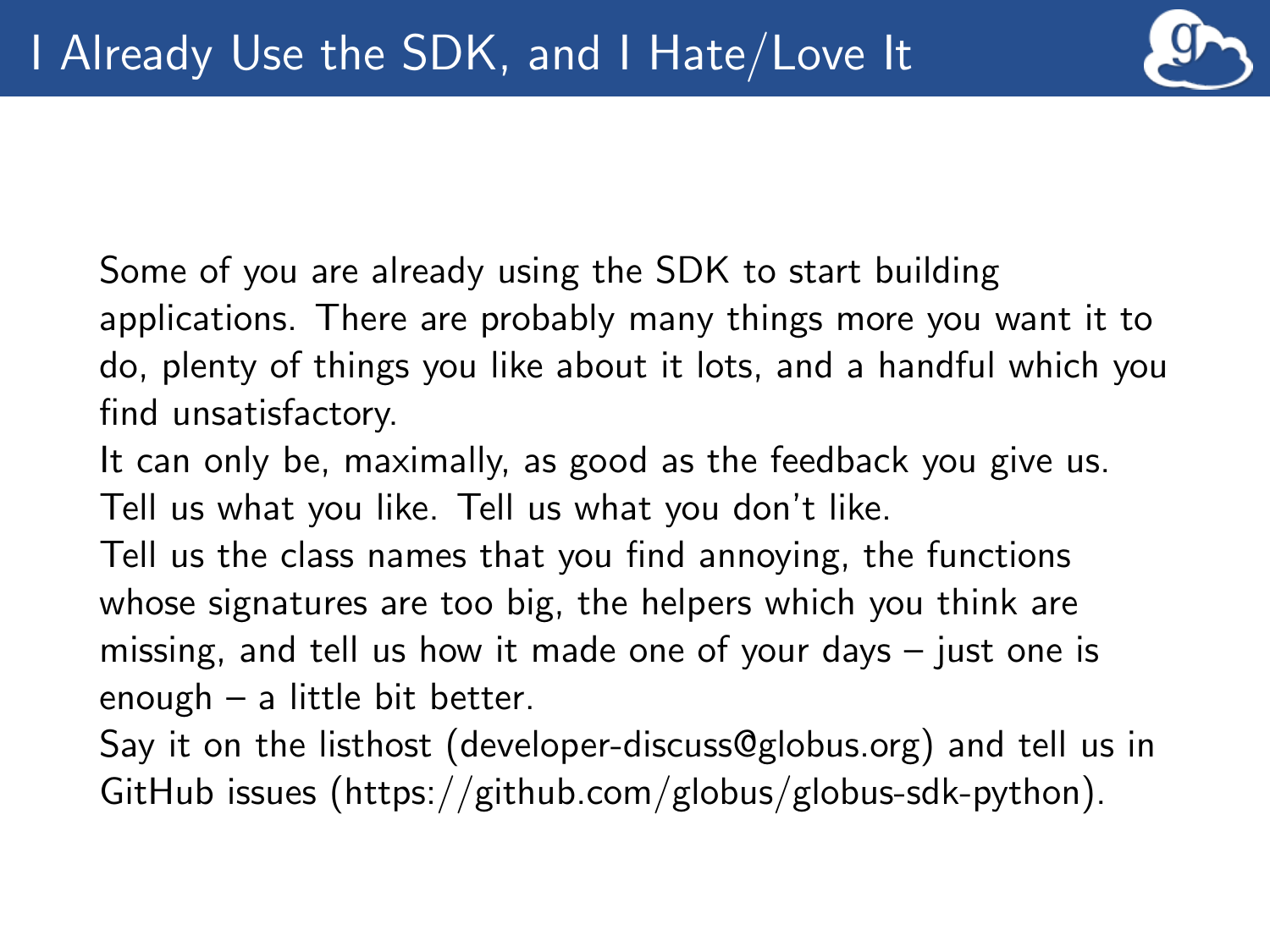

I'd like to say a special thanks to everyone, both in and out of Globus, who has made a commit, filed an issue, asked or answered a question, or voiced an opinion.